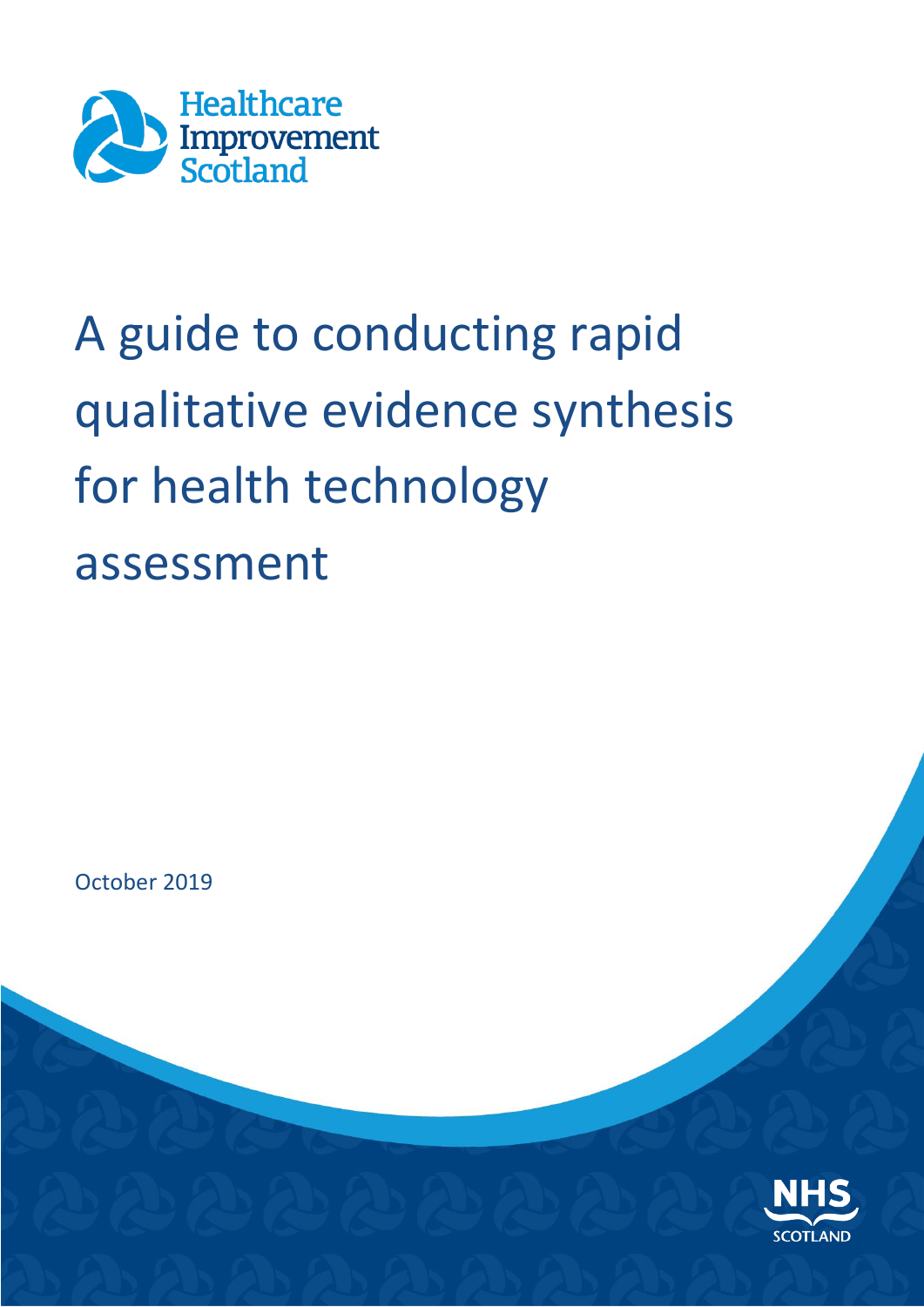#### **© Healthcare Improvement Scotland 2019 Published October 2019**

This document is licensed under the Creative Commons Attribution-Noncommercial-NoDerivatives 4.0 International Licence. This allows for the copy and redistribution of this document as long as Healthcare Improvement Scotland is fully acknowledged and given credit. The material must not be remixed, transformed or built upon in any way. To view a copy of this licence, visit https://creativecommons.org/licenses/by-nc-nd/4.0/

#### **www.healthcareimprovementscotland.org**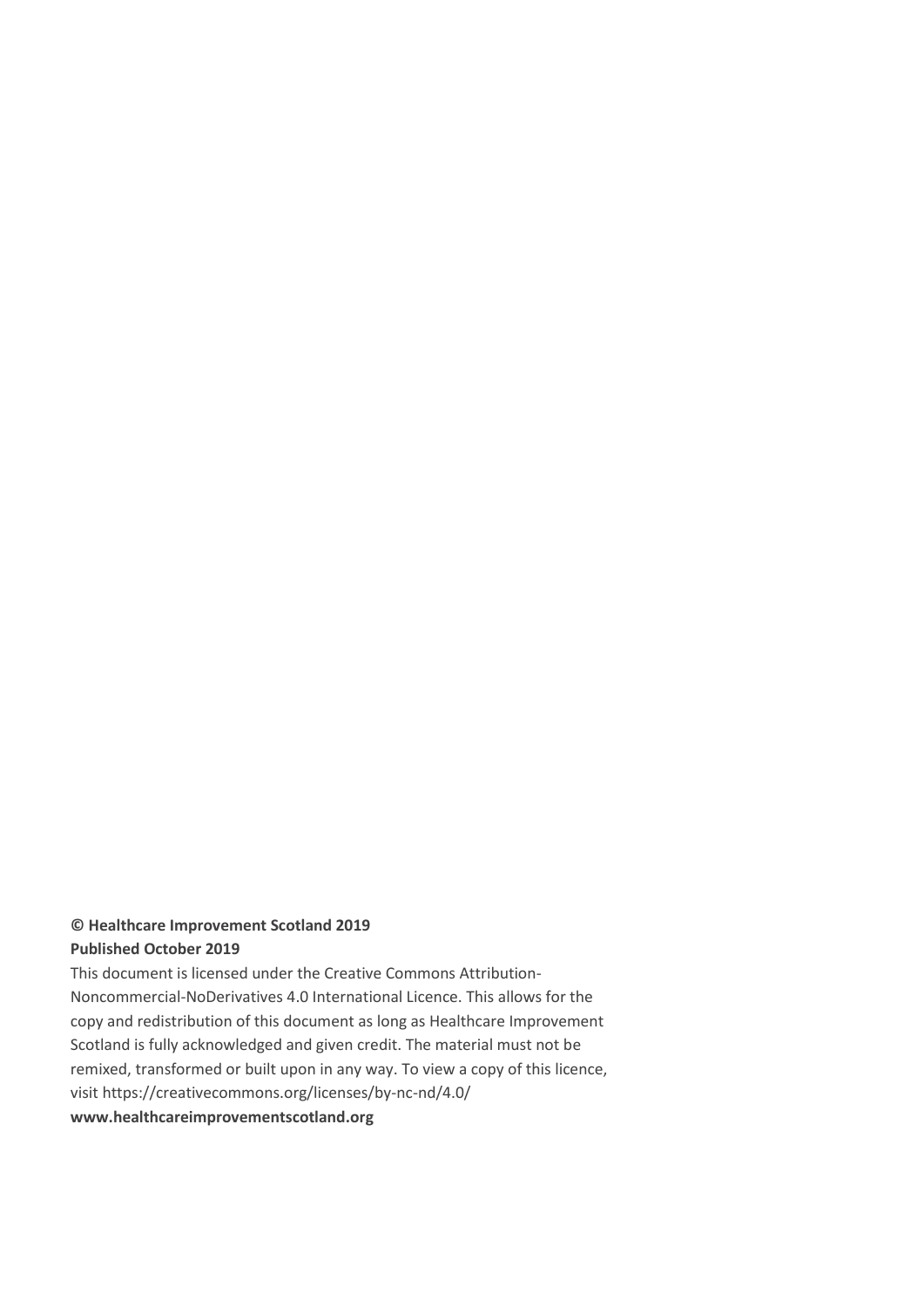## **Contents**

| 1.       |
|----------|
|          |
|          |
| 2.       |
| 3.<br>4. |
|          |
|          |
|          |
|          |
|          |
|          |
|          |
|          |
|          |
|          |
|          |
|          |
|          |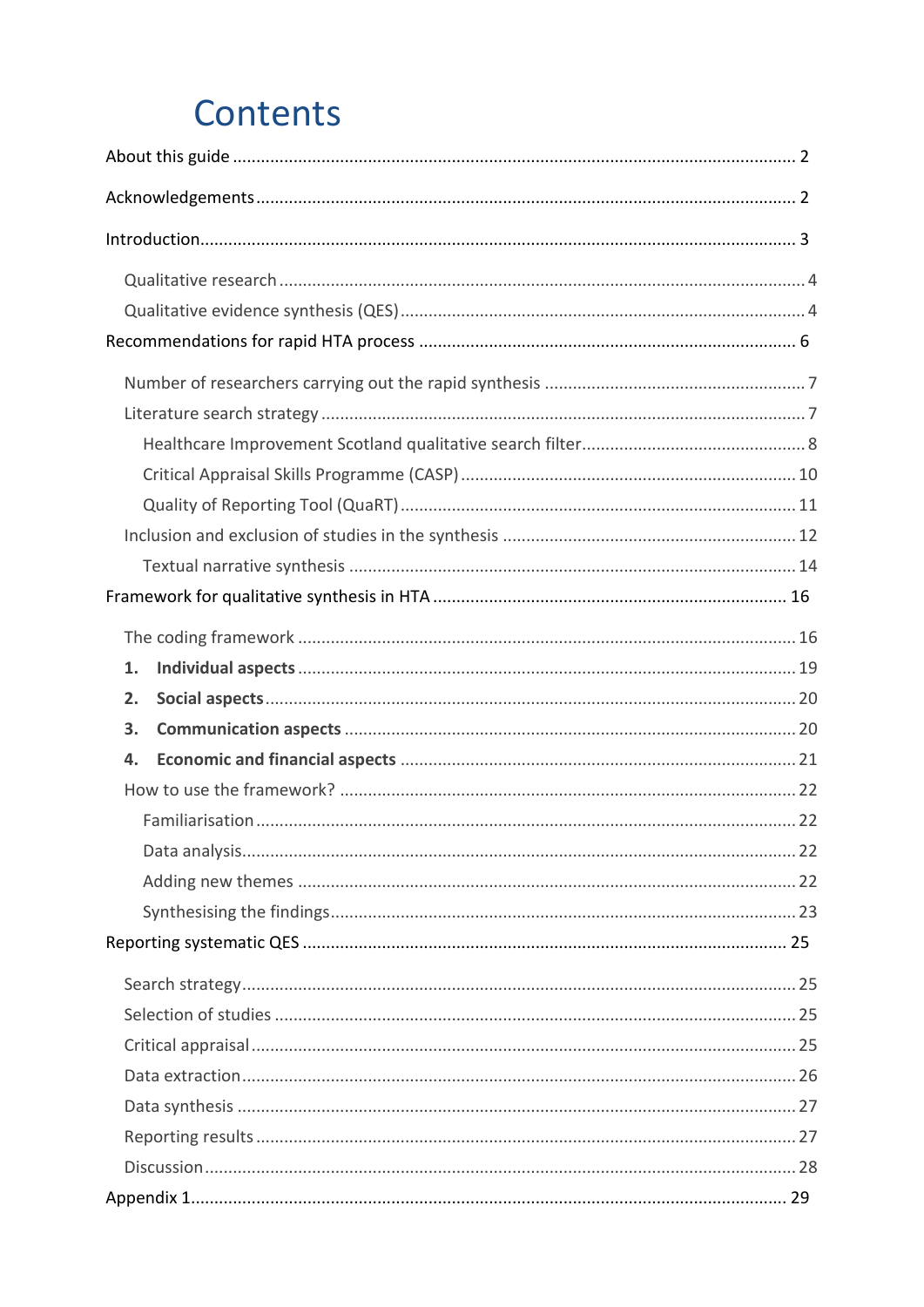## <span id="page-3-0"></span>About this guide

The current guidance document was designed to support those conducting rapid synthesis of qualitative studies for health technology assessment (HTA). The guide introduces a coding framework for qualitative synthesis and provides guidance through the process of using it. The coding framework was developed by the Scottish Health Technologies Group (SHTG) team within Health Improvement Scotland. SHTG is interested in collaborating with other researchers and organisations to test the coding framework and its application for HTA. The methodology for the development of the guide and the framework for qualitative synthesis is presented in the Methodology document.

## <span id="page-3-1"></span>Acknowledgements

The development team would like to thank the Canadian Agency for Drugs and Technologies in Health (CADTH), members of the HTAi Patient Involvement Methods and Impact Working Group and members of the Public Health Evidence Network (PHEN) for their valuable contribution to the development of the guide.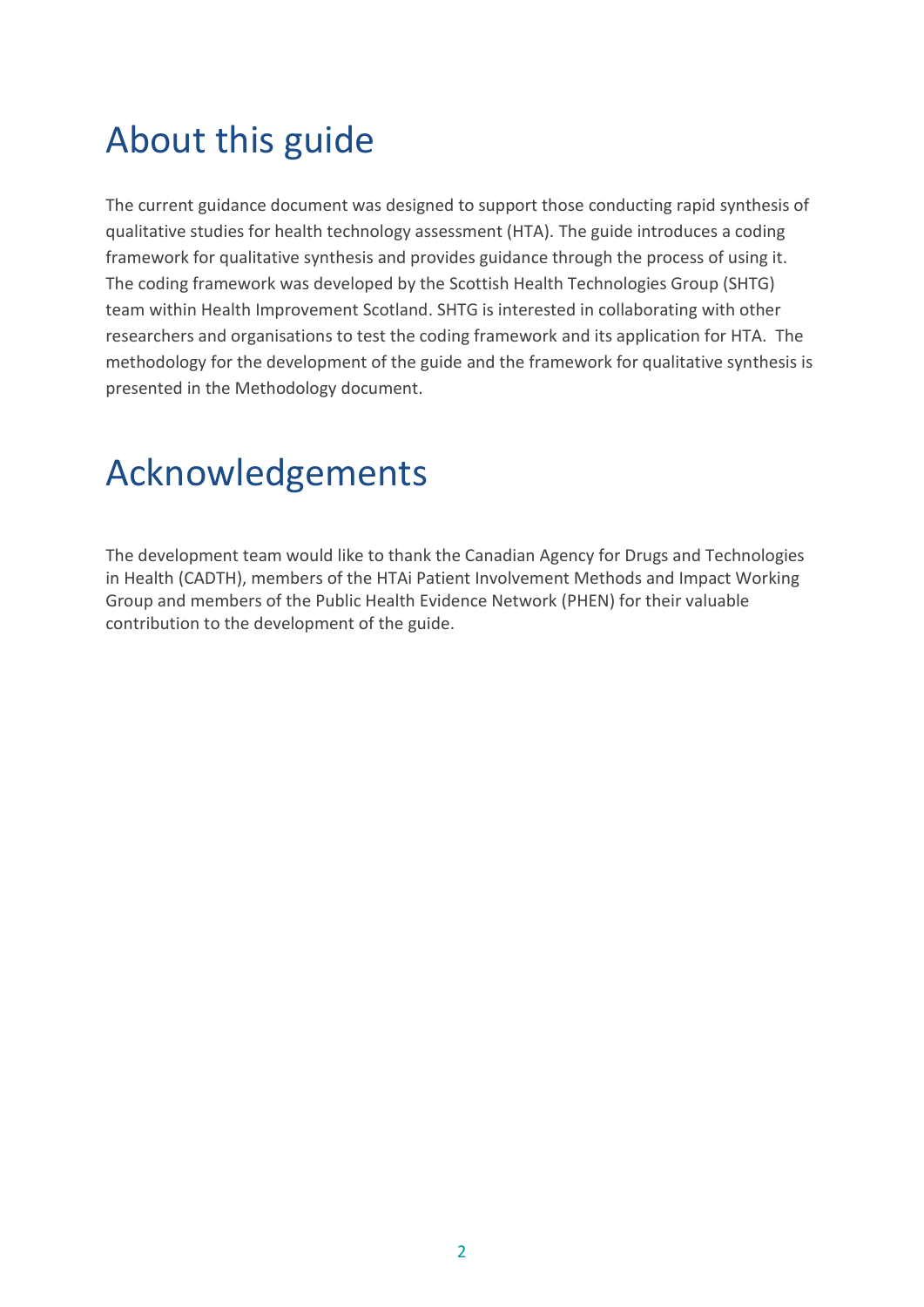## <span id="page-4-0"></span>Introduction

 $\overline{a}$ 

A key component of a full health technology assessment<sup>1</sup> is consideration of the evidence about the experiences, attitudes, preferences, values and expectations of patients, their family members and caregivers about living with a health condition or using a specific health technology.<sup>2, 3</sup> Such information can be particularly useful in understanding the barriers and facilitators to the delivery or implementation of new technologies in practice.<sup>1</sup> One way of collecting patients' perspectives and experiences is conducting qualitative research. However, the collection of primary qualitative research data within HTA may not be possible due to constraints of time, money or other resources.<sup>2</sup>

Another possible route by which the views of stakeholders might be factored into a HTA to inform policy and practice, is by integrating individual qualitative studies within a qualitative evidence synthesis (QES).<sup>2</sup> Synthesis of findings across primary qualitative studies has become a useful and popular tool to inform policy and evidence-based health care because of its potential to provide an in-depth analysis of the findings and expand the understanding of the phenomena of interest. Conducting a QES, however, can also be a timely and resource intense activity considering the complexity of methods and the many stages involved in it. This in itself could prove to be a barrier to producing evidence in a rapid manner to inform policy and other decision makers.<sup>4</sup> Although there are published systematic guidelines to synthesising qualitative evidence<sup>1, 5, 6</sup>, there is no guidance available on conducting rapid QES for HTA which can address these challenges. The current guidance document, therefore, is intended to support those conducting rapid QES for HTA by highlighting some of the challenges and difficulties related to the process and how these might be overcome. This guidance is not intended to provide a comprehensive guide on conducting qualitative evidence synthesis, it should be used in addition to existing guidance on synthesising qualitative research<sup>i</sup>.

The guidance starts with a brief overview of what qualitative research is. It then introduces QES and its implication for HTA. It provides an overview of rapid reviews followed by recommendations for conducting a rapid QES; introduction and guidance through the process of using a framework for qualitative synthesis in HTA which was specifically developed for this guidance; and guidance on systematic reporting of QES. The methods used for the development of the current guidance are described in detail in the Methodology document.

i Soilemezi, D., & Linceviciute, S. (2018). Synthesizing Qualitative Research: Reflections and Lessons Learnt by Two New Reviewers. International Journal of Qualitative Methods[. https://doi.org/10.1177/1609406918768014](https://doi.org/10.1177/1609406918768014) Ring, N., Ritchie, K., Mandava, L., & Jepson, R. (2011). A guide to synthesising qualitative research for researchers undertaking health technology assessments and systematic reviews. Available from: <http://www.nhshealthquality.org/nhsqis/8837.html>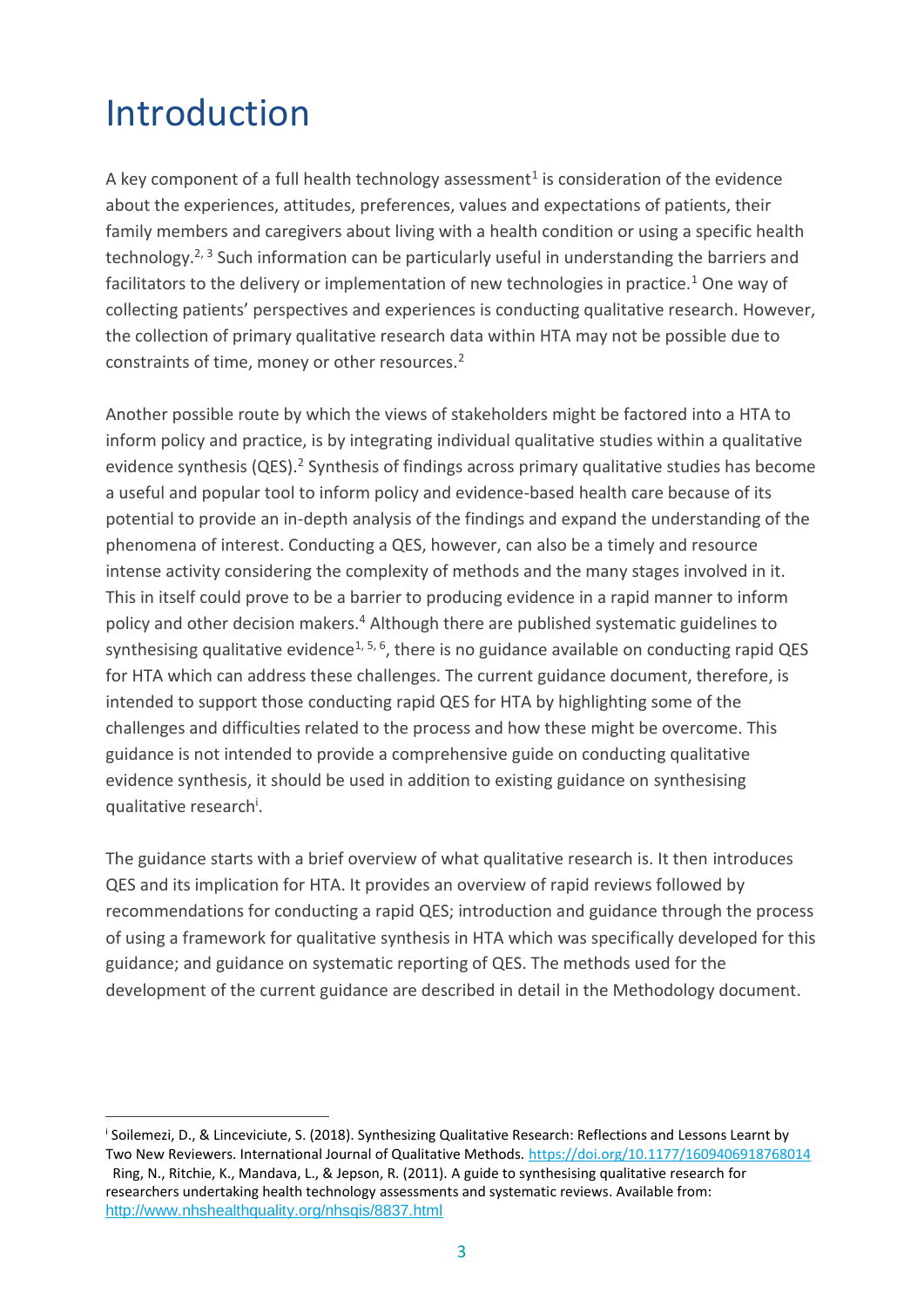### <span id="page-5-0"></span>Qualitative research

Qualitative research seeks to explore people's experiences, understandings, beliefs and attitudes of phenomena, as well as their behaviour and interactions through the systematic collection, organisation, and analysis of textual data from speech or observation.<sup>7</sup> By using data collection methods which involve close contact between the researcher and the research participants, which are interactive and developmental, qualitative research provides an indepth and interpreted understanding of the social world of research participants.<sup>8</sup> The evidence that is produced by qualitative research is sometimes considered to be 'soft, based on perceptions, subjective assessments, opinions and biases'.<sup>9</sup> Qualitative research has also been criticised for a lack of generalisability due to its small sample sizes. According to Carroll  $(2017)^{10}$  this criticism assumes that qualitative studies have the same purpose and measure the same outcomes as their quantitative equivalents, which is not the case Qualitative evidence in HTA, for example, seeks to identify patients' experiences of living with a health condition, and their experiences with and expectations of the health technology being studied and use this knowledge to inform the recommendations/advice developed.<sup>3</sup>

Qualitative research does not seek to measure efficacy or safety, it aims to identify and explain patients' experiences, behaviours and preferences, which the quantitative evidence sometimes fails to provide.<sup>10</sup> Qualitative research has also been used to prepare and guide quantitative studies.11,12 Qualitative methods that have been used to inform quantitative studies include interviews<sup>13,14</sup>, interviews combined with clinical field observations<sup>13</sup>, and a nominal group technique<sup>15</sup> (a structured, multistep, facilitated group meeting technique used to elicit and prioritise responses to a specific question).

### <span id="page-5-1"></span>Qualitative evidence synthesis (QES)

QES is a process in which researchers systematically review and synthesise the evidence coming from individual qualitative studies on the same topic of interest to create new understanding by comparing and analysing concepts and findings.<sup>5</sup> QES enables researchers to 'go beyond' the findings of primary research studies and produce something that is more than their summary.<sup>10</sup> Like a secondary analysis of existing data, qualitative synthesis could involve reinterpretation, but unlike a secondary analysis it would be based on published findings rather than primary data.<sup>16</sup> The synthesis of several relevant qualitative studies on a particular topic can offer multiple perspectives, as well as provide evidence of contradictory viewpoints that might otherwise be missed when considering a single study alone. It is important to recognise that qualitative synthesis is different from a summary of qualitative studies. Qualitative synthesis goes beyond the description and summarisation associated with a narrative literature review and is different to quantitative meta-analysis as it goes beyond the simple aggregation of findings.<sup>16</sup> Eaton (2010)<sup>17</sup> gives a quick overview of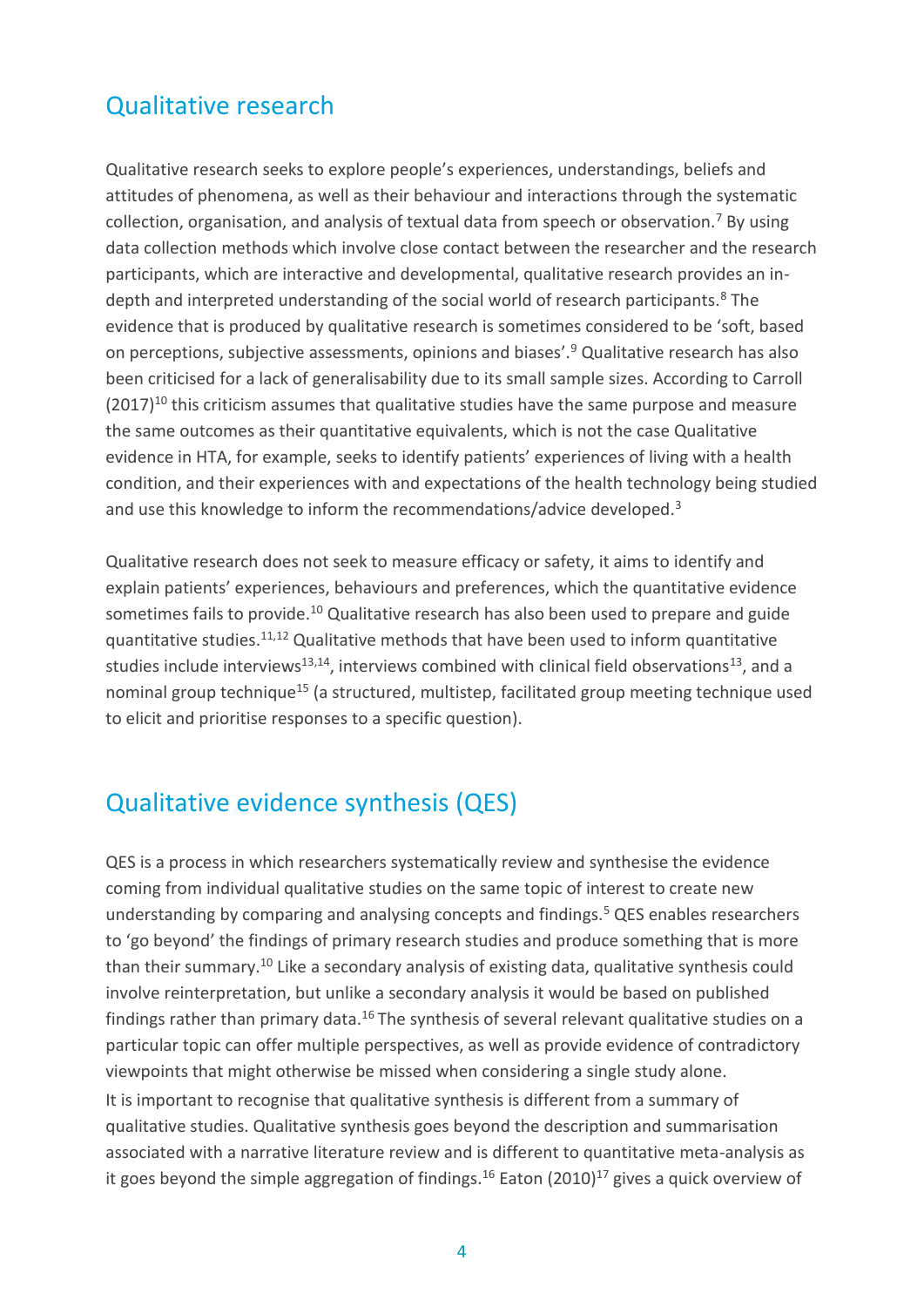the differences between summarising and synthesising information, some of which are presented in Table 1.

#### **Table 1. Summary vs Synthesis**

| Summary                                              | <b>Synthesis</b>                                     |
|------------------------------------------------------|------------------------------------------------------|
| Pulls together information in order to highlight the | Pulls together information not only to highlight the |
| important points.                                    | important points, but also to draw conclusions.      |
| Addresses one set of information at a time, such as  | Combines parts and elements from a variety of        |
| article, chapter, and document. Each source remains  | sources into one unified entity.                     |
| distinct.                                            |                                                      |
| Demonstrates an understanding of the overall         | Achieves new insight.                                |
| meaning.                                             |                                                      |

The basic rationale behind the synthesis of qualitative studies is to use the evidence for the purposes of informing policy and practice.<sup>18</sup> In HTA, a synthesis of qualitative evidence can take as a starting point questions such as how do people experience illness; why does an intervention work (or not), for whom and in what circumstances; and what are the barriers and facilitators to accessing health care. Furthermore, the use of synthesis of qualitative studies makes it possible to avoid disturbing very ill patients with unnecessary interviews, conversations, participant observations, etc.<sup>19</sup>

### Rapid reviews

Over recent years, there has been a demand from commissioners of HTAs for reviews to be conducted in a more rapid and efficient way.<sup>20</sup> Although the literature does not elucidate any final definition of 'rapid reviews' (RRs), they can be described as a review type that can be completed more quickly than a standard systematic review.<sup>4</sup> There is no standardised methodology for conducting RRs. $^{21}$  Variations from systematic reviews methodology can take a variety of forms (for example, team roles, literature search strategies, inclusion and exclusion criteria, method of data extraction, and method of data synthesis).<sup>20, 22</sup> Rapid reports which perform evidence synthesis (qualitative, quantitative, or both) can be considered comparable to a standard systematic review because they provide the end user with an answer about the findings from the evidence and possibly the strength of the evidence.<sup>23</sup>

The time frame for rapid reviews also varies. The term 'rapid reviews' is framed in the literature as utilising various stipulated time frames between 1 and 6 months. Within the context of HTA, a rapid review response might take around 3 to 4 months. This guidance document only provides a framework for conducting rapid reviews. Researchers who are testing the framework are invited to make suggestions about the timespan required for its use in the synthesis of qualitative studies.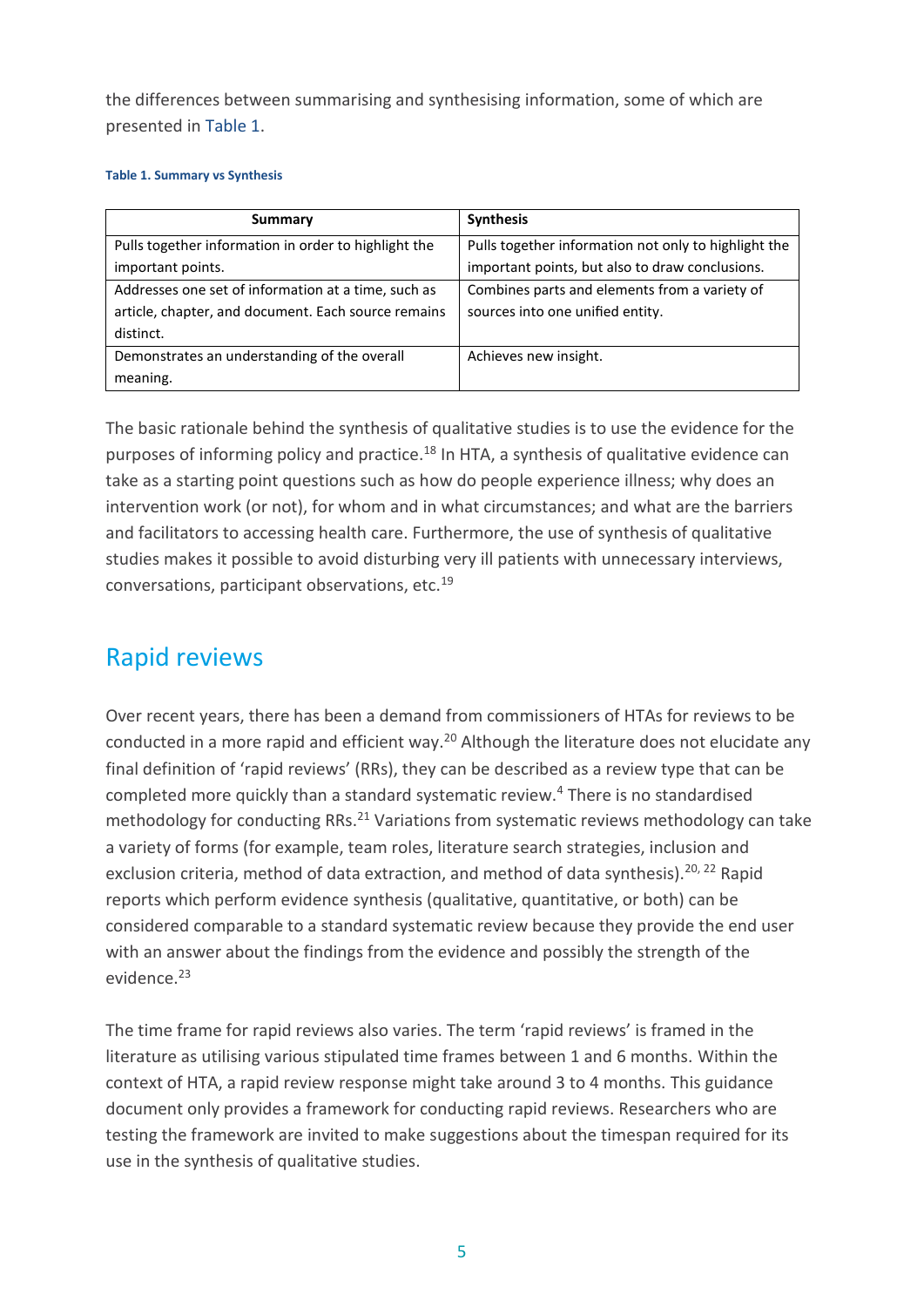## <span id="page-7-0"></span>Recommendations for rapid HTA process

A review of the literature did not identify any recommendations for conducting rapid qualitative evidence synthesis. Based on recommendations developed for systemic reviews, several steps were identified as relevant for the process of conducting a rapid qualitative synthesis. While the following steps are presented in a linear fashion, in practice and as is typical in qualitative research, there is often iteration and movement back and forth between steps to ensure a useful analysis. Iteration within the context of qualitative research is understood as a deeply reflexive process which is key to developing insight and meaning from the analysed data, progressively leading to refined focus and understanding.<sup>24</sup> Even in the rapid context, there might be one or two points in the process where iteration may occur (for example, once there is a set of included literature, it should be determined if it is adequate to meet the end-user needs). Whatever the chosen methodological process and concessions are, it is recommended that a rapid review should contain clear and transparent description and discussion of the utilised methodology and acknowledge any limitations.<sup>20</sup>

### Deciding on the research question

Designing a well–constructed and clearly articulated research question before the beginning of the qualitative synthesis is crucial.<sup>21, 25</sup> A reviewer may need to consider the exact nature of the planned synthesis; the context of the research such as the relevant policy and practice; how the findings from the synthesis are aimed to be used; and who the synthesis is aimed at (for example, policy makers, health care professionals, and/or patients).<sup>1</sup> Direct involvement of the commissioner/end-user will also be helpful and this might require them to clarify the type of evidence that is most useful to them.

The Cochrane guidance on question formulation suggests that a question formulation structure can be used to refine the research question for the synthesis. One such framework is the SPICE question formulations framework which refers to setting, perspectives, interest/phenomenon of, comparison (if any), and evaluation. For example, a systematic review of qualitative research related to patients' experiences of a health technology could ask the following research question:

*Among patients with severe symptomatic aortic stenosis at intermediate surgical risk, what are their knowledge, beliefs and practices in relation to transcatheter aortic valve implantation (TAVI)?*

This translates into the SPICE framework as follows: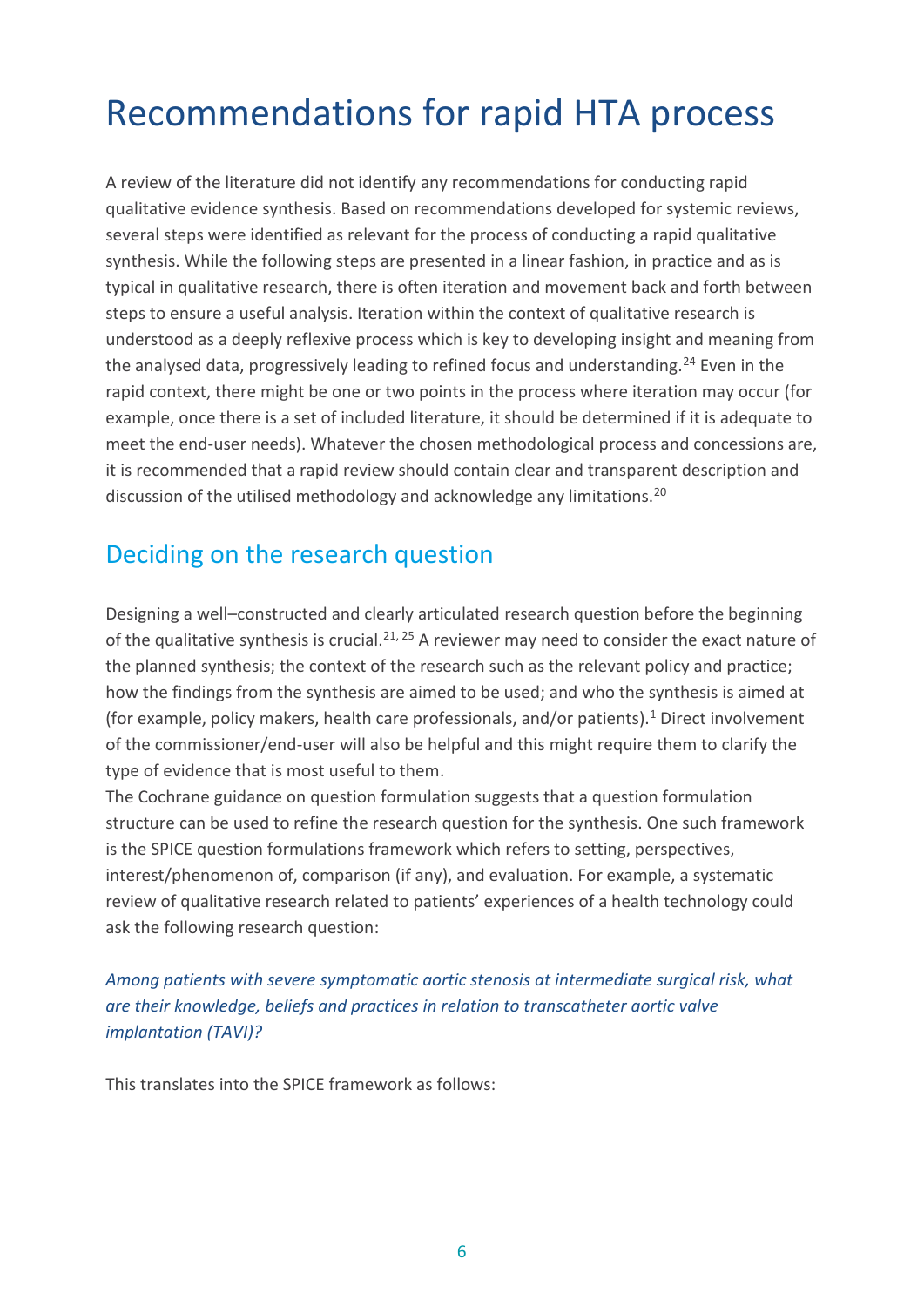|  |  |  | Table 2. SPICE Framework - example |  |  |
|--|--|--|------------------------------------|--|--|
|--|--|--|------------------------------------|--|--|

| <b>Setting</b>      | Perspective(s)                                                                          | <b>Phenomenon of</b><br>interest                        | Comparison                                                         | Evaluation                              |
|---------------------|-----------------------------------------------------------------------------------------|---------------------------------------------------------|--------------------------------------------------------------------|-----------------------------------------|
| In the<br>community | Patients with severe<br>symptomatic aortic<br>stenosis at intermediate<br>surgical risk | Transcatheter<br>aortic valve<br>implantation<br>(TAVI) | By implication only,<br>compared with those<br>at low or high risk | Knowledge,<br>beliefs, and<br>practices |

At this stage, depending on the timeline of the project, it might also be helpful to conduct a short scoping exercise, to understand the breadth of data available, and therefore an approximate number of studies that might be eligible for the synthesis. Qualitative research relating to a new technology may be limited.

In qualitative research, very few primary studies are likely to have exactly the same research question or focus as the planned synthesis. Nonetheless, there may be a large number of primary research studies containing some relevant data to inform the decision (whether it be on an analogous technology or patients' experiences of living with a health condition). By broadening the scope of the qualitative synthesis to include exploration of the phenomenon of the condition and the lived experience of patients with the target condition, the researcher can refine a question to be sure they get enough useful and relevant literature.<sup>2</sup> Such research question, for example, could be 'What are the lived experiences of patients with chronic wounds?'

### <span id="page-8-0"></span>Number of researchers carrying out the rapid synthesis

The majority of rapid reviews are carried out by one researcher or sometimes with different researchers working on the discrete parts of the review.<sup>20</sup> Consideration of the context and timelines in which the work is done can help in identifying and allocating the number of researchers that will carry out each stage of the synthesis- refining the research question; developing a synthesis protocol; conducting a literature search; screening titles, abstracts and full-text articles; critical appraisal of studies; conducting and writing up the synthesis. Where the time allows it, a second researcher should be involved in the data synthesis stage which might help add depth to analysis even with a short time frame. They could do so by carrying out an independent analysis of a small sub-set of papers or by asking probing and clarifying questions about the first researchers' analysis/write up.

### <span id="page-8-1"></span>Literature search strategy

To accommodate the abbreviated timeline, searches for rapid reviews are generally less extensive than those executed for full systematic reviews and HTAs.<sup>4</sup> For the consideration of patient and social aspects of the rapid review, the first step in the literature search strategy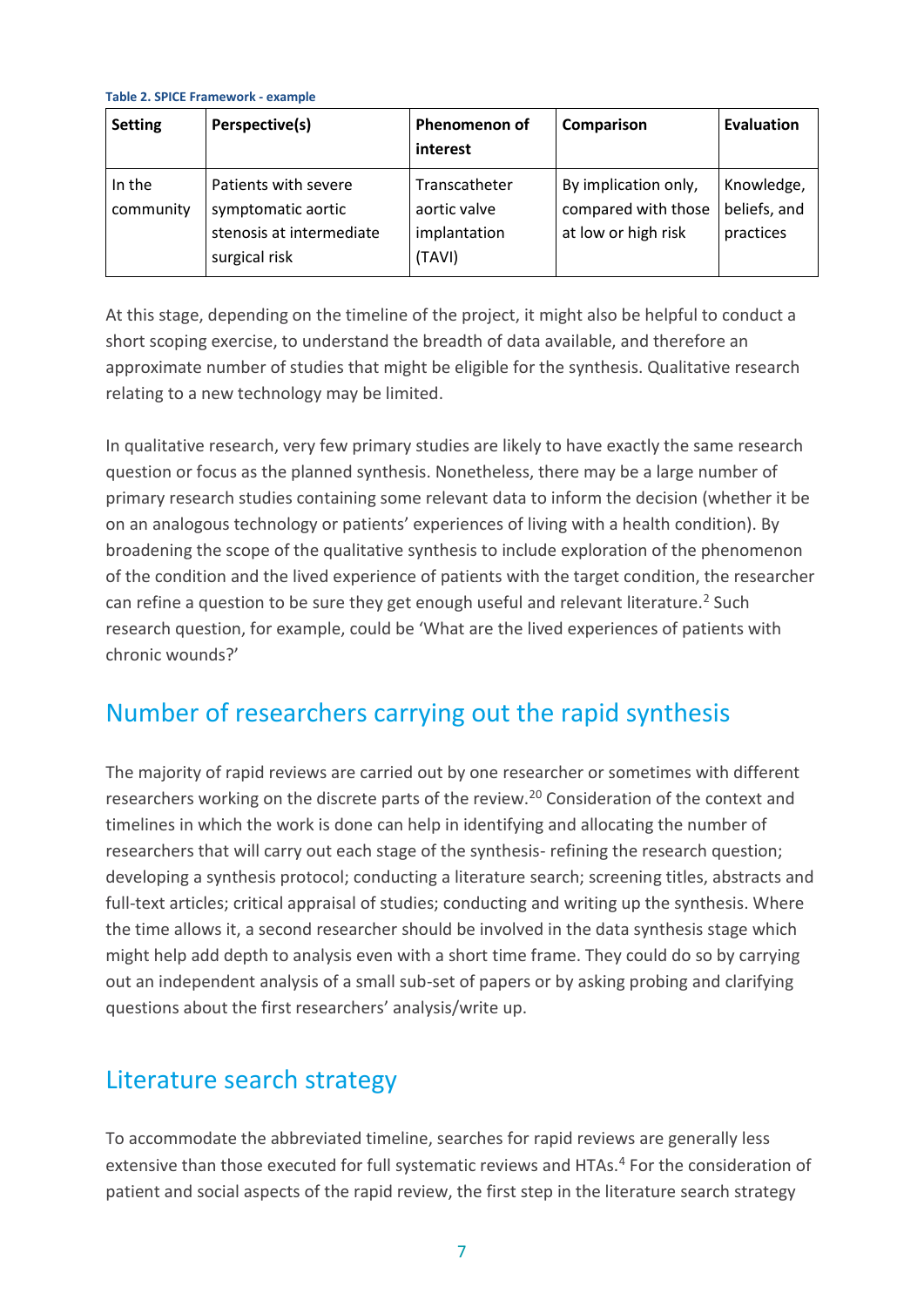process is to identify any existing qualitative syntheses on the research topic. If no syntheses are identified from the initial search, a further search should be conducted to identify primary qualitative studies.

There are different concessions which could be applied during this stage of the research, such as restricting the search to a limited number of databases, exclusion of unpublished literature and hand searching of reference lists, applying date and language limitations and/or limiting the type and scope of studies.<sup>21</sup> Combining both electronic and manual searches has been found to provide more comprehensive results.<sup>26</sup> For rapid reviews, however, a manual search of reference lists may not be possible.

Excluding grey literature is another commonly used approach in rapid reviews<sup>22</sup> and, therefore, it is recommended that this approach is applied for rapid qualitative synthesis. The search can also be limited to English language only and to studies conducted most recently (for example, 3-5 years or whatever specific time line is appropriate for the topic in question). This will, however, depend on the amount of literature that has been published and the search would need to be adapted accordingly. The details of what searching is undertaken should be clearly reported in the methodology section of the qualitative synthesis.

Another source of data about patients' views and preferences are social media platforms. There has been a growing use of the information from patient conversations that are taking place online (on online forums, blogs, microblogs (i.e. Twitter), Wikipedia, video blogs, social networks and content communities) in research through open-access social media listening (SML) analysis.27-29 Social media data has been used by social research due to its distinctive feature of producing naturally occurring or 'user-generated' data at the level of populations in real or near-real-time.<sup>30</sup> Consequently, it offers the possibility of studying social processes as they unfold at the level of populations. Studying such online interactions through SML provides an opportunity to track behaviours and interactions of patients, and to understand values and expectations about their disease condition and its management. SML within a QES could be performed if no primary qualitative studies are identified through the literature screening. However, this approach might be time consuming and, therefore, might not be suitable if the review needs to be performed within a limited timeframe.

#### <span id="page-9-0"></span>Healthcare Improvement Scotland qualitative search filter

There are some existing search filters designed to retrieve qualitative studies<sup>31</sup> and studies on patients' views and preferences.<sup>32, 33</sup> Three search filters (one for qualitative studies and two for patients' views and preferences) were tested against references from the patient and social aspect section of SHTG Evidence Notes by an information scientist. Based on the filter analysis two Health Services Researchers adapted the qualitative filter $31$  and combined the two patient aspects filters.<sup>32, 33</sup> The new filters are presented in [Appendix 1](#page-30-0) and can be used to identify qualitative literature on patient and social aspects for HTA.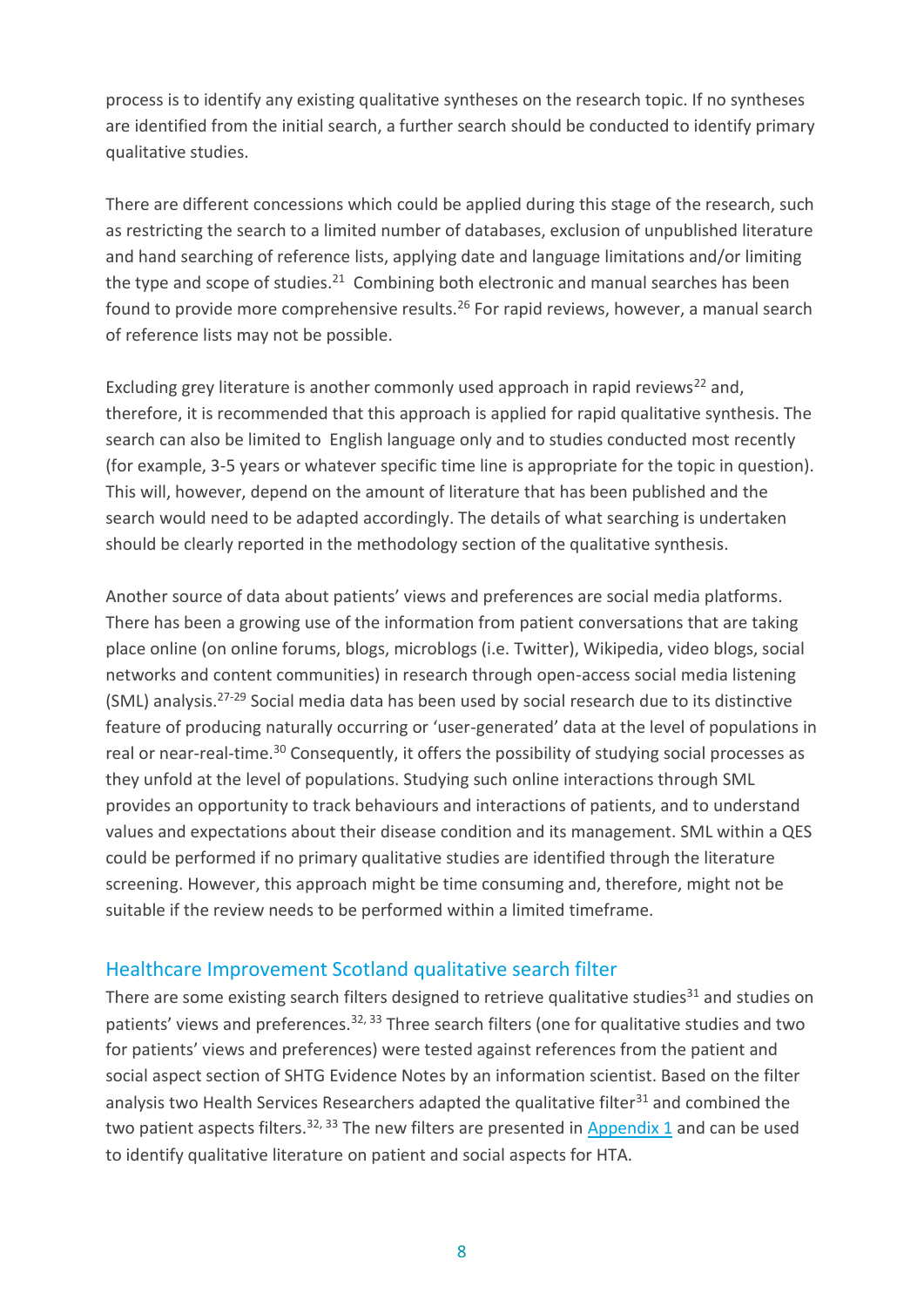### Screening the literature

In systematic reviews, it is recommended that two or more reviewers are involved in the literature screening and the data abstraction stage in order to increase the reliability of article selection.<sup>34</sup> Rapid reviews, on the other hand, might involve only one reviewer in the screening process (screening titles, abstracts and full-texts) to save time.<sup>22</sup> Although this approach has been considered to introduce a risk of bias by missing potentially relevant studies, it has been used in rapid reviews to save time.<sup>22</sup> There are, however, some strategies which could be employed to mitigate the risk of bias, such as the involvement of peer reviewers to identify any missing studies that they are aware of.

### Critical appraisal

Critical appraisal seeks to assess the validity and reliability of a research study and its findings. Critical appraisal of qualitative studies, however, is not a straight forward process. Due to the philosophical and epistemological diversity of qualitative research, there is a lack of consensus among qualitative researchers on how meaningful the appraisal of qualitative research is and how it should be used in qualitative syntheses.<sup>35-37</sup> More specifically, there is disagreement about the characteristics that define good quality qualitative research and whether criteria for quality should even exist at all.<sup>36</sup> It has also been noted that studies considered 'low quality' due to methodological flaws may still provide valuable insights arising from the data and, conversely, methodologically strong studies may suffer from poor or limited interpretation of their data, leading to limited insights into the phenomena under investigation.<sup>38</sup> Poor reporting of methods does not always equate with poorly conducted research, and use of critical appraisal in a synthesis can attempt to acknowledge this, by including studies that score poorly if they have apparently valid insights to offer.<sup>39</sup>

There is also a debate among researchers about the use of structured approaches when appraising qualitative research. Structured approaches have mainly been criticised for being biased towards procedural aspects.<sup>40</sup> The Critical Appraisal Skills Programme (CASP) Qualitative Checklist<sup>41</sup>, for example, due to its structured nature and checklist format, may focus its evaluation of quality on how qualitative research studies are reported in their journal articles rather than on evidence of analytic rigor, originality, or scholarly contribution to the field. Dixon-Woods et al.  $(2007)^{40}$  found that a structured approach does not appear to produce higher levels of agreement between researchers when compared with unstructured judgments. Garside  $(2014)^{42}$  states further that whether or not a study satisfies any given criteria can depend on the requirements placed upon the study's author (for example, by the journal or by the discipline of the research). Other researchers, however, suggest that the process of exploring a study report in a structured way is, in itself, valuable and fulfills criteria for being a systematic approach.<sup>37</sup> Some researchers also believe that using a structured appraisal tool for quality assessment provides an objective evaluation of the rigour of research.<sup>43</sup> A guiding principle for using a structured critical appraisal tool is that it should be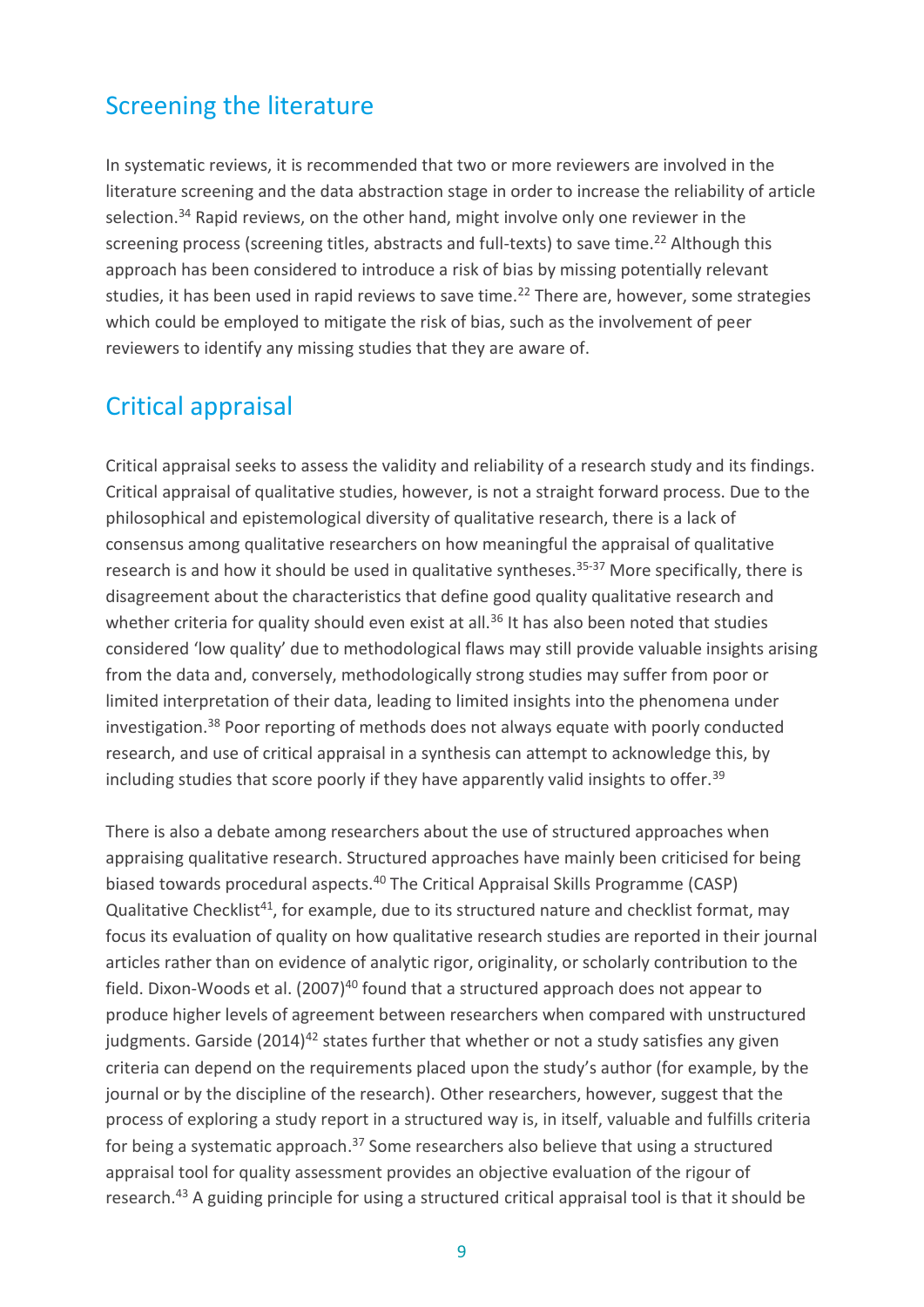used as a way of engaging with and better understanding the methodological strengths and limitations of primary studies and how these limitations play out at the level of review findings.<sup>5</sup> It should, furthermore, be used to provide a context to the reader about the methodological quality of studies included in the QES.

Despite the debate in the research community about the usefulness and role of quality assessment of qualitative studies, reviewers and commissioners expect that some form of critical appraisal of primary studies is undertaken when conducting QES. Assessment of methodological strength and limitations of included studies are considered essential to the Cochrane review process. Many QES authors still choose to appraise the quality of studies included in their syntheses, with the intention of ensuring a representation of the literature, assisting readers to evaluate the credibility of conclusions, and allowing decision-makers to understand the transferability of findings.<sup>43</sup>

The next sections present two critical appraisal tools which can be used in the case that a critical appraisal is required or is possible within the limited time frame during which the rapid synthesis is being conducted.

### <span id="page-11-0"></span>Critical Appraisal Skills Programme (CASP)

CASP is currently the most commonly used tool for QES in Cochrane and World Health Organisation (WHO) guideline processes.<sup>44</sup> CASP is a tool that captures ten criteria which guide quality appraisal.<sup>16</sup> The ten checklist questions can be answered with 'yes', 'no' or 'cannot tell'. The criteria are presented in Table 3.

#### **Table 3. CASP qualitative research checklist**

- 1. Was there a clear statement of the aims of the research? Yes/ Cannot tell/ No
- 2. Is a qualitative methodology appropriate?
- 3. Was the research design appropriate to address the aims of the research?
- 4. Was the recruitment strategy appropriate to the aims of the research?
- 5. Was the data collected in a way that addressed the research issue?
- 6. Has the relationship between researcher and participants been adequately considered?
- 7. Have ethical issues been taken into consideration?
- 8. Was the data analysis sufficiently rigorous?
- 9. Is there a clear statement of findings?
- 10. How valuable is the research?

The first two questions are screening questions which refer to the aims of study and appropriateness of qualitative methodology to aims. If the first two questions are answered with 'yes', the researcher should proceed to answering the appraisal questions (3-10). If the aims of the study are not clear and the qualitative methodology is not appropriate to the aims, the study should be excluded from the synthesis. More detailed information on how to use the CASP appraisal tool can be found [here.](https://casp-uk.net/wp-content/uploads/2018/03/CASP-Qualitative-Checklist-2018_fillable_form.pdf)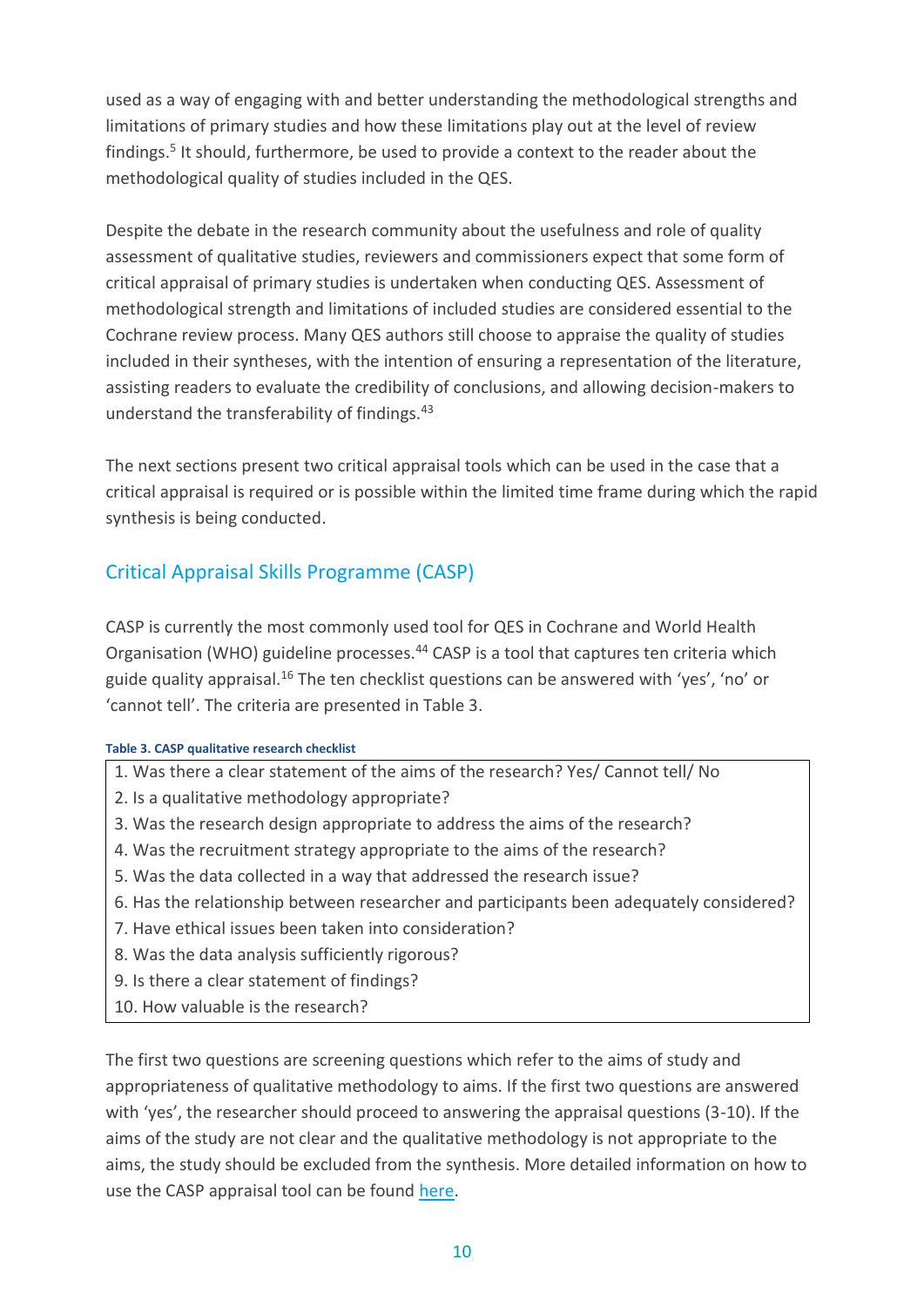While checklists, such as CASP, have many disadvantages, they also may equip novice qualitative researchers with the resources to evaluate qualitative research efficiently. However, CASP has been considered by some researchers to be time consuming and sometimes difficult to interpret.

Another critical appraisal tool (Quality of Reporting tool (QuaRT) which includes less criteria and has been most typically utilised alongside examples of 'best fit' framework synthesis - the synthesis approach presented in this guide – might be a more appropriate evaluation tool when conducting rapid QES.<sup>45</sup> QuaRT might be a preferred appraisal tool by researchers who have more experience of engaging with qualitative research.

### <span id="page-12-0"></span>Quality of Reporting Tool (QuaRT)

Quality of Reporting Tool (QuaRT) provides a structured way of exploring a study report and identifying which aspects of study reporting are addressed by which portions of a published article.<sup>46</sup> Although the QuaRT tool can be used independently of any particular method of qualitative synthesis, it has been most typically utilised alongside examples of 'best fit' framework synthesis. QuaRT includes a relatively small number of easily defined criteria which have been seen to apply to qualitative studies universally and to be more practical than long checklists.<sup>47</sup> In this regard, QuaRT may be better suited for a rapid synthesis approach

QuaRT focuses on how an article reports its methodological details related to four components of a study that are commonly described in qualitative research:

- a) description of the study objective
- b) description of the study design
- b) its sampling strategies, and
- c) the reporting of its methods of data, collection and analysis. $48$

Despite the fact that QuaRT focuses on quality of reporting, this tool allows researchers to identify which aspects of study reporting are addressed by which portions of a published article which makes it a fairly accessible technical process, particularly when compared with judgments of appropriateness or epistemological "fit" required by other quality assessment tools. While it is acknowledged that there is always uncertainty concerning how well or poorly a study has been conducted, if authors clearly describe their approach and sampling, data collection and analysis methods, then this potentially lends greater robustness to the study's findings.<sup>47</sup> This does not preclude the possibility that an 'inadequately reported' study has actually been well-conducted, or that a well reported study is flawed in design, but it does form a reasonable basis for making a quality assessment. When using the QuaRT tool a summary score for the included studies is not calculated; rather, a review of the strengths and limitations of each included study are described narratively (see Table 4).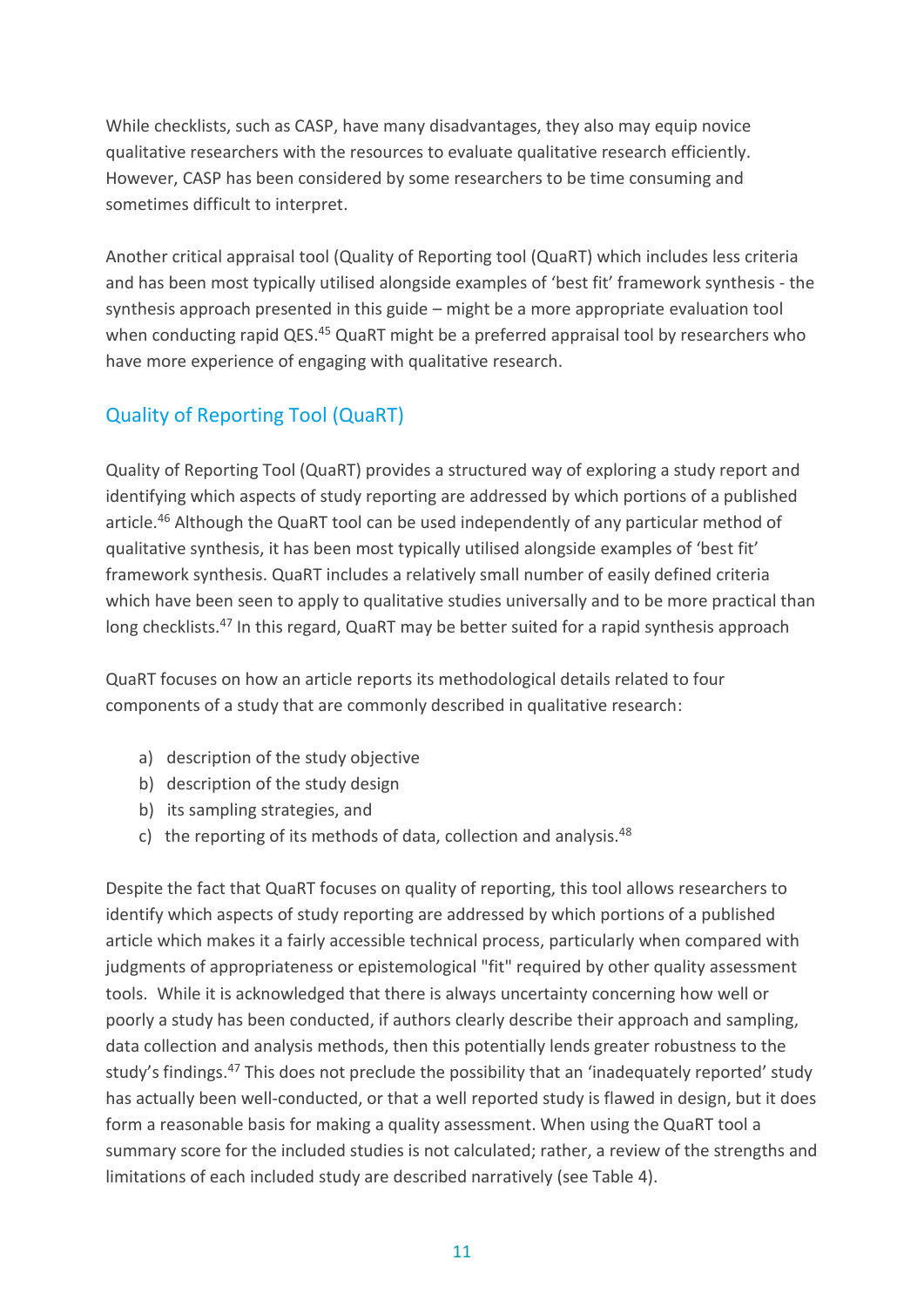Satisfactory, good or very good studies provide details on all or most of the four criteria, and inferior studies might only report on as few as one. The aim of this assessment is to explore quality (in terms of what is reported) as an explanation for any differences in the results of otherwise similar studies, and to consider its impact on the internal validity of the review.<sup>48</sup> An overview of the four criteria of the QuaRT tool is presented in Table 4<sup>47</sup>:

| Criteria categorisation and definition                                         | Tick a box               | Enter the relevant text from the |
|--------------------------------------------------------------------------------|--------------------------|----------------------------------|
|                                                                                |                          | article                          |
| <b>Question and study design:</b>                                              | Yes<br>$\Box$            |                                  |
| <b>Yes</b> If e.g., "a case study approach was used because", "interviews"     | N <sub>o</sub><br>П      |                                  |
| were used because"                                                             | <b>Unclear</b><br>п      |                                  |
| No If paper does not specify question and study design                         |                          |                                  |
| <b>Unclear</b> If unsure                                                       |                          |                                  |
| <b>Selection of participants:</b>                                              | Yes<br>п                 |                                  |
| Yes If the selection of participants is described in full or explicitly, e.g., | N <sub>o</sub><br>п      |                                  |
| purposive, convenience, theoretical and so forth.                              | <b>Unclear</b><br>п      |                                  |
| No If only details of participants are given, e.g. age, gender, number         |                          |                                  |
| <b>Unclear</b> If unsure                                                       |                          |                                  |
|                                                                                |                          |                                  |
| Method of data collection:                                                     | Yes<br>$\Box$            |                                  |
| Yes If details of the data collection method are given e.g., piloting;         | $N_{0}$<br>$\Box$        |                                  |
| topic guides for interviews; number of items in a survey; use of open or       | <b>Unclear</b><br>$\Box$ |                                  |
| closed items; validation, and so forth.                                        |                          |                                  |
| No If only states "focus group", "interviews were used" or                     |                          |                                  |
| "questionnaire was used"                                                       |                          |                                  |
| <b>Unclear</b> If unsure                                                       |                          |                                  |
|                                                                                |                          |                                  |
| Methods of data analysis:                                                      | Yes<br>$\Box$            |                                  |
| Yes If full details of analysis method are given, e.g., transcription and      | No<br>п                  |                                  |
| form of analysis (with reference or full description of method),               | <b>Unclear</b><br>п      |                                  |
| validation tests, and so forth.                                                |                          |                                  |
| No If only states "content analysis" or that "data were analysed"              |                          |                                  |
| <b>Unclear</b> If unsure                                                       |                          |                                  |
|                                                                                |                          |                                  |

#### **Table 4. Overview of the four dimensions in the QuaRT tool**

The next section provides information about what researchers might need to consider when including or excluding studies in a qualitative synthesis.

### <span id="page-13-0"></span>Inclusion and exclusion of studies in the synthesis

Decisions on whether to include or exclude a study in QES can depend on different criteria. Guidance developed by the Cochrane Qualitative and Implementation Methods Group<sup>5</sup> lists several examples of criteria to be considered when deciding whether to include or exclude qualitative studies from a synthesis. These are presented below.

- Consider the adequacy of the review sample. Is it likely that studies are sufficiently plentiful to develop a coherent finding with adequate and relevant data of sufficient methodological quality? Will any particular subgroups be poorly represented through application of an arbitrary methodological quality threshold?
- Need for inclusion of specific elements of context as specified in the qualitative evidence synthesis question. Consider whether all contextual elements are adequately represented in the included qualitative studies. For example, different regions of a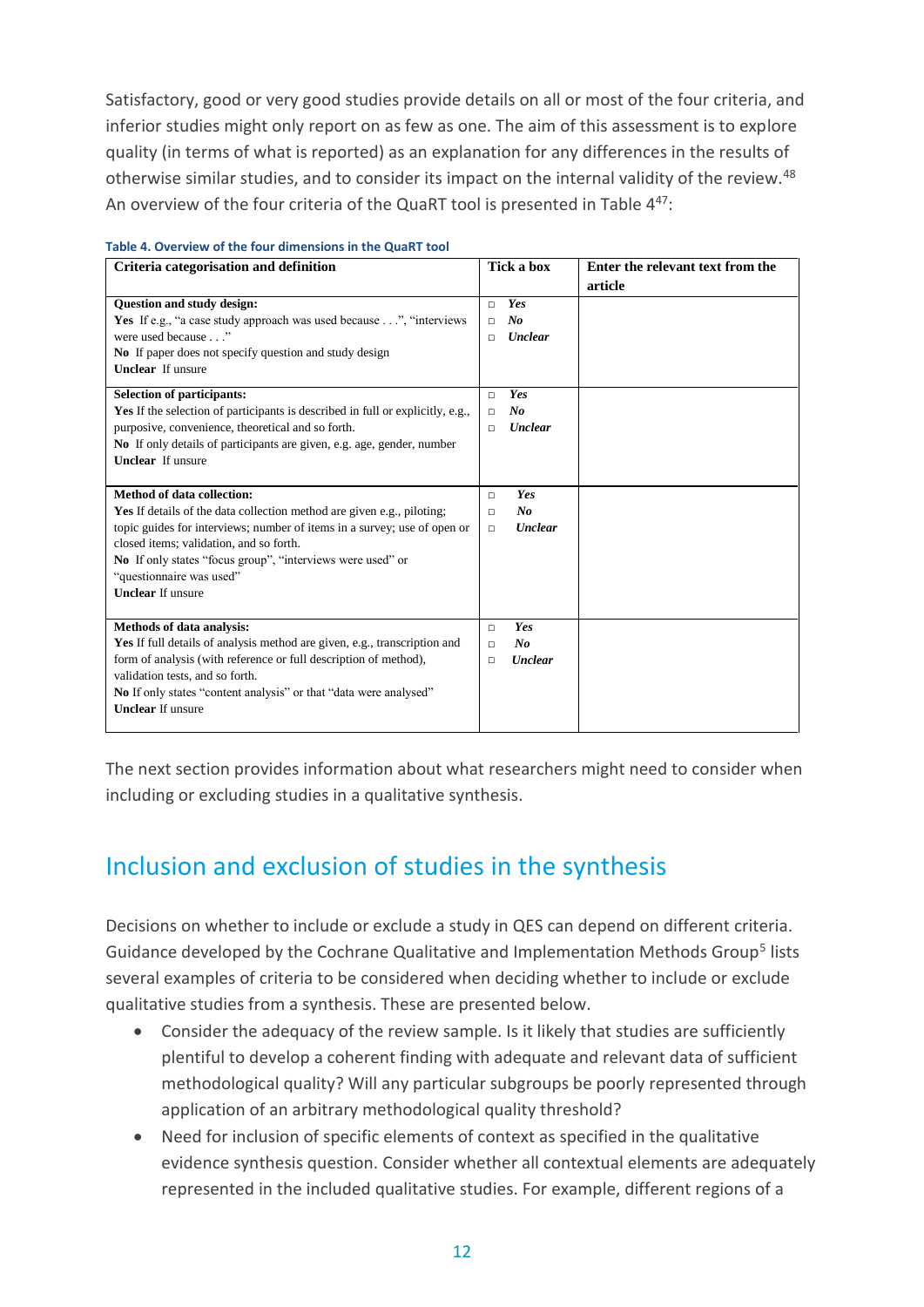country, different socio-economic groups/settings, or different health conditions using the technology of interest. Consider if it is desirable to include all relevant perspectives on the phenomena of interest and whether to do so would entail including studies with some methodological limitations.

- Maturity of the topic (new or well established area). Consider where on the spectrum the specific topic lies and whether it is important to include all evidence if the topic is critically under researched or new. Could identifying gaps be an important function of the synthesis?
- Individual study methodological strengths and limitations. Consider any methodological concerns of individual studies and their contribution to the development and interpretation of findings. What is the likelihood of excluding valuable insights on the basis of quality? Consider if excluding a study will affect assessments of adequacy or coherence of the findings? Do multiple qualitative studies with methodological concerns report similar consistent findings?
- Consider if excluding qualitative studies will reduce ability to report alternative explanations and hypotheses.
- Ability of the selected method of synthesis to accommodate all or a sample of qualitative studies.
- The tipping point at which adding another qualitative study is not likely to alter the review finding. The aim of qualitative synthesis is to analyse as many sources as are necessary to achieve *thematic saturation*, where thematic saturation refers to the point at which no new themes are emerging from the data.<sup>49</sup>

There is no rule on what is considered an adequate number of studies to be included in order to produce a meaningful synthesis.<sup>1, 50</sup> Because the analysis of qualitative data requires a detailed engagement with text, the inclusion of too many studies in the synthesis might make it difficult to move from descriptive or aggregative analysis to more interpretative analysis.<sup>51,</sup>  $52$  In this regard, fewer but more conceptually rich studies might contribute more than a large number of thin studies. The aim of qualitative synthesis is to understand the phenomenon of interest and how it plays out in a context which requires gathering data from various different contexts and respondent groups relevant to understanding the phenomenon.<sup>51</sup> Furthermore, QES seeks to achieve conceptual and not statistical generalisability. In this regard, balance is needed between including too many and too few studies.<sup>52</sup> In practice, the number of included studies is usually relatively small. Sometimes it varies between 8 and 13 and for some topics it could even be between 3 and 5. What is expected from the researcher conducting the synthesis is that they explicitly and transparently state the criteria for including studies in the synthesis.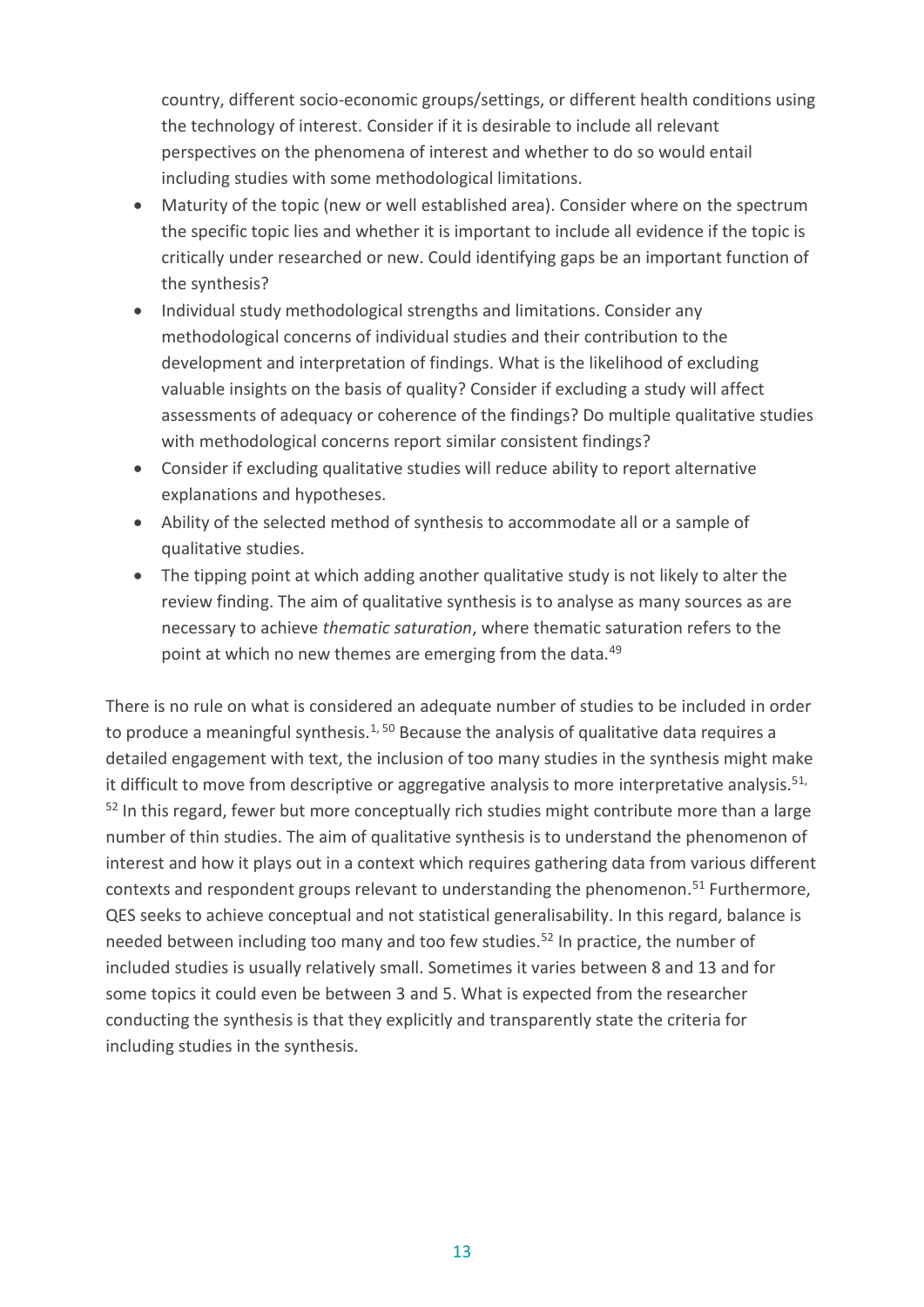### Data abstraction and data synthesis

A review of the literature (for more details see Methodology document) did not identify any agreed and tested approaches to the rapid synthesis of qualitative findings.<sup>53</sup> However, there are some methodologies for synthesising qualitative evidence which are considered as more rapid than others and, therefore, are more likely to be suitable for using within rapid review timescales. Review methods which require shorter timeframes for execution are: textual narrative synthesis, thematic synthesis, framework synthesis, 'best fit' framework synthesis. These methods are explained below.

### <span id="page-15-0"></span>Textual narrative synthesis

A textual narrative synthesis<sup>54</sup> involves three steps of analysis:

- Study grouping: studies are grouped into sub-groups depending on study characteristics, context, quality, and findings.
- Study commentaries: commentaries which summarise key aspects of the studies in relation to the sub-group within which they were included are produced.
- Sub-group synthesis: the commentaries of each sub-group are synthesised to produce the findings of the synthesis.

### Thematic synthesis

Thematic synthesis is based on the thematic analysis approach used to analyse primary qualitative data and consists of three stages $55$ :

- line-by-line coding of the findings of primary studies included in the synthesis
- organisation of the codes from the first stage into related areas to construct descriptive themes, and
- generating analytical themes.

### Framework synthesis

The framework synthesis approach is based on the framework approach for the analysis of primary qualitative data and consists of five stages of data analysis.<sup>47</sup> In the context of a rapid synthesis, some of the final stages might need to be limited or excluded. An advantage of this approach is that it can be used with or without an *a priori* framework:

- Familiarisation: familiarisation with the studies included in the synthesis in order to list key ideas and recurrent themes.
- Identifying a thematic framework: identification of all key themes and concepts to form the coding framework.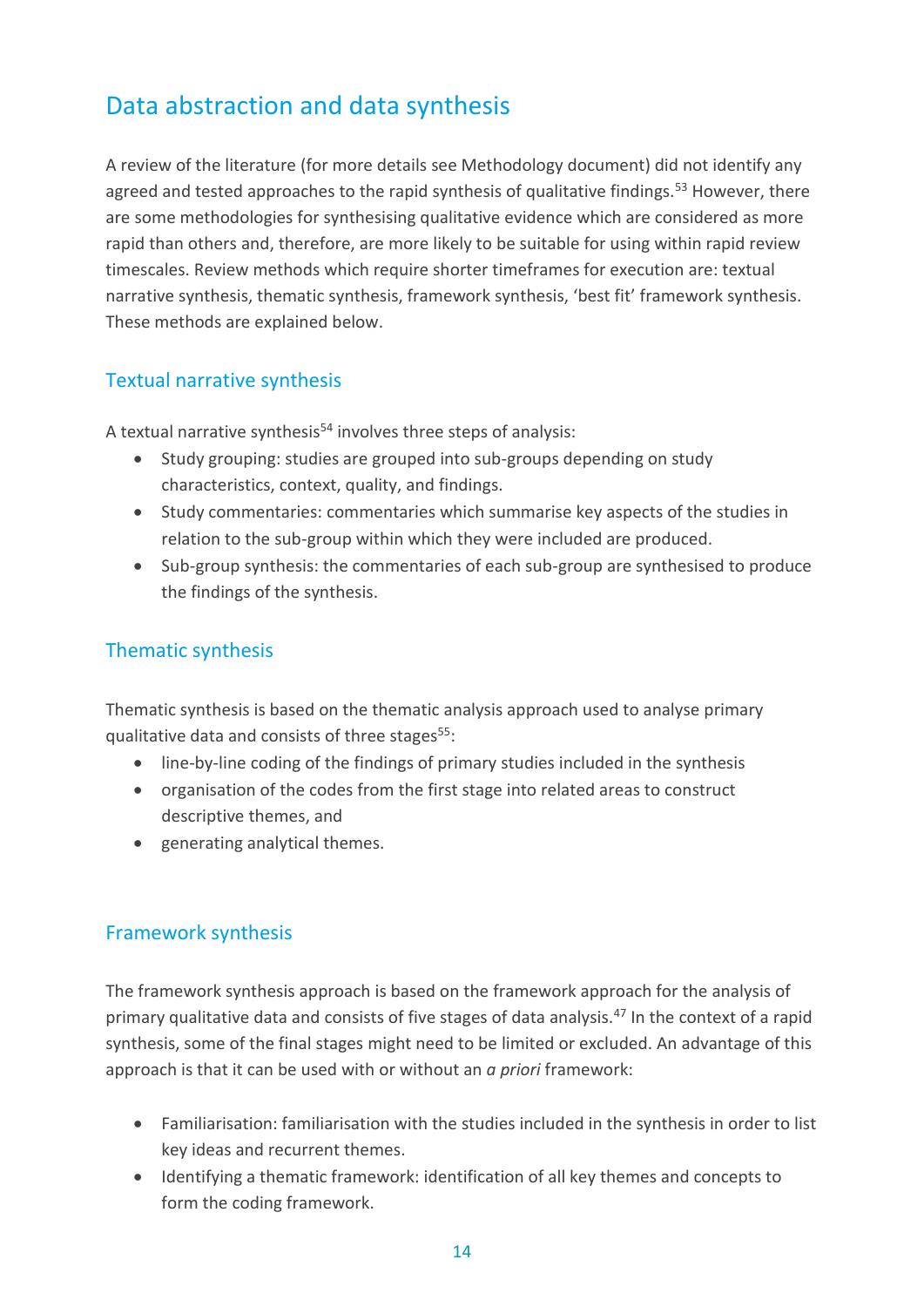- Indexing: applying the thematic framework to the findings section of all studies included in the synthesis.
- Charting: creation of a matrix of findings for each theme by study (each cell of the chart contains a summary of the study's contribution to the theme and a reference that can be directly linked to the text).

Mapping and interpretation: using the charts to define concepts, map the range and nature of phenomena, create typologies and find associations between themes with a view to providing explanation for the findings.

### Best fit framework approach

'Best fit' framework synthesis is based on the framework synthesis approach and offers a structured approach to analysing qualitative data by developing *a priori* themes against which data can be coded.<sup>1, 47, 56</sup> The approach, therefore, is augmentative and deductive (building on an existing model or framework), rather than grounded or inductive (starting with a completely blank sheet).<sup>47</sup> This makes the 'best fit' framework approach more rapid when compared to other more exclusively interpretative forms of synthesis (such as textual narrative synthesis or thematic synthesis).

The 'best fit' framework methodology is different from other approaches to qualitative evidence synthesis in part because it employs a systematic method for identifying published frameworks, models or theories in order to create the framework for the synthesis.<sup>56</sup> The 'best fit' approach uses a predefined framework but is not limited to it and allows for the thematic framework to be expanded by additional codes.<sup>56</sup> According to Dixon-Woods (2011) 'a practical benefit of doing this is that it enables questions or issues identified in advance by various stakeholders (such as policymakers, practitioners, or user groups) to be explicitly and systematically considered in the analysis, while also facilitating enough flexibility to detect and characterise issues that emerge from the data' (p. 1).<sup>57</sup>

The 'best fit' framework approach can be utilised for rapid qualitative evidence synthesis for HTA. The 'best fit' framework enables much of the extraction and synthesis to be completed rapidly and consistently because the existence of the framework minimises the interpretive and iterative processes involved in qualitative synthesis.<sup>58</sup>

A literature search (for more details see Methodology document) identified published frameworks that were considered relevant for generating an *a priori* framework for conducting QES in HTA. The next section provides guidance on how to use the designed framework for qualitative synthesis in HTA.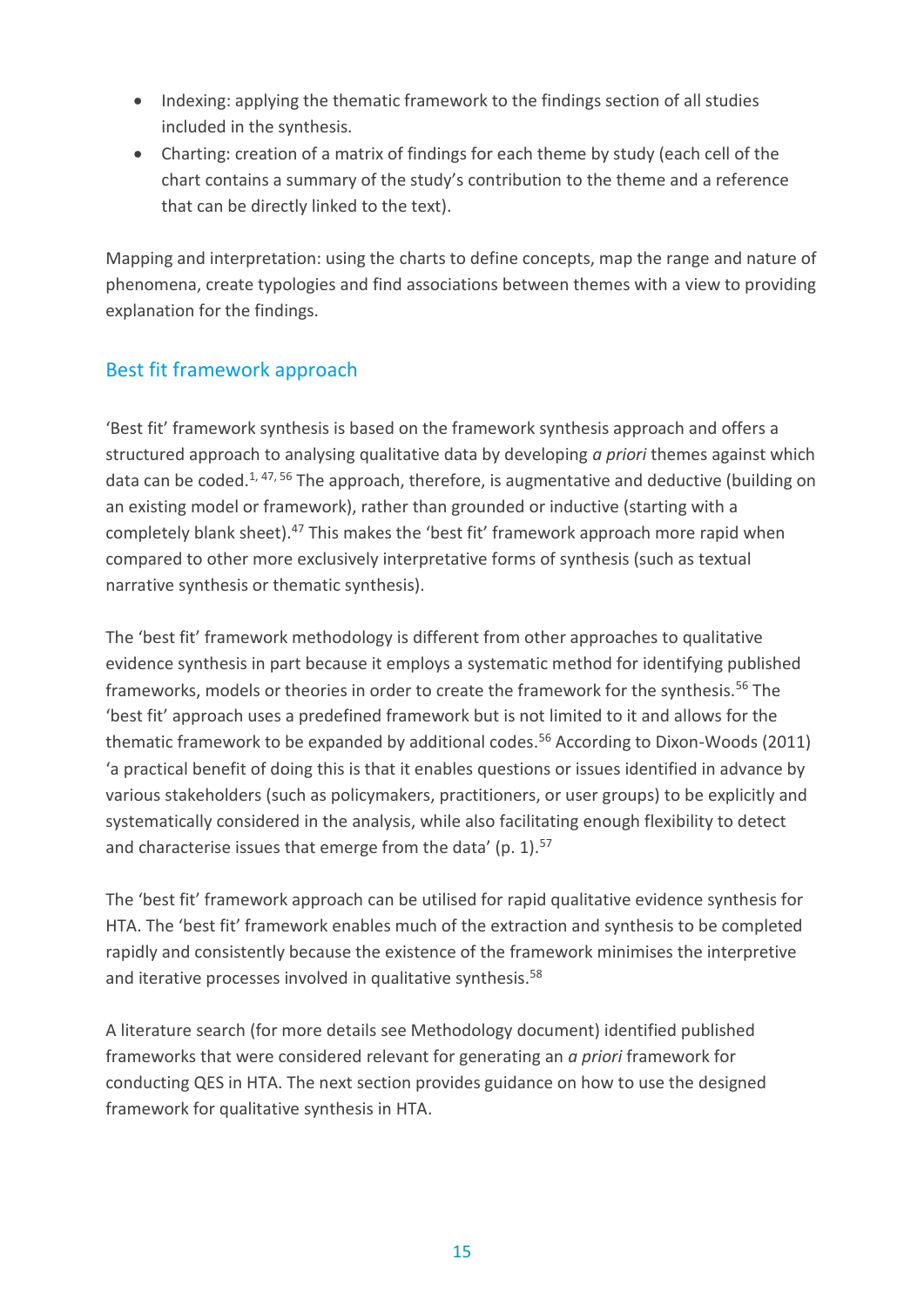## <span id="page-17-0"></span>Framework for qualitative synthesis in HTA

The framework presented in this section is designed for use in the analysis of qualitative studies which look at patient and social aspects related to the use of a health technology. The framework provides pre-existing themes against which data extracted from the primary qualitative studies can be coded.

The framework should not be considered as prescriptive but rather seen as a guide to code and analyse the included qualitative studies. For example, if there is no data from the included qualitative studies to support all themes in the framework, then not all themes should be included in the final synthesis. Respectively, if some of the data cannot be reliably assigned to any of the pre-existing themes, further thematic analysis of data would be required from which new themes will emerge.

At this stage a direct involvement of the commissioner/end-user might be necessary in order to clarify the type of evidence that is most useful to them and respectively the selection of the relevant *a priori* themes and subthemes for analysis.

Relationships between individual themes should also be explored with reference to the evidence, which, in turn, can lead to clustering of new concepts and the creation of a new conceptual model describing and reflecting the behaviour of interest. Relationships between the themes of the framework are then either recreated or generated based on the evidence from the primary research studies included in the synthesis.

If there is no published evidence related to the use of the health technology that is being reviewed by SHTG, the framework could be adapted to analyse and synthesise qualitative studies looking at patient experiences of living with the health condition being studied. An adapted version of each theme and subtheme was developed and is presented alongside the respective themes. The framework is presented in the next section followed by an outline to guide you through the steps of its application.

### <span id="page-17-1"></span>The coding framework

The coding framework was designed based on the thematic analysis of four frameworks - the NHS Patient Experience Framework<sup>59</sup>, the EUnetha coreModel<sup>60</sup>, the Warwick Patient Experience Framework $61$ , and an analytical patient experiences model published in the Danish Centre for Health Technology Assessment HTA (DACHENTA) Handbook<sup>62</sup> – and two qualitative evidence syntheses exploring patients' experiences of a health technology.  $63, 64$ The methodology for the development of the framework is described in the Methodology document.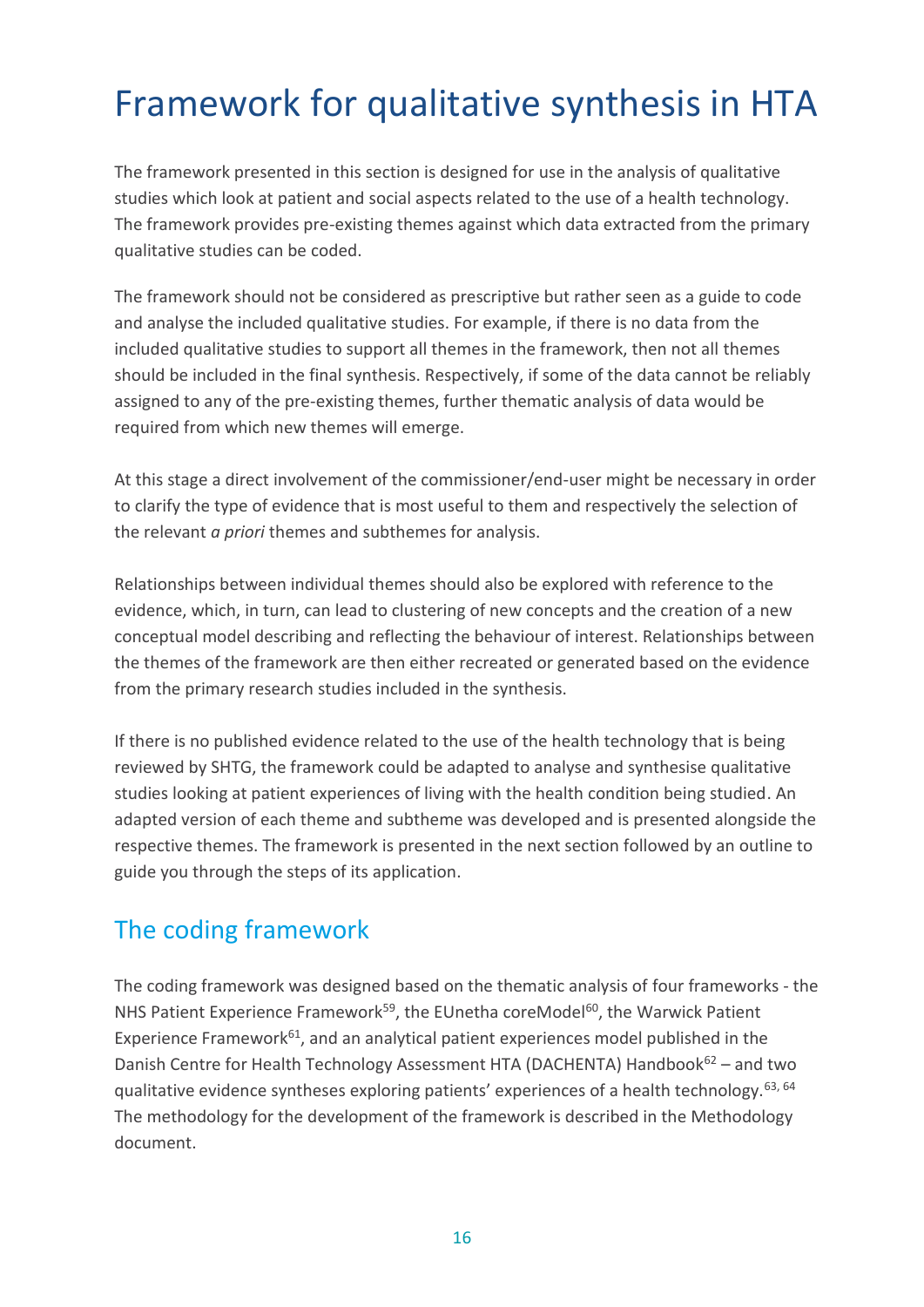The five overarching themes used in the coding framework were adopted from the DACHENTA handbook which presents an analytical model setting out relevant patient aspects within HTA. These overarching themes cover from a patients' perspective what influence a particular health technology might have on various different aspects of patients' lives (for example, in relation to them as individuals, the influence it has on their independence or on their family relations).

It must be noted that these aspects cannot be considered in isolation from one another and they might sometimes overlap when they are analysed because they would be informed by patients' actual experience. When performing the framework synthesis, it is the researcher's responsibility to find patterns and relationships between the themes and subthemes of the framework based on the evidence that has been identified from the studies included in the synthesis. Furthermore, the researcher might identify information which could be coded under two different themes and it is again the researcher's responsibility to decide how to manage that.



A thematic analysis of the four frameworks<sup>59,60,61,62</sup> and the two syntheses<sup>63, 64</sup> was then carried out (for more details see Methodology document) to identify potential subthemes for each overarching theme (see Figure 2).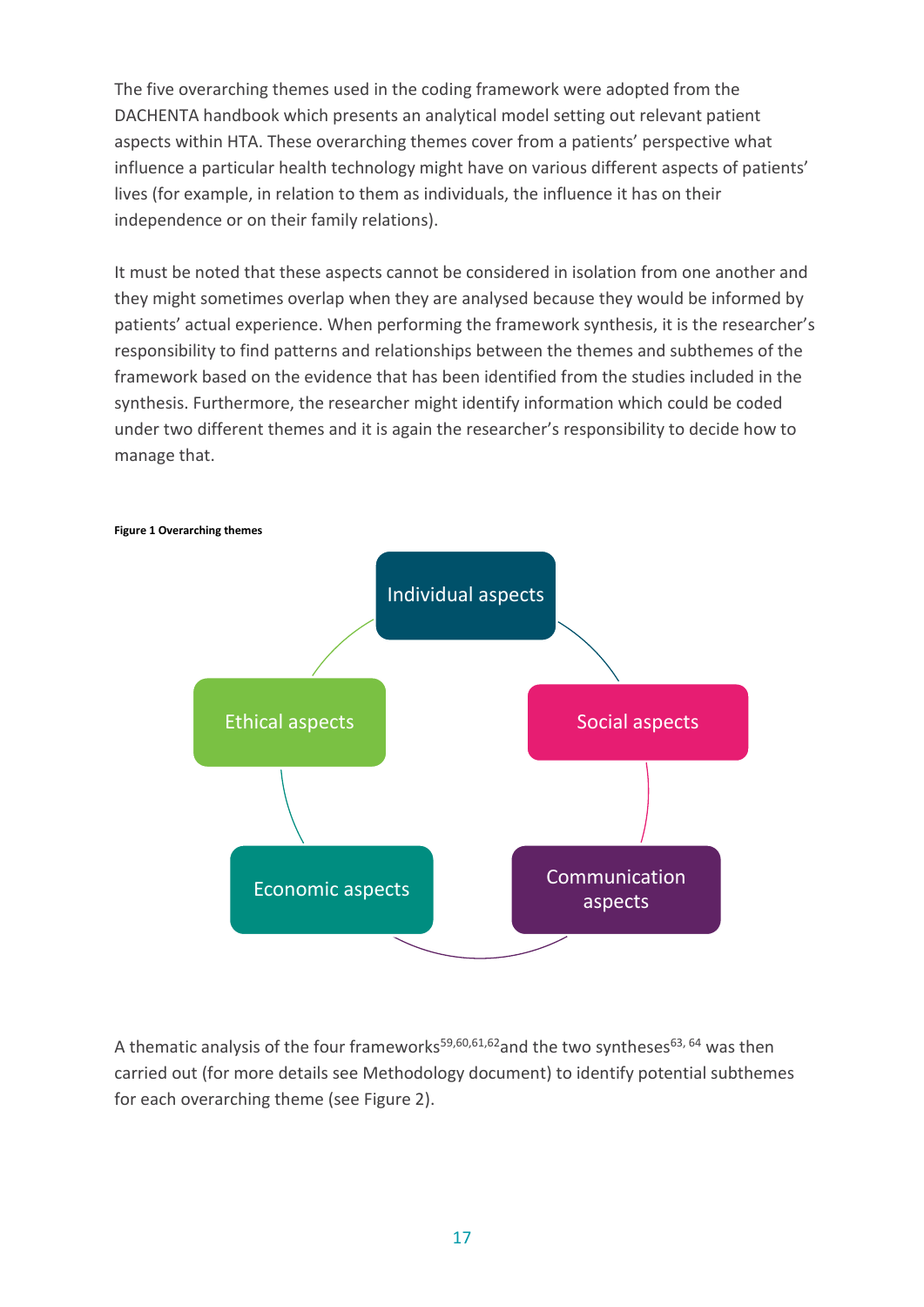Theme **Subtheme** 1. Individual aspects Patients' satisfaction Patients' priorities and expectations Coping and adaptation Independence and personal control Implications for patients' everyday life Physical impact Psychological impact 2. Social aspects Impact on patients' work/educational/ leisure activities Social connectedness vs social isolation Impact on patients' significant others Impact on patients' family life 3. Communication aspects Staff and patient relations Information and consultation Healthcare provider visits 4. Economic aspects Direct/indirect cost Financial barriers/enablers and incents Equality and equity 5. **Ethical** aspects Patients' views and attitudes on being offered the health technology Decision making **Culture Figure 2 Themes and subthemes**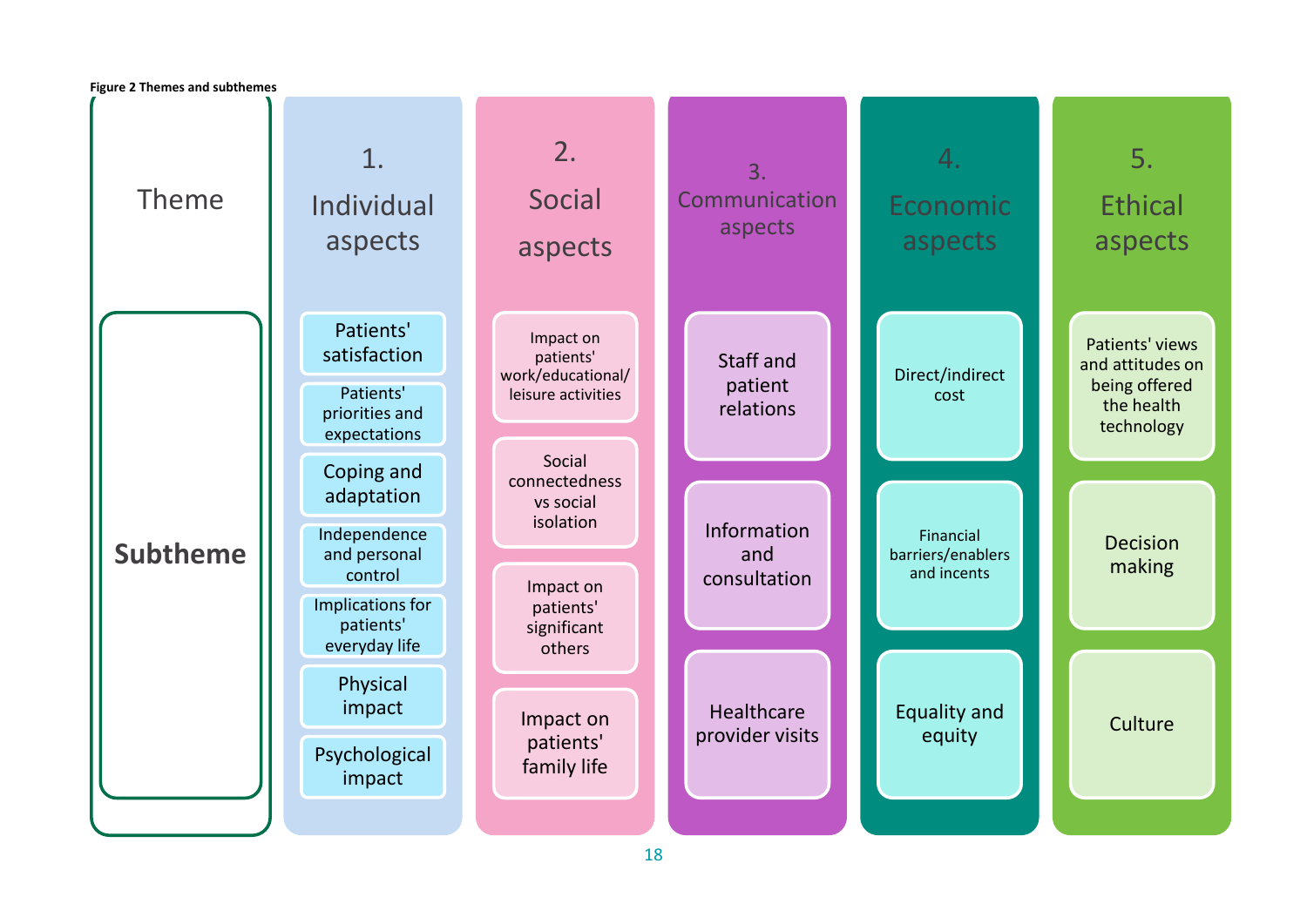Individual themes and subthemes are presented and explained in the tables below.

<span id="page-20-0"></span>

| 1. Individual aspects                                                                           |  |  |  |  |  |
|-------------------------------------------------------------------------------------------------|--|--|--|--|--|
| This theme refers to any psychological or physical issues related to the use of the technology, |  |  |  |  |  |
| patients' perceptions of possible effects of the technology                                     |  |  |  |  |  |
| <b>Explanation</b>                                                                              |  |  |  |  |  |
| Patient satisfaction with being offered the technology and                                      |  |  |  |  |  |
| willingness to recommend the technology. Satisfaction with the                                  |  |  |  |  |  |
| course of management: structural aspects (equipment, location,                                  |  |  |  |  |  |
| access, time, coordination) and interpersonal aspects                                           |  |  |  |  |  |
| (information, skills and attitudes of professional health care                                  |  |  |  |  |  |
| professionals, relationship with professional staff, internal                                   |  |  |  |  |  |
| communication amongst staff).                                                                   |  |  |  |  |  |
| Patients' priorities and expectations from using the technology.                                |  |  |  |  |  |
| Patients' experiences of adjusting and adapting to using the                                    |  |  |  |  |  |
| technology.                                                                                     |  |  |  |  |  |
| The influence of the technology on patients' autonomy in                                        |  |  |  |  |  |
| managing their condition, for example, self-care. The impact of                                 |  |  |  |  |  |
| the technology on patients' independence in conducting daily                                    |  |  |  |  |  |
| activities.                                                                                     |  |  |  |  |  |
| The impact of the technology on patients' everyday life.                                        |  |  |  |  |  |
|                                                                                                 |  |  |  |  |  |
| The impact of the technology on patients' physical health. For                                  |  |  |  |  |  |
| example, does the technology reduce or increase the experience                                  |  |  |  |  |  |
| of pain?                                                                                        |  |  |  |  |  |
| Does the technology reduce or increase experiences of worry,                                    |  |  |  |  |  |
| anxiety, stress, guilt, etc.? Does it induce any positive experiences                           |  |  |  |  |  |
| of joy, relief, peace of mind? The impact of the technology on                                  |  |  |  |  |  |
| patients' self-esteem.                                                                          |  |  |  |  |  |
|                                                                                                 |  |  |  |  |  |

If no studies about patients' experiences of the health technology are identified, the framework can be used to synthesise studies about patients' experiences of the studied health condition. Respectively, the sub-themes can be adapted and an example is presented in a separate box (see below). Only three of the main themes (individual, social and communication aspects) were deemed relevant to patient experiences of a health condition.

Individual aspects related to a health condition

Patients' experiences of adjusting and adapting to the health condition

The impact of the health condition on patients' independence in conducting daily activities

The impact of the health condition on patients' everyday life

The physical impact of the condition

The psychological impact of the health condition. The impact of the health condition on patients' self-esteem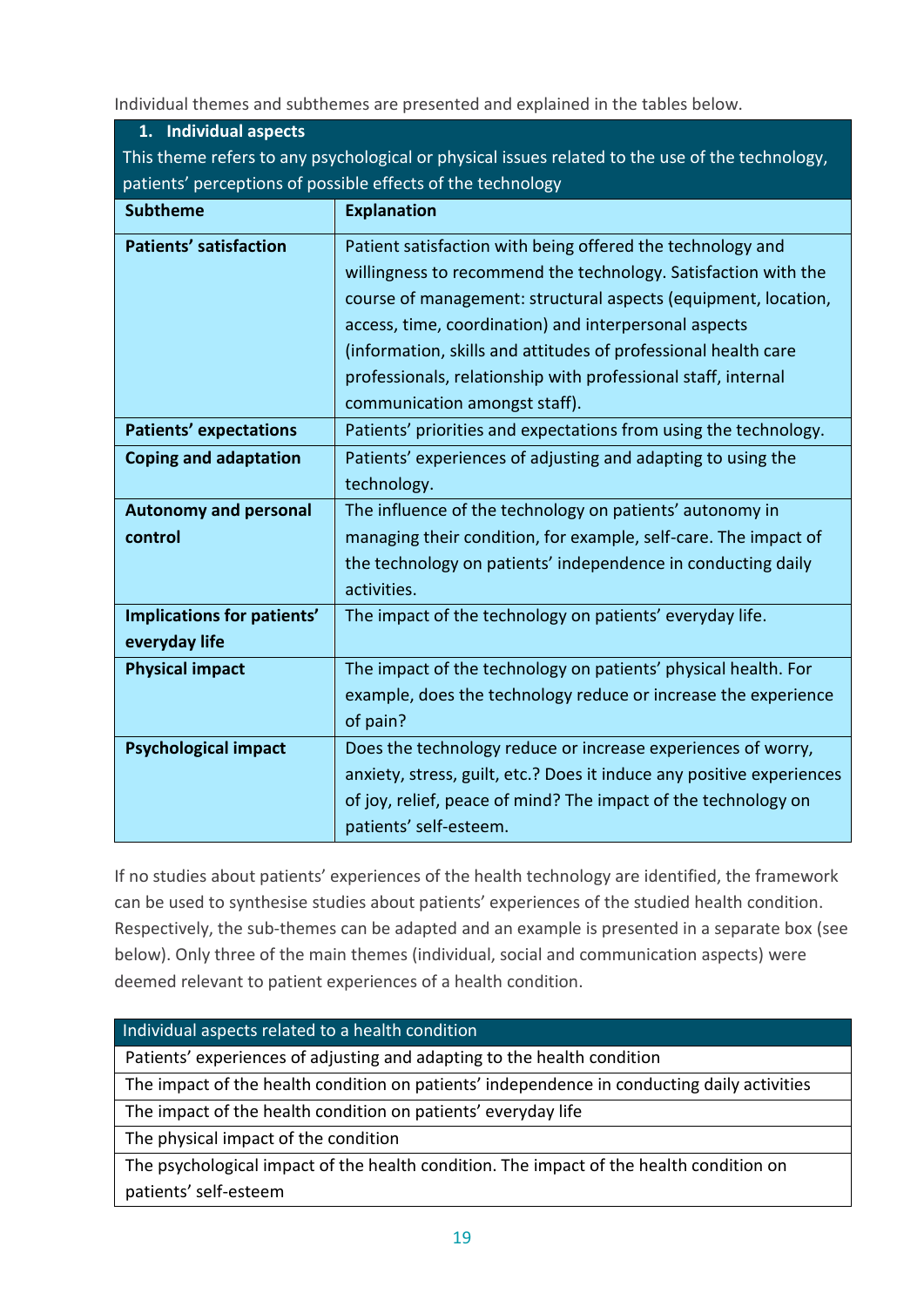#### <span id="page-21-0"></span>**2. Social aspects**

This theme refers to the consequences that a technology may have for the daily and work life of patients and their significant others

| <b>Subtheme</b>                                                                        | <b>Explanation</b>                                                  |  |  |
|----------------------------------------------------------------------------------------|---------------------------------------------------------------------|--|--|
| Impact on patients'                                                                    | The impact of the technology on patients' ability to work/return    |  |  |
| work/educational/leisure                                                               | to work. For example, does the use of the technology lead to        |  |  |
| activities                                                                             | patients' absence from work? Does the use of the technology         |  |  |
|                                                                                        | influence patients' ability to perform educational or leisure       |  |  |
|                                                                                        | activities?                                                         |  |  |
| Social connectedness vs                                                                | The impact of the technology on patients' social connectedness      |  |  |
| social isolation                                                                       |                                                                     |  |  |
| Impact on patients'                                                                    | The impact of the technology on patients' significant others. For   |  |  |
| significant others (children,                                                          | example, impact on their health, quality of life, social relations, |  |  |
| family members, friends)                                                               | etc. Do significant others face any challenges when supporting      |  |  |
|                                                                                        | patients to use the technology?                                     |  |  |
| Impact on patients' family                                                             | The impact of the technology on the patients' experience of         |  |  |
| relations and relations                                                                | their family relations and relations with significant others        |  |  |
| with significant others                                                                |                                                                     |  |  |
| Social aspects related to a health condition                                           |                                                                     |  |  |
| The impact of the health condition on patients' ability to work/educational activities |                                                                     |  |  |

The impact of the health condition on patients' social connectedness

The impact of the health condition on patients' significant others (for example, do they have to provide care, do they face any challenges related to providing care for the patient)

The impact of the health condition on patients' family relations

#### <span id="page-21-1"></span>**3. Communication aspects**

This theme refers to any communication aspect which can influence patients' use of the technology

| <b>Subtheme</b>                   | <b>Explanation</b>                                                |
|-----------------------------------|-------------------------------------------------------------------|
| <b>Healthcare professionals</b>   | The impact of the technology on the healthcare professional and   |
| and patient relations             | patient relationship. For example, patients may have different    |
|                                   | preferences for support from professionals - emotional support    |
|                                   | vs. purely practical support in relation to using the technology. |
| Information and                   | The usefulness and accessibility of information about the         |
| consultation                      | technology. For example, to enable self-care, shared decision-    |
|                                   | making, active participation in health care, to develop knowledge |
|                                   | and understanding of the technology, the eventual side effects    |
|                                   | and outcomes.                                                     |
| <b>Healthcare provider visits</b> | Patients' experience of healthcare provider visits. For example,  |
|                                   | do patients need to visit healthcare providers more regularly or  |
|                                   | not as a result of using the technology? How is this perceived by |
|                                   | patients? Are patients being treated with respect?                |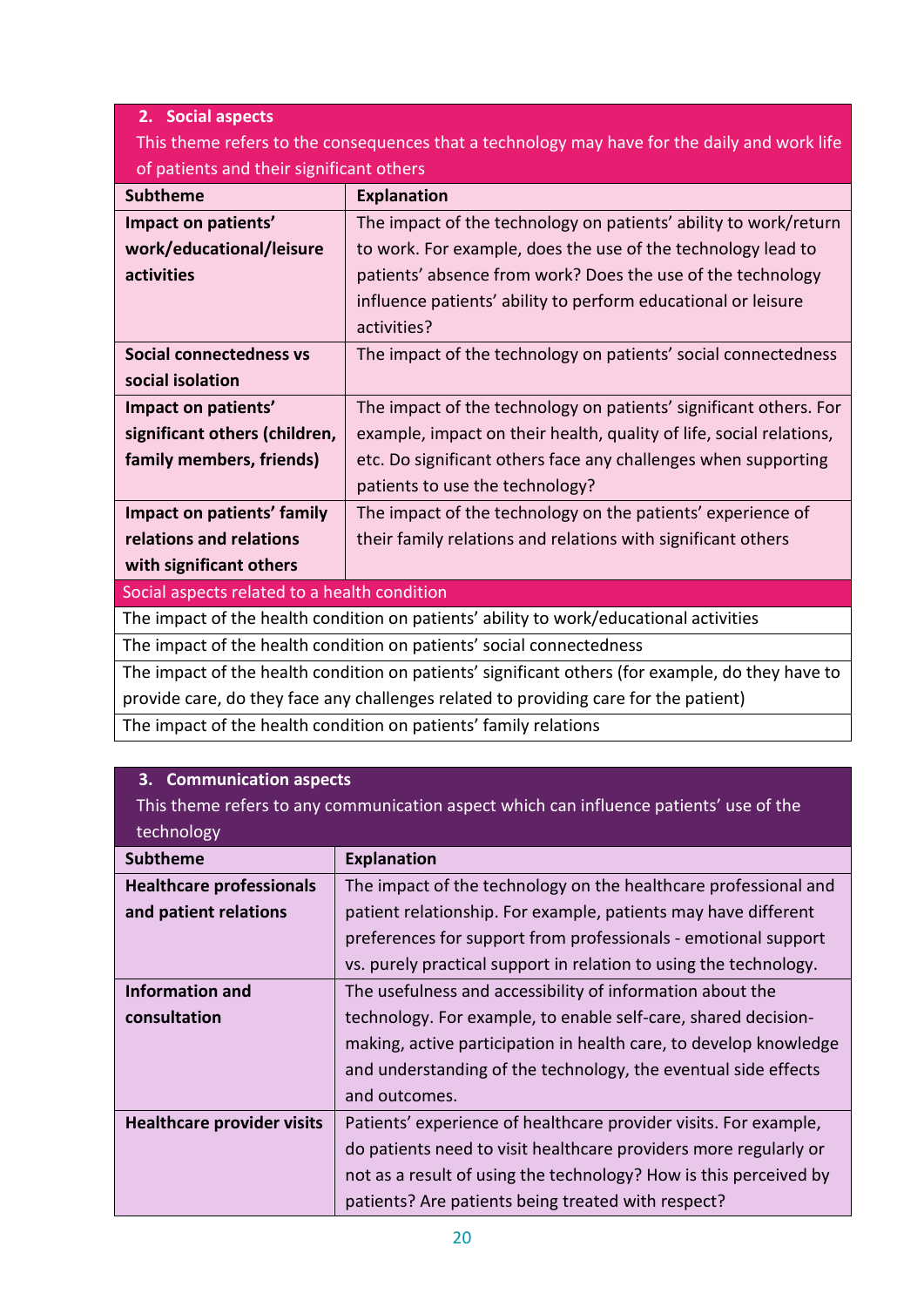#### Communication aspects related to a health condition

The usefulness and accessibility of information about the health condition. For example, to enables self-care, shared decision-making, active participation in health care, to develop knowledge and understanding of the health condition.

#### <span id="page-22-0"></span>**4. Economic and financial aspects**

This theme refers to any direct or indirect costs related to the use and accessibility of the technology

| <b>Subtheme</b>                    | <b>Explanation</b>                                                  |
|------------------------------------|---------------------------------------------------------------------|
| <b>Direct/indirect cost</b>        | The direct/indirect cost that the technology entails in relation to |
|                                    | work, family life, leisure time, lifestyle, and quality of life     |
| <b>Financial barriers/enablers</b> | Patients' experiences of accessing the technology.                  |
| and incents                        | Barriers/enablers in accessing/using the technology. For            |
|                                    | example, cost, travel                                               |
| <b>Equality and equity</b>         | Patients' experiences of discrimination in relation to access to    |
|                                    | the technology. For example, due to geographical distance,          |
|                                    | waiting time, contact with the health care system.                  |

| 5. Ethical aspects<br>This theme refers to the ethical concerns and considerations that arise in relation to the<br>actual use of the technology |                                                                  |  |  |  |
|--------------------------------------------------------------------------------------------------------------------------------------------------|------------------------------------------------------------------|--|--|--|
| <b>Subtheme</b>                                                                                                                                  | <b>Explanation</b>                                               |  |  |  |
| <b>Patients' concerns about</b>                                                                                                                  | Patients' concerns about using the technology, for example       |  |  |  |
| being offered the                                                                                                                                | stem cell based technologies                                     |  |  |  |
| technology                                                                                                                                       |                                                                  |  |  |  |
| <b>Decision making</b>                                                                                                                           | The extent to which the patient is involved in decision-making   |  |  |  |
|                                                                                                                                                  | in relation to the use of the technology                         |  |  |  |
| <b>Culture</b>                                                                                                                                   | The extent to which cultural practices and beliefs are reflected |  |  |  |
|                                                                                                                                                  | and taken into consideration when a health technology is being   |  |  |  |
|                                                                                                                                                  | implemented                                                      |  |  |  |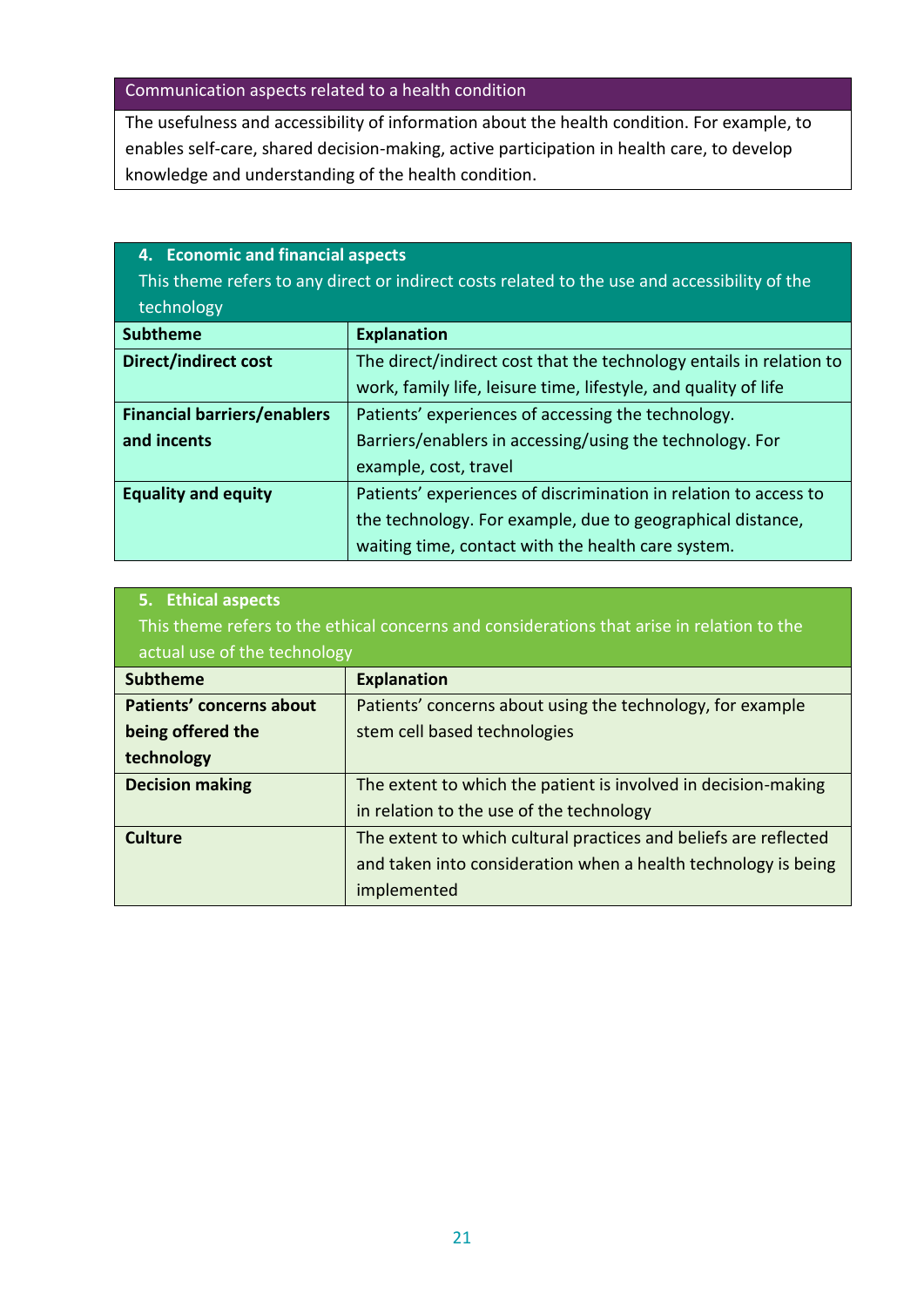### <span id="page-23-0"></span>How to use the framework?

This section is an adaptation of the framework synthesis approach on which the best fit framework approach is based. It consists of four stages and presents a rapid approach to framework data synthesis.

### <span id="page-23-1"></span>Familiarisation

This stage involves reading the studies in detail to become familiar with them and to identify if any of the themes from the coding framework resonate with the data of the studies. You may have already familiarised yourself with the studies included in the synthesis as part of the critical appraisal stage, if such has been conducted. However, this stage is distinct from the critical appraisal stage, and you would need to read the studies again to become more familiar with their findings before the indexing stage.

At this stage it may also be useful to engage with the commissioner/end user in the selection of the *a priori* themes and subthemes for analysis. This means that the commissioner/end user of the synthesis report would be given the opportunity to choose from the standard set themes and subthemes proposed in the framework depending on what they are most interested in.

#### <span id="page-23-2"></span>Data analysis

At this stage you will systematically apply the qualitative evidence synthesis framework to the results, discussion, and conclusion sections of all included studies in the synthesis. You will use the coding framework as a guide to theme relevant data from the studies. Relevant data for each category could be extracted through multiple, iterative cycles towards theoretical saturation. Through this process, the coder remains open to new codes and different way to represent emergent categories, themes, and concepts. During the data analysis process, you will develop a narrative summary that will synthesise the concepts contained in the themes of each category. Once a narrative summary is generated for each category, you will collate the summaries to produce a more integrative and holistic interpretation of findings that provide tailored evidence for the health technology assessment.

A coding template (see Excel table) was designed to assist you in managing the narrative summary of findings. The extraction table also provides you with an opportunity to write a summary of findings for each theme in the framework which would further help with approaching the write up of the synthesis. It is often a challenge to decide the selection and length of the text or quotation to extract and analyse. What is crucial at this stage is to create a rigorous opportunity to extract insights that might not be possible on the basis of single studies alone.<sup>65</sup>

### <span id="page-23-3"></span>Adding new themes

The published literature on the use of 'best fit' framework approach recommends that a secondary thematic analysis is conducted to capture any new themes which can be added to the analysis.<sup>47, 58</sup> This method applies the principles of a standard thematic analysis<sup>66</sup> in the context of secondary research. Thematic analysis involves the searching across a data set to find repeated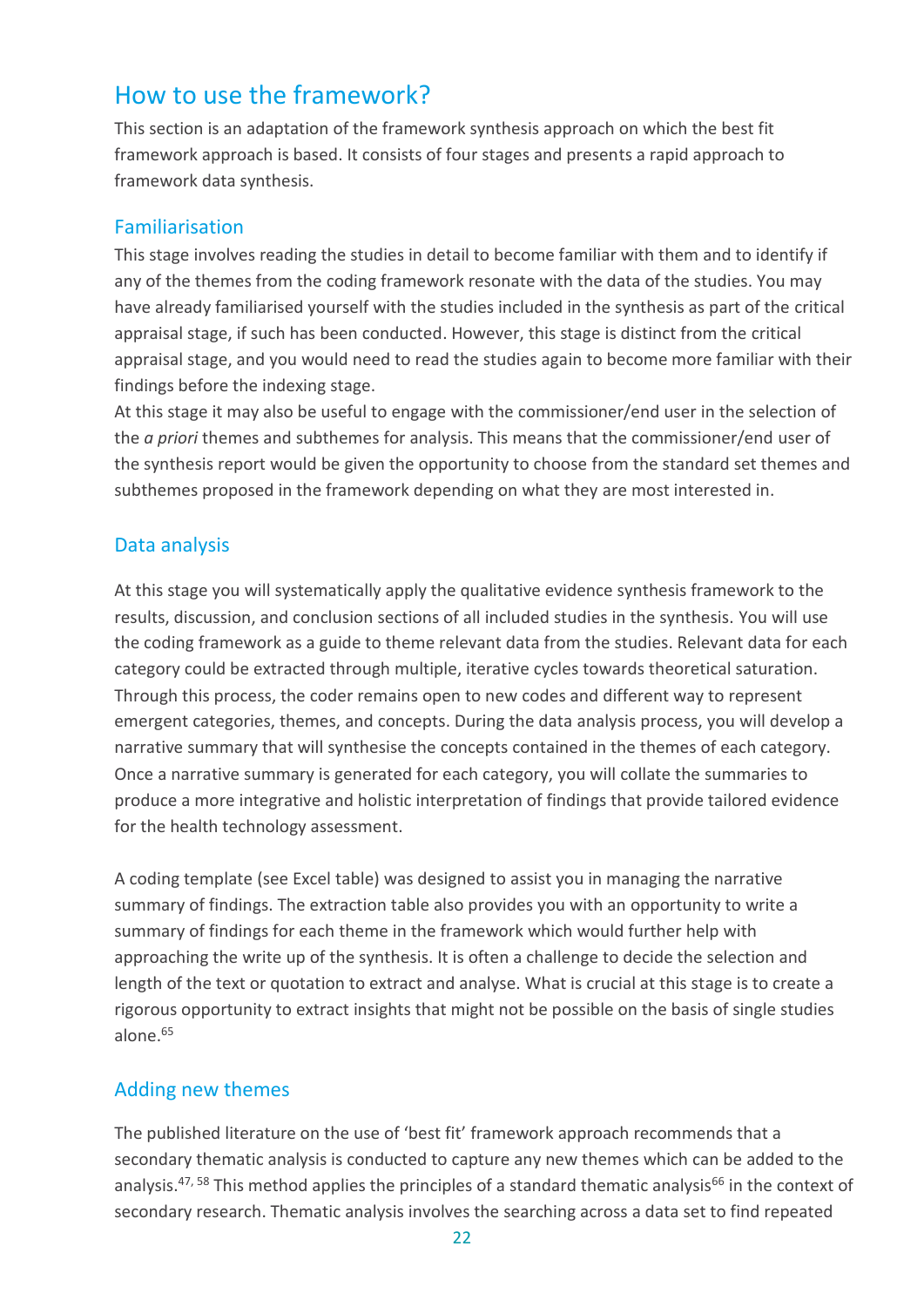patterns of meaning<sup>66</sup> and in this respect is an interpretive and inductive approach.<sup>47</sup> Inductive thematic analysis, however, can be very time consuming and generating themes could some time go on ad infinitum.<sup>66</sup> You can instead code any new themes which emerge from the findings of the qualitative studies during the familiarisation or indexing stage to save time. It must be noted, however, that new themes should only be coded if they have been identified as relevant to the question of interest.

### <span id="page-24-0"></span>Synthesising the findings

The process of qualitative data synthesis is not a linear process, it involves continual reflection about the findings and as such, there is no single set of rules. Analysing and interpreting are highly intuitive processes. Analysis is essentially about searching for patterns and themes, that is the trends you see emerging from among your findings.<sup>67</sup> Interpretation involves attaching significance to what was found, making sense of findings, considering different meanings, and offering potential explanations and conclusions.<sup>67</sup> Therefore, this section is not intended to provide instructions on how a synthesis of findings should be conducted but rather serve as a generic guideline for researchers who are performing the qualitative synthesis.

The aim of qualitative synthesis is to identify patterns in the findings of different primary qualitative studies, to combine the individual units of analysis into a more integrated whole and to tell the story of the findings while providing sufficient evidence of the themes within the primary data (for example, provide enough data extracts to demonstrate the breadth of concepts or findings relevant to the theme). Synthesis is a process of bringing the following points together:

- How the research questions are answered by the findings.
- To what extent the findings emanating from your data-collection methods can be interpreted in the same way.
- How the findings relate to the existing literature.
- How the findings relate to the researcher's prior assumptions about the study.<sup>67</sup>

It is important at this stage that the researcher creates a rigorous opportunity to extract insights that might not be possible on the basis of single studies alone. What is crucial at this stage is to document the steps that have been followed in the analysis.

Perhaps the biggest challenge at this stage is to draw the conclusions and recommendations for practice and research based on the synthesised findings and to remain specific about the claims that can be made. It is important to identify and report the negative cases, such as limitations and barriers in one of the synthesis processes: identification, screening, eligibility and analysis. In order to enhance rigor in the analysis of the rapid synthesis, a second researcher should also be involved to probe the analysis written by a single reviewer. This might help add depth to the analysis even within a short time frame. Furthermore, the author of the synthesis should make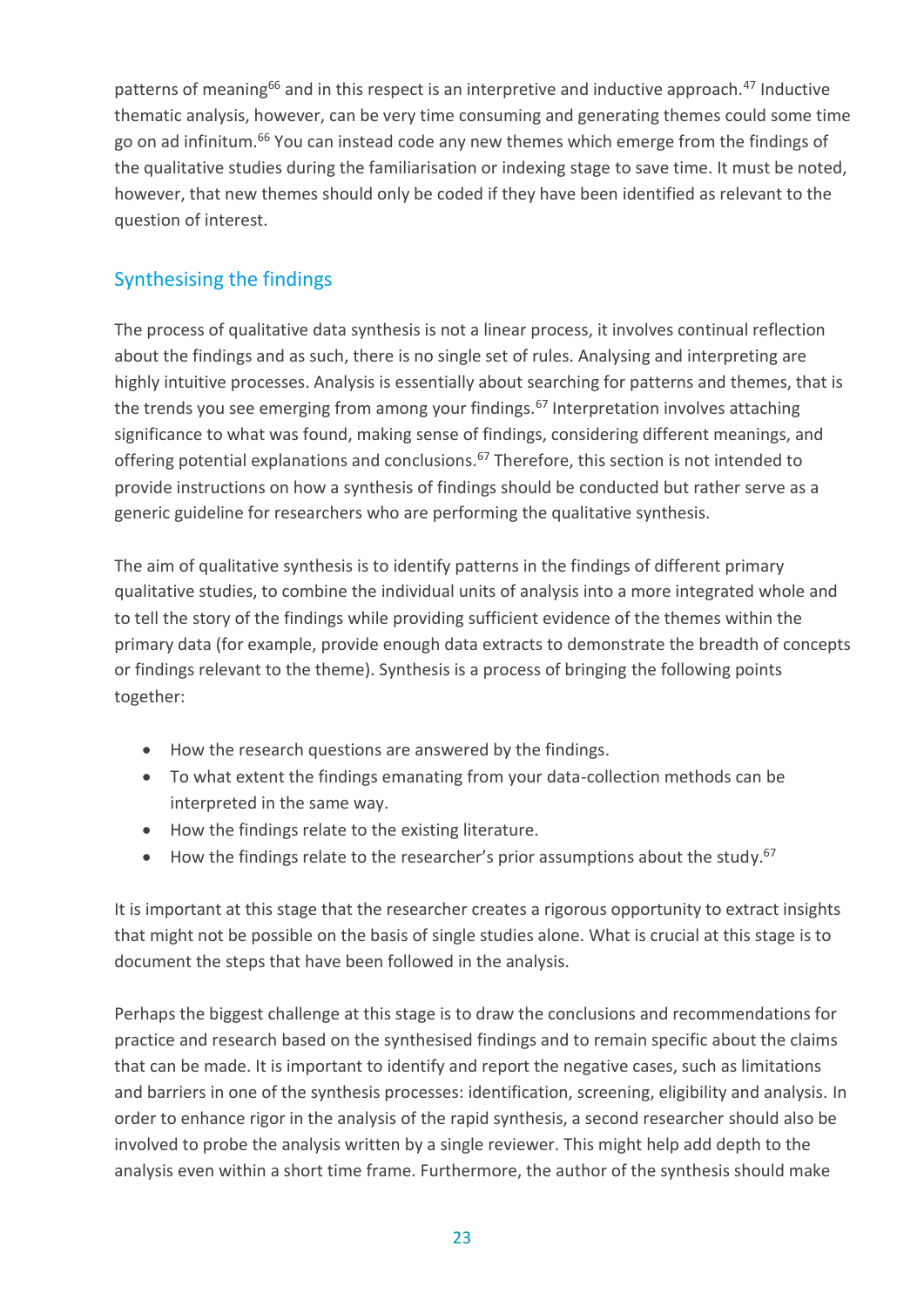transparent their conflicts of interests, prior beliefs, and potential/actual prejudices with potential to impact on data interpretation.<sup>44</sup>

The issue of context may need particularly careful interpretation with regard to the applicability of the findings.<sup>1</sup> When considering the relevance of data from different studies, the researcher may need to think of how findings from different geographical locations may be relevant and applicable to what population and how this may inform their conclusions and recommendations.<sup>65</sup>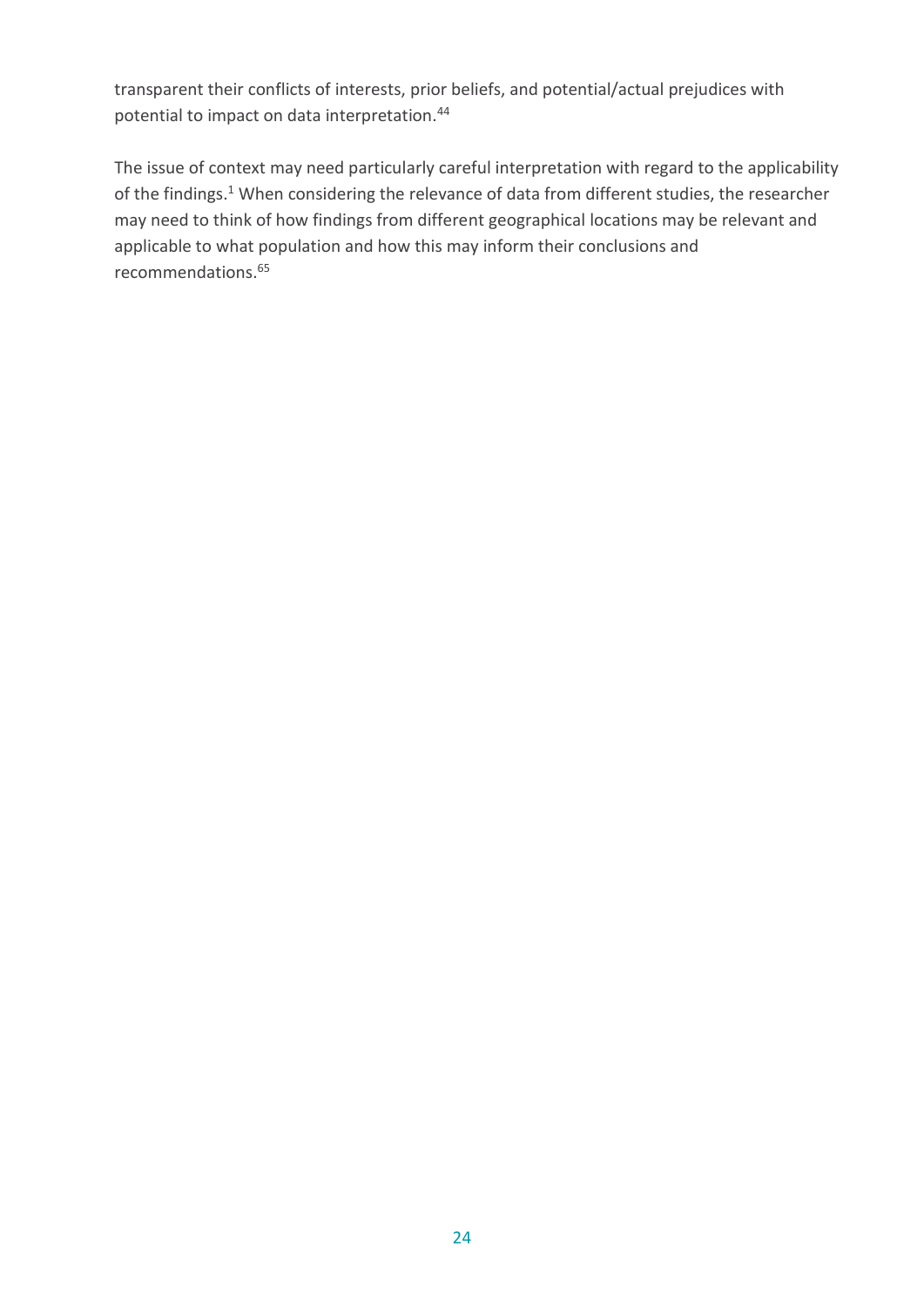## <span id="page-26-0"></span>Reporting systematic QES

This is not a comprehensive guidance on reporting qualitative evidence synthesis but should be used in addition to existing guidance on reporting systematic QES.<sup>ii</sup>

### <span id="page-26-1"></span>Search strategy

To be transparent and systematic in the information-retrieval process, it is important to record all search activities (for example, search terms and databases searched) in such a detail that others can replicate them. The search strategy could be published as an Appendix to the synthesis report, or be made available online.

### <span id="page-26-2"></span>Selection of studies

The inclusion and exclusion criteria, as well as the selection procedure and number of reviewers involved should be included in the report.

### <span id="page-26-3"></span>Critical appraisal

.

The synthesis should include a paragraph explaining the critical appraisal method (if such has been performed), including the number of reviewers involved, and a rationale for the excluded studies (if any) based on quality criteria. A table with the critical appraisal of included and excluded studies should be prepared and saved in the project folder.

ii Saini, M., & Shlonsky, A. (2012). Systematic Synthesis of Qualitative Research. Oxford Scholarship Online.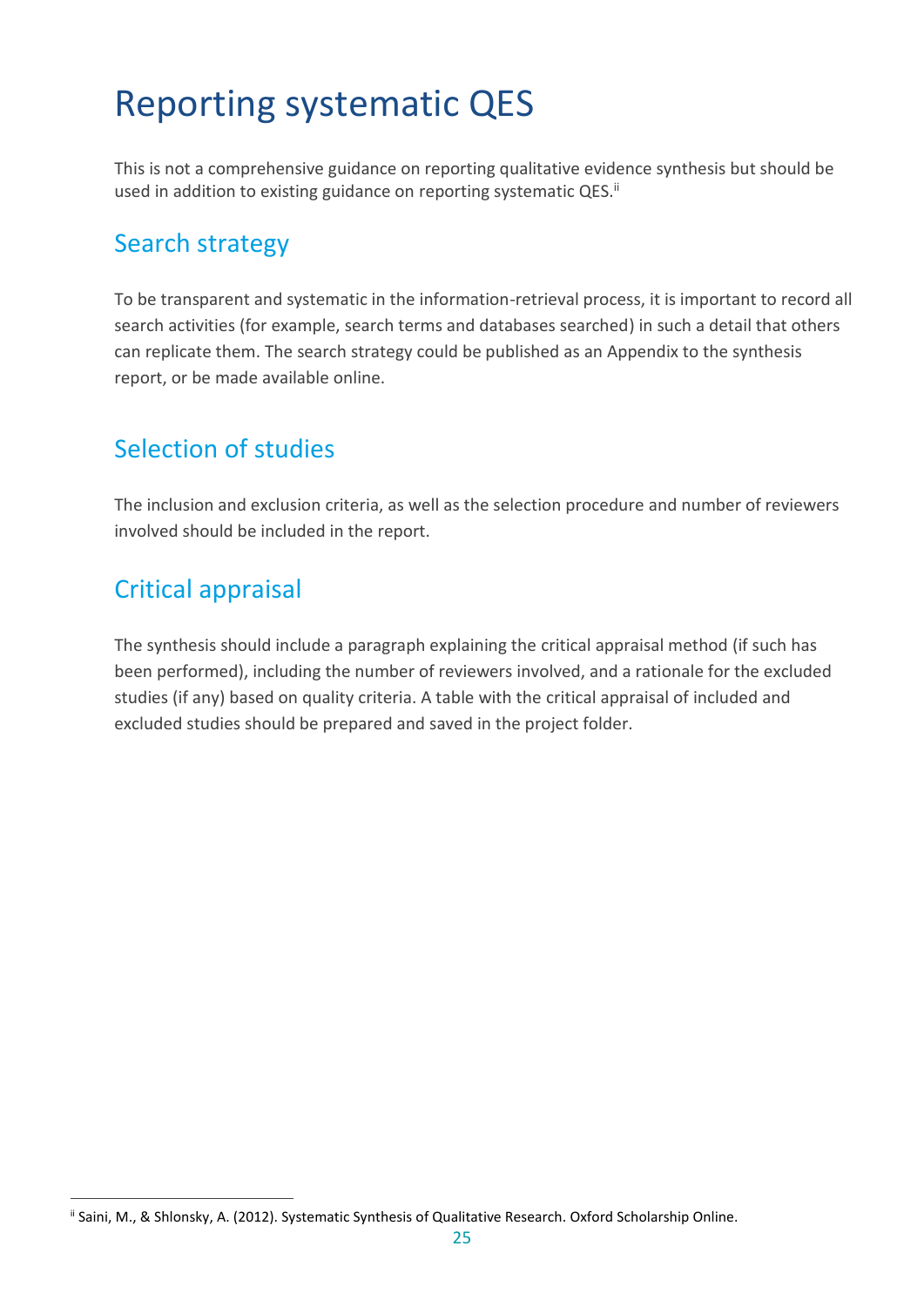### Data extraction

A summary of included studies (after appraisal) should be described in a table, so that the reader has a quick description of the studies. A sample table is presented below (Table 5). The headings may change depending on the focus and purpose of the synthesis.

#### **Table 5. Data extraction**

<span id="page-27-0"></span>

| Author and year  | <b>Study sample</b>         | Participant            | Children: number   | <b>Method of data</b> | <b>Method of data</b> | <b>Recruitment/Setting</b> | <b>Quality rating</b> | Included/excluded |
|------------------|-----------------------------|------------------------|--------------------|-----------------------|-----------------------|----------------------------|-----------------------|-------------------|
|                  |                             | characteristics        | and age            | collection            | analysis              |                            |                       |                   |
| Coons et al.     | Mothers ( $n=58$ ):         | Mothers' average age   | Age range: 1 to 36 | Semi-structured       | Interpretative        | Ontario, Canada            | High                  | Included          |
| (2016)           | biological (n=12), step-    | $-50.74$ . married $-$ |                    | interviews            | phenomenologica       |                            |                       |                   |
|                  | parent (n=2), adoptive      | 67.2%                  |                    |                       | l analysis            |                            |                       |                   |
|                  | (n=39), foster (n=5).       |                        |                    |                       |                       |                            |                       |                   |
|                  |                             | Father's average age - |                    |                       |                       |                            |                       |                   |
|                  | Fathers $(n=26)$ :          | 54.35, married $-$     |                    |                       |                       |                            |                       |                   |
|                  | biological (n=4), step-     | 80.8%                  |                    |                       |                       |                            |                       |                   |
|                  | parent (n=3), adoptive      |                        |                    |                       |                       |                            |                       |                   |
|                  | $(n=16)$ , foster $(n=3)$ . |                        |                    |                       |                       |                            |                       |                   |
| Granitsas (2004) | Adoptive parents            | n/a                    | n/a                | Unstructured          | Interpretative        | Developmental clinic,      | High                  | Included          |
|                  | $(n=5)$                     |                        |                    | interviews            | phenomenologica       | Commonwealth of            |                       |                   |
|                  |                             |                        |                    |                       | l analysis            | Massachusetts, US          |                       |                   |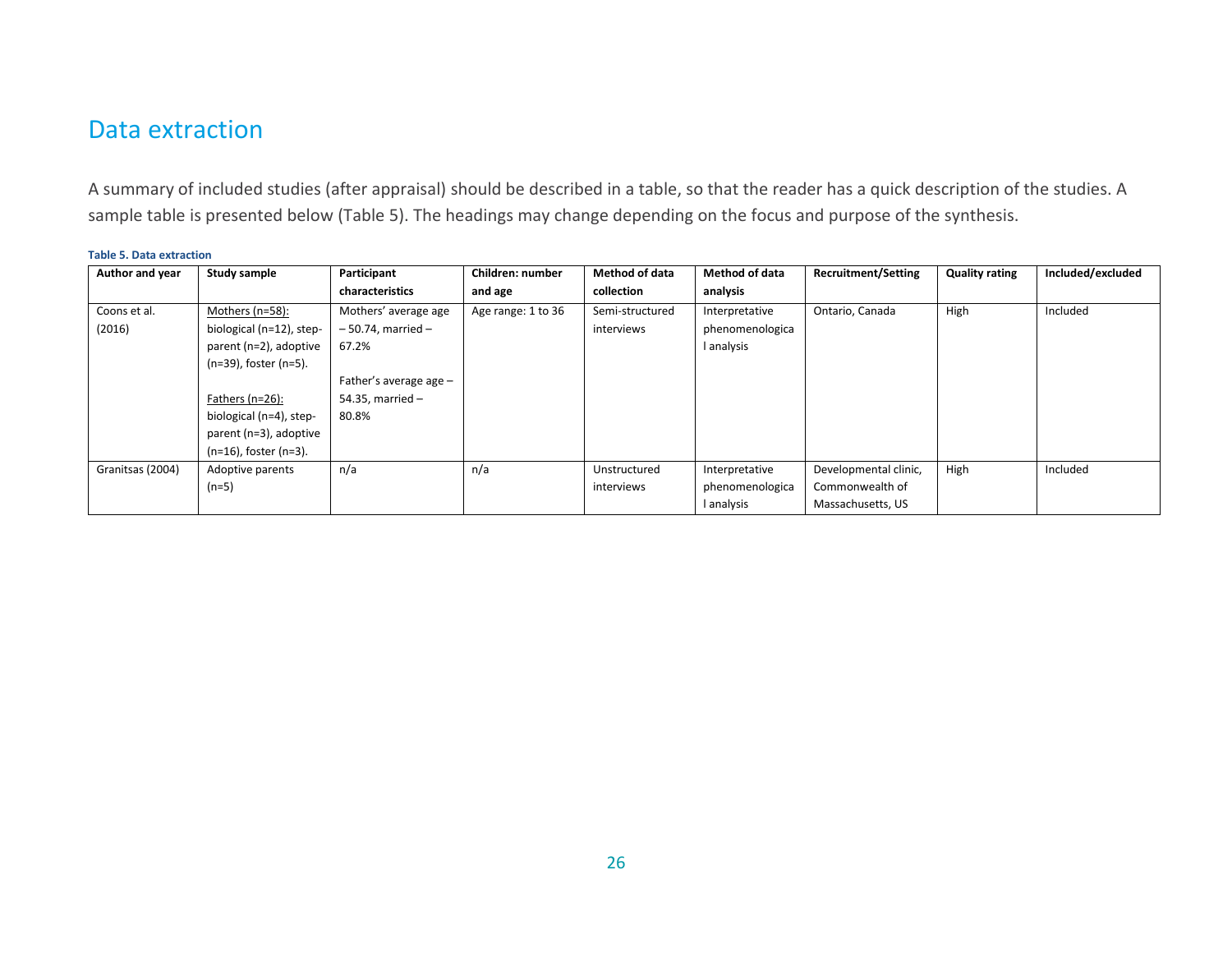### <span id="page-28-0"></span>Data synthesis

For clarity of reporting the analysis process, authors should define which sections of the included articles were actually analysed (for example, results and/or discussion) and describe the process of coding, comparing and interpreting the data. Details about use of software and number of authors involved in coding and analysis can allow readers to assess the dependability of the findings and to assess whether data are managed in a systemic way.

You can use the sample text below to explain your approach to analysing the data from the included studies.

"The data for analysis were extracted from the results sections of included papers and consisted either of verbatim quotations from study participants or findings reported by authors that were clearly supported by study data. The researcher coded the results data for all papers against the *a priori* framework. New themes that could not be accommodated by the *a priori* framework were generated during the familiarisation and data extraction stages and were included in the coding framework."

### <span id="page-28-1"></span>Reporting results

The results section should include information about the quantity and quality of included studies, as well as the synthesised themes - the results from the coding against the *a priori* themes. Results can be presented in different ways including topical tables and concept maps. Concept maps provide a graphic representation of concepts or categories of interest to the review question.<sup>68,69</sup> Concept maps highlight the key concepts relevant to the review question and display a relationship among the identified concepts.<sup>69</sup> Key insights from the primary studies can also be displayed in table format so that broad conceptual comparisons can be made across studies.<sup>69</sup> Depending on the complexity of these comparisons, these matrices can increase in complexity to demonstrate the various connections among primary studies and to highlight the differences between them.<sup>70</sup> When reporting the results, quotations from the primary studies should be included to illustrate the themes or constructs identified. The target audience should also be considered when reporting and presenting the synthesis output. Ultimately, the synthesis should generate rich, compelling and new insights that go beyond a summary of the primary studies.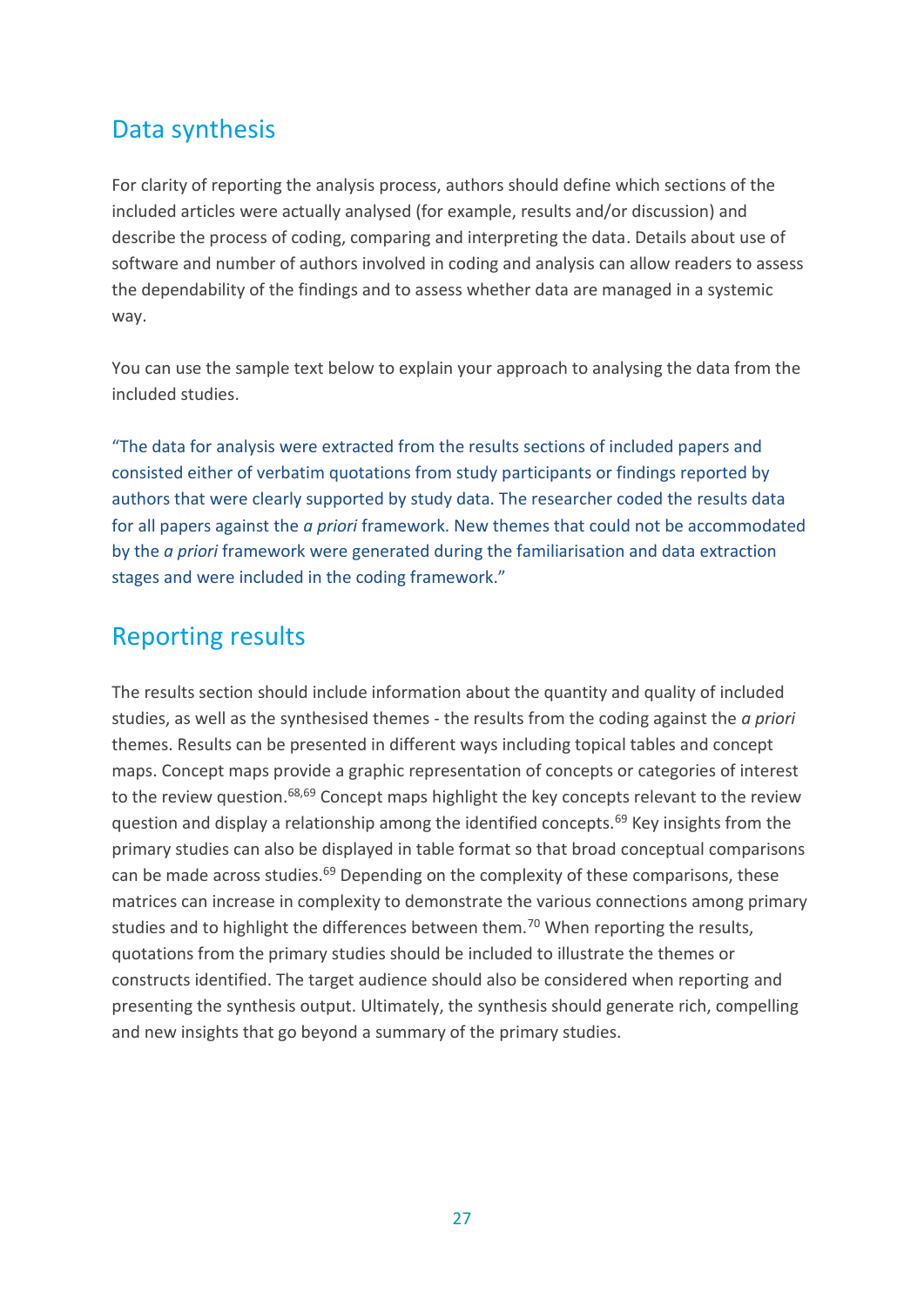### <span id="page-29-0"></span>**Discussion**

The discussion can be structured around major themes, issues, or topics, and the ways these are woven together. What is important in this section of the QES is the logic and coherence of the argument, how effectively the reviewer has tied their argument to the literature and prior research, and their ability to contextualise their discussion into some broad and relevant discourse.<sup>67</sup>

The discussion should include information about:

- key messages in direct relation to the health technology assessment based on major findings of the synthesis
- strengths and weaknesses of the findings (for example, population included in the primary studies, location of studies, methods of studies, etc.), and
- limitations of the synthesis (for example, language bias, publication bias).

It is important to remember that all studies have limitations but the key is to articulate how these limitations might be influencing the findings.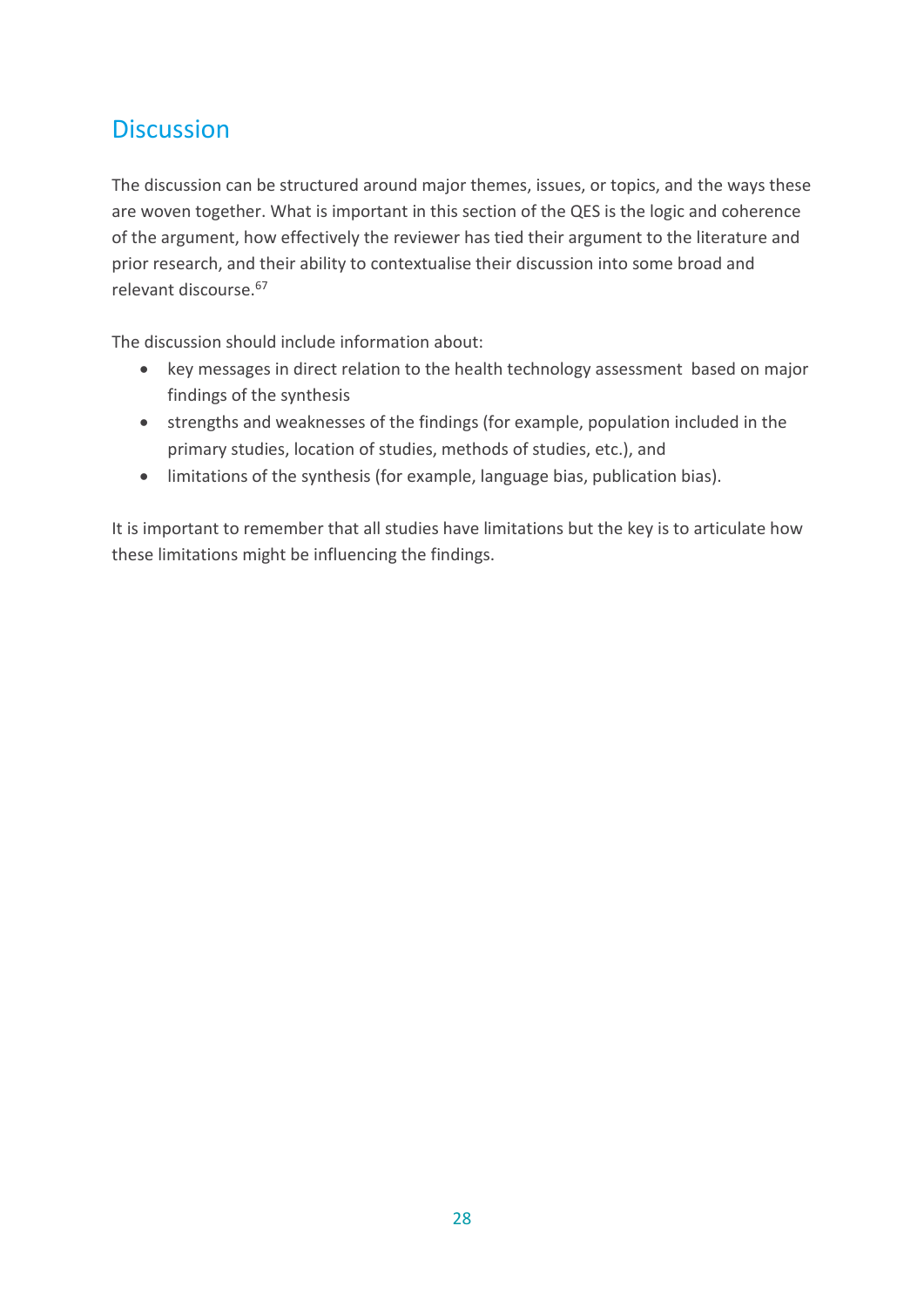## <span id="page-30-0"></span>Appendix 1.

#### **Qualitative Filter - Medline**

- 1. Qualitative Research/
- 2. Interview/
- 3. (theme\$ or thematic).mp.
- 4. qualitative.af.
- 5. Nursing Methodology Research/
- 6. questionnaire\$.mp.
- 7. ethnological research.mp.
- 8. ethnograph\$.mp.
- 9. ethnonursing.af.
- 10. phenomenol\$.af.
- 11. (grounded adj (theor\$ or study or studies or research or analys?s)).af.
- 12. (life stor\$ or women\* stor\$).mp.

13. (emic or etic or hermeneutic\$ or heuristic\$ or semiotic\$).af. or (data adj1 saturat\$).tw. or participant observ\$.tw.

14. (social construct\$ or (postmodern\$ or post-structural\$) or (post structural\$ or poststructural\$) or post modern\$ or post-modern\$ or feminis\$ or interpret\$).mp.

15. (action research or cooperative inquir\$ or co operative inquir\$ or co-operative inquir\$).mp.

16. (humanistic or existential or experiential or paradigm\$).mp.

- 17. (field adj (study or studies or research)).tw.
- 18. human science.tw.
- 19. biographical method.tw.
- 20. theoretical sampl\$.af.
- 21. ((purpos\$ adj4 sampl\$) or (focus adj group\$)).af.

22. (account or accounts or unstructured or openended or open ended or text\$ or narrative\$).mp.

23. (life world or life-world or conversation analys?s or personal experience\$ or theoretical saturation).mp.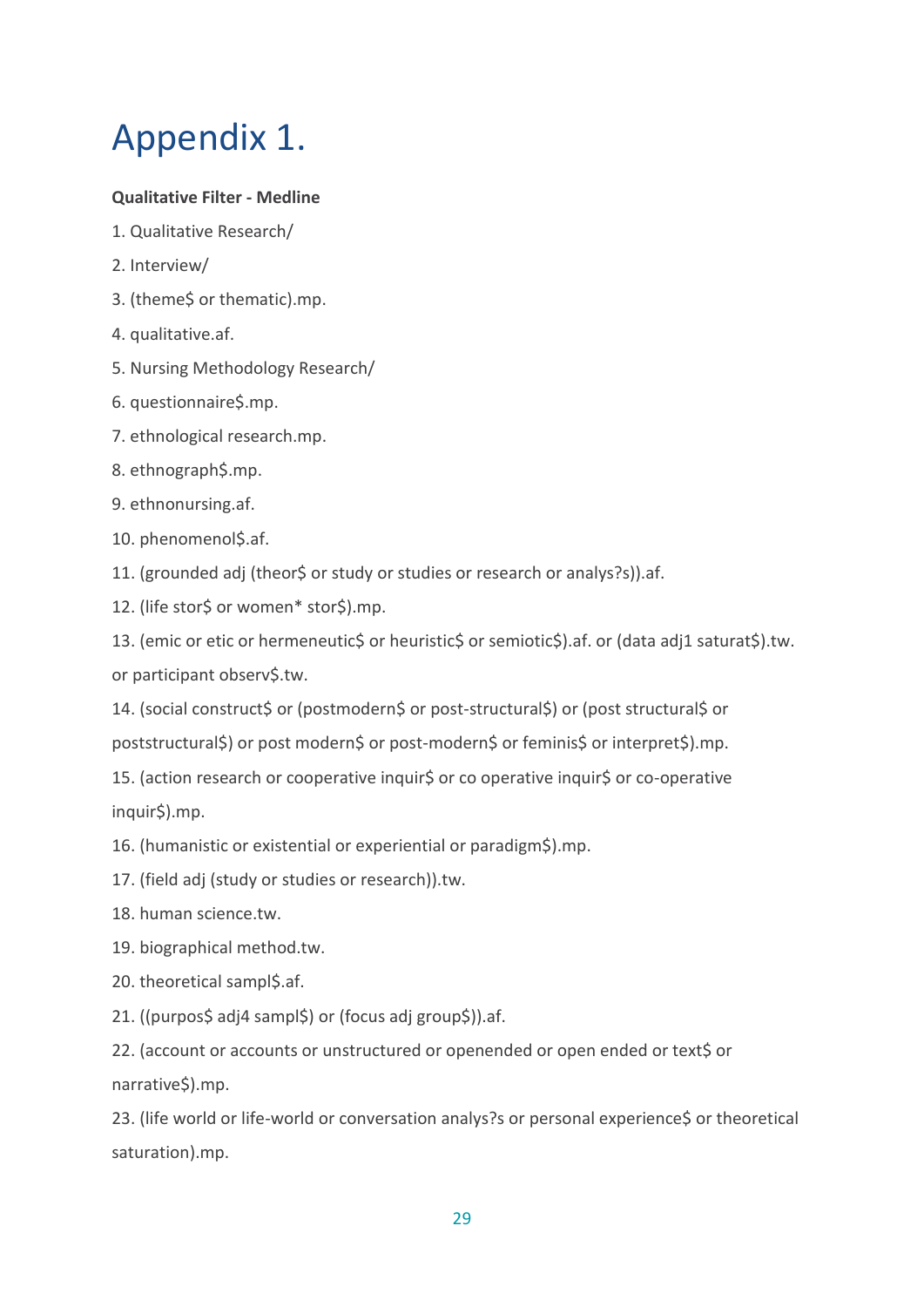- 24. ((lived or life) adj experience\$).mp.
- 25. cluster sampl\$.mp.
- 26. observational method\$.af.
- 27. content analysis.af.
- 28. (constant adj (comparative or comparison)).af.
- 29. ((discourse\$ or discurs\$) adj3 analys?s).tw.
- 30. narrative analys?s.af.
- 31. heidegger\$.tw.
- 32. colaizzi\$.tw.
- 33. spiegelberg\$.tw.
- 34. (van adj manen\$).tw.
- 35. (van adj kaam\$).tw.
- 36. (merleau adj ponty\$).tw.
- 37. husserl\$.tw.
- 38. foucault\$.tw.
- 39. (corbin\$ adj2 strauss\$).tw.
- 40. glaser\$.tw.
- 41. or/1-40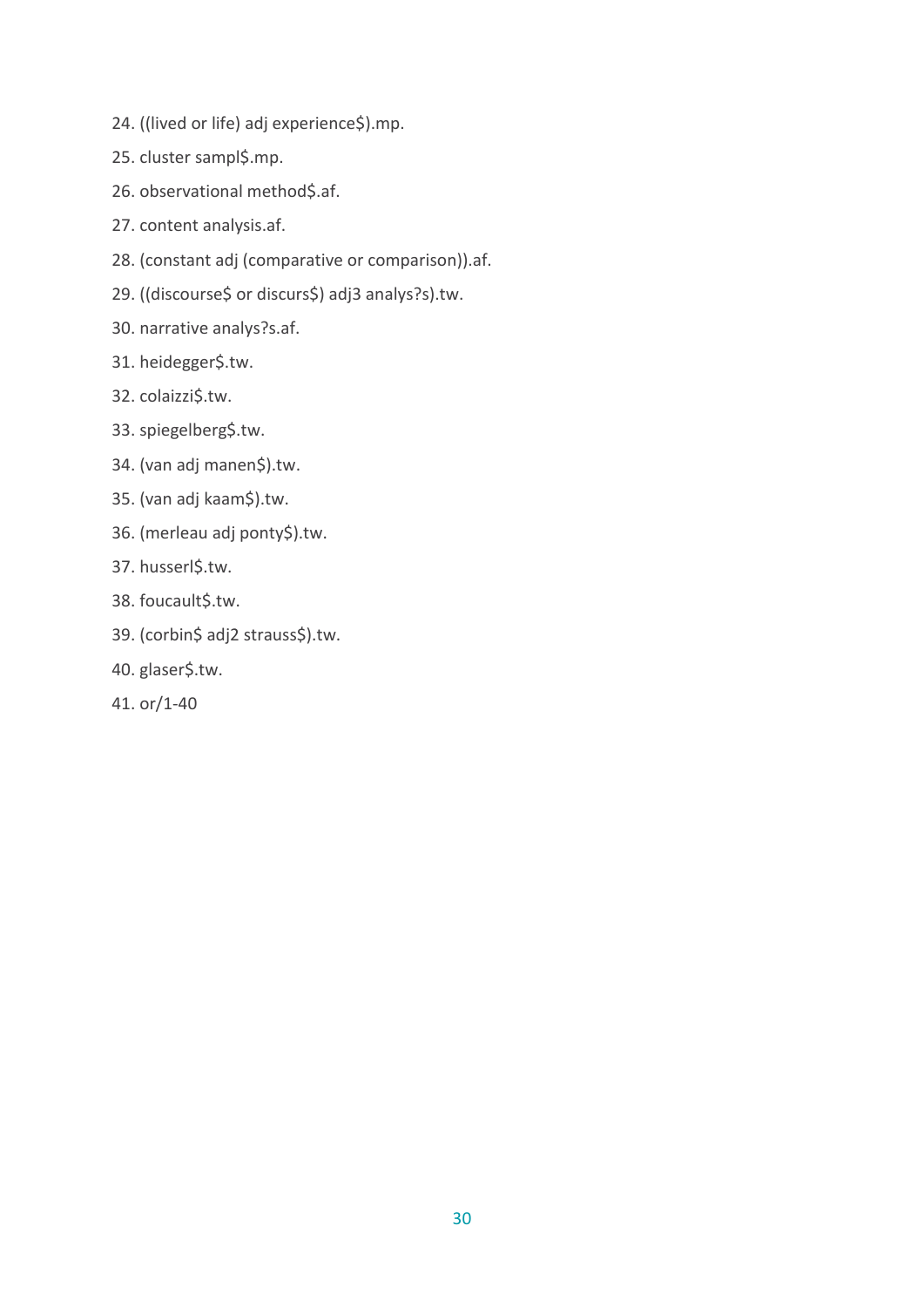#### **Qualitative Filter - PsycINFO**

- 1. Qualitative Methods/
- 2. Interviews/
- 3. (theme\$ or thematic).mp.
- 4. qualitative.af.
- 5. questionnaire\$.mp.
- 6. ethnological research.mp.
- 7. ethnograph\$.mp.
- 8. ethnonursing.af.
- 9. phenomenol\$.af.

10. (grounded adj (theor\$ or study or studies or research or analys?s)).af.

11. (life stor\$ or women\* stor\$).mp.

12. (emic or etic or hermeneutic\$ or heuristic\$ or semiotic\$).af. or (data adj1 saturat\$).tw. or participant observ\$.tw.

13. (social construct\$ or (postmodern\$ or post-structural\$) or (post structural\$ or poststructural\$) or post modern\$ or post-modern\$ or feminis\$ or interpret\$).mp.

14. (action research or cooperative inquir\$ or co operative inquir\$ or co-operative inquir\$).mp.

15. (humanistic or existential or experiential or paradigm\$).mp.

16. (field adj (study or studies or research)).tw.

17. human science.tw.

- 18. biographical method.tw.
- 19. theoretical sampl\$.af.
- 20. ((purpos\$ adj4 sampl\$) or (focus adj group\$)).af.

21. (account or accounts or unstructured or openended or open ended or text\$ or narrative\$).mp.

22. (life world or life-world or conversation analys?s or personal experience\$ or theoretical saturation).mp.

23. ((lived or life) adj experience\$).mp.

24. cluster sampl\$.mp.

- 25. observational method\$.af.
- 26. content analysis.af.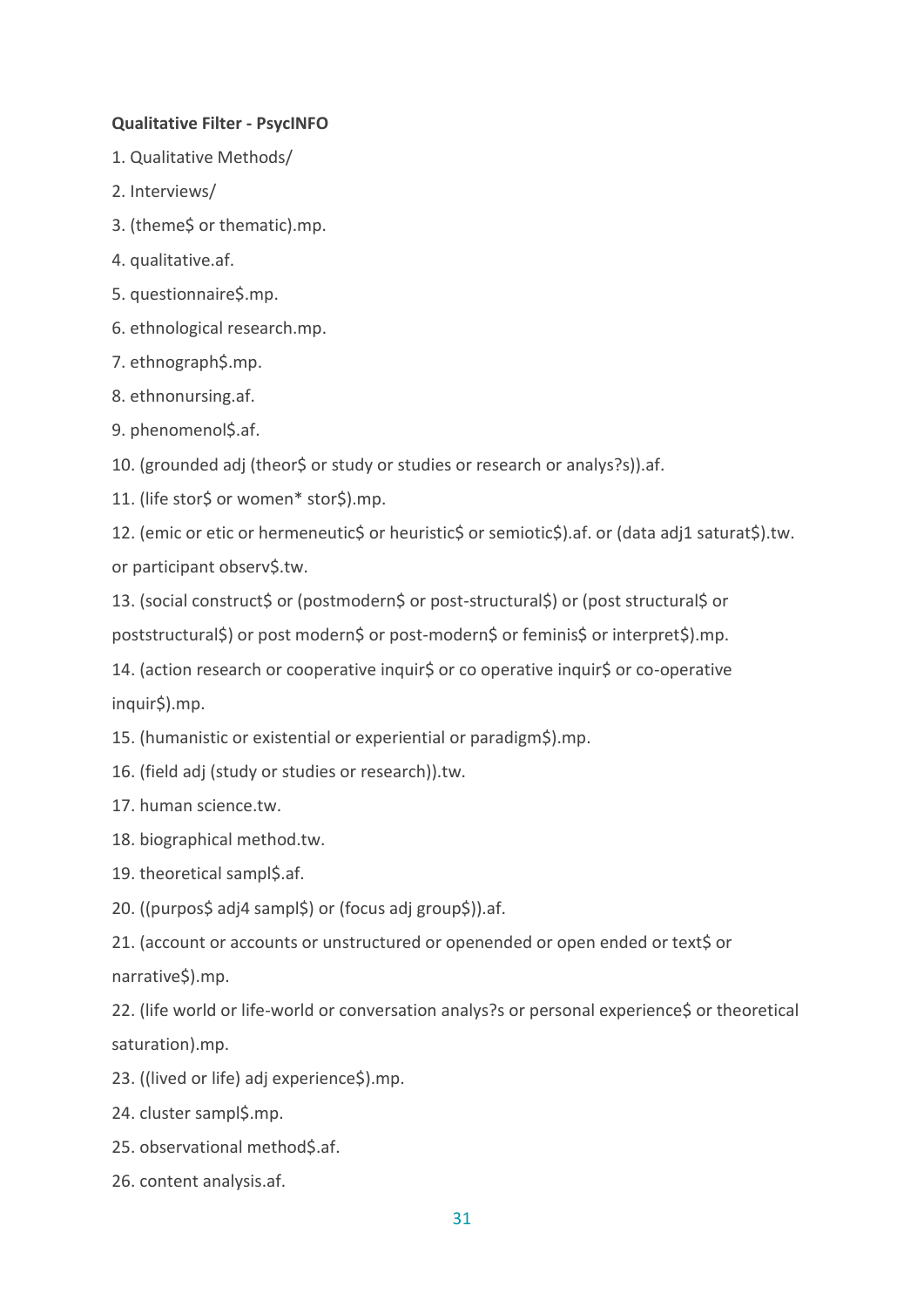- 27. (constant adj (comparative or comparison)).af.
- 28. ((discourse\$ or discurs\$) adj3 analys?s).tw.
- 29. narrative analys?s.af.
- 30. heidegger\$.tw.
- 31. colaizzi\$.tw.
- 32. spiegelberg\$.tw.
- 33. (van adj manen\$).tw.
- 34. (van adj kaam\$).tw.
- 35. (merleau adj ponty\$).tw.
- 36. husserl\$.tw.
- 37. foucault\$.tw.
- 38. (corbin\$ adj2 strauss\$).tw.
- 39. glaser\$.tw.
- 40. or/1-39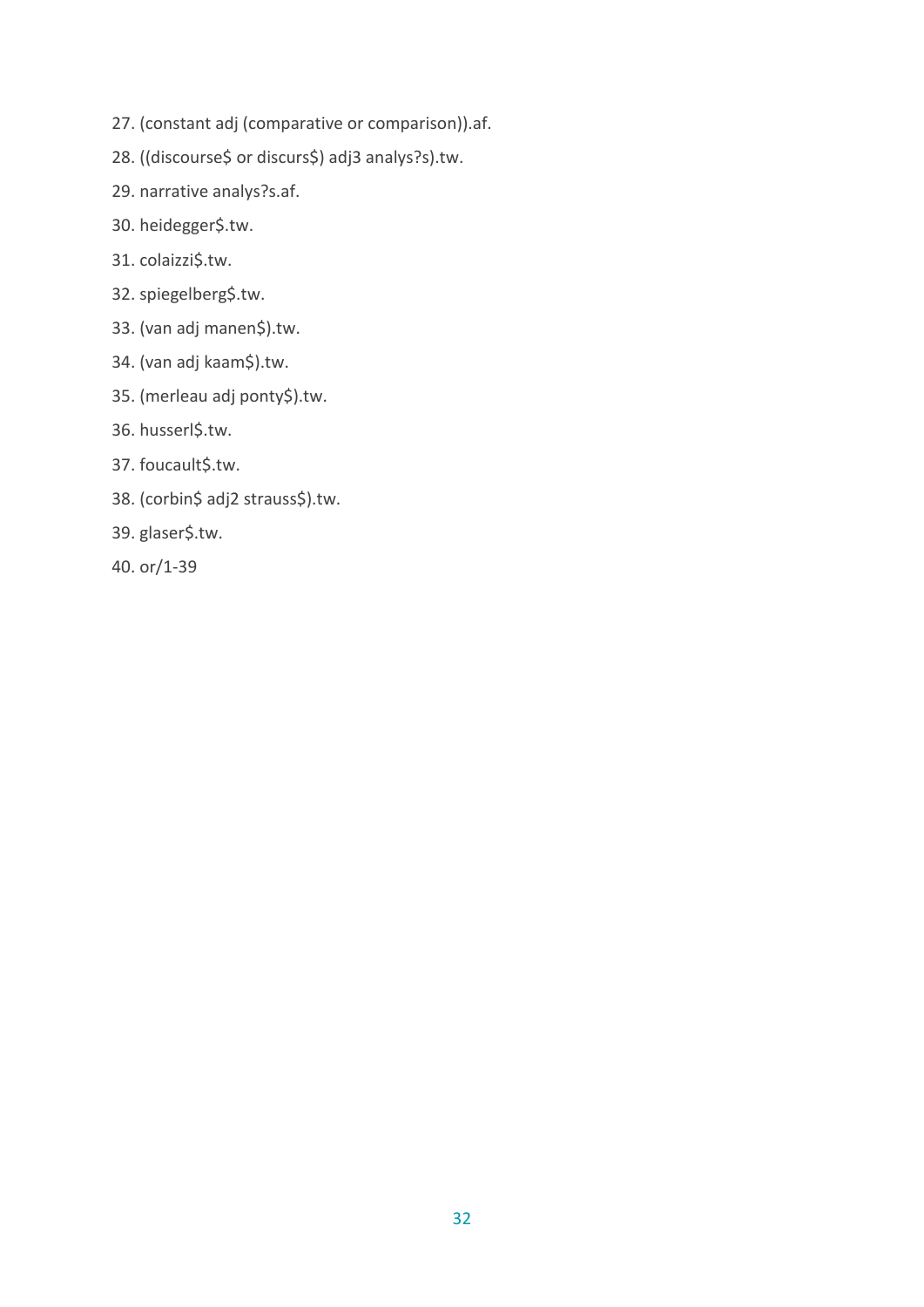#### **Patient views and preferences Filter - Medline**

- 1. Attitude to Health/
- 2. Patient Preference/
- 3. preference\*.ti,ab.
- 4. choice.ti.
- 5. choices.ti.
- 6. value\*.ti.
- 7. expectation\*.ti,ab.
- 8. attitude\*.ti,ab.
- 9. acceptab\*.ti,ab.
- 10. point of view.ti,ab.
- 11. patient perspective.ti,ab.
- 12. patients perspective.ti,ab.
- 13. patients' perspective.ti,ab.
- 14. patient's perspective.ti,ab.
- 15. user perspective\*.ti,ab.
- 16. users perspective\*.ti,ab.
- 17. users' perspective\*.ti,ab.
- 18. user's perspective\*.ti,ab.
- 19. patient perce\*.ti,ab.
- 20. patients perce\*.ti,ab.
- 21. patients' perce\*.ti,ab.
- 22. patient's perce\*.ti,ab.
- 23. health perception\*.ti,ab.
- 24. user perce\*.ti,ab.
- 25. users perce\*.ti,ab.
- 26. users' perce\*.ti,ab.
- 27. user's perce\*.ti,ab.
- 28. user view\*.ti,ab.
- 29. users view\*.ti,ab.
- 30. users' view\*.ti,ab.
- 31. user's view\*.ti,ab.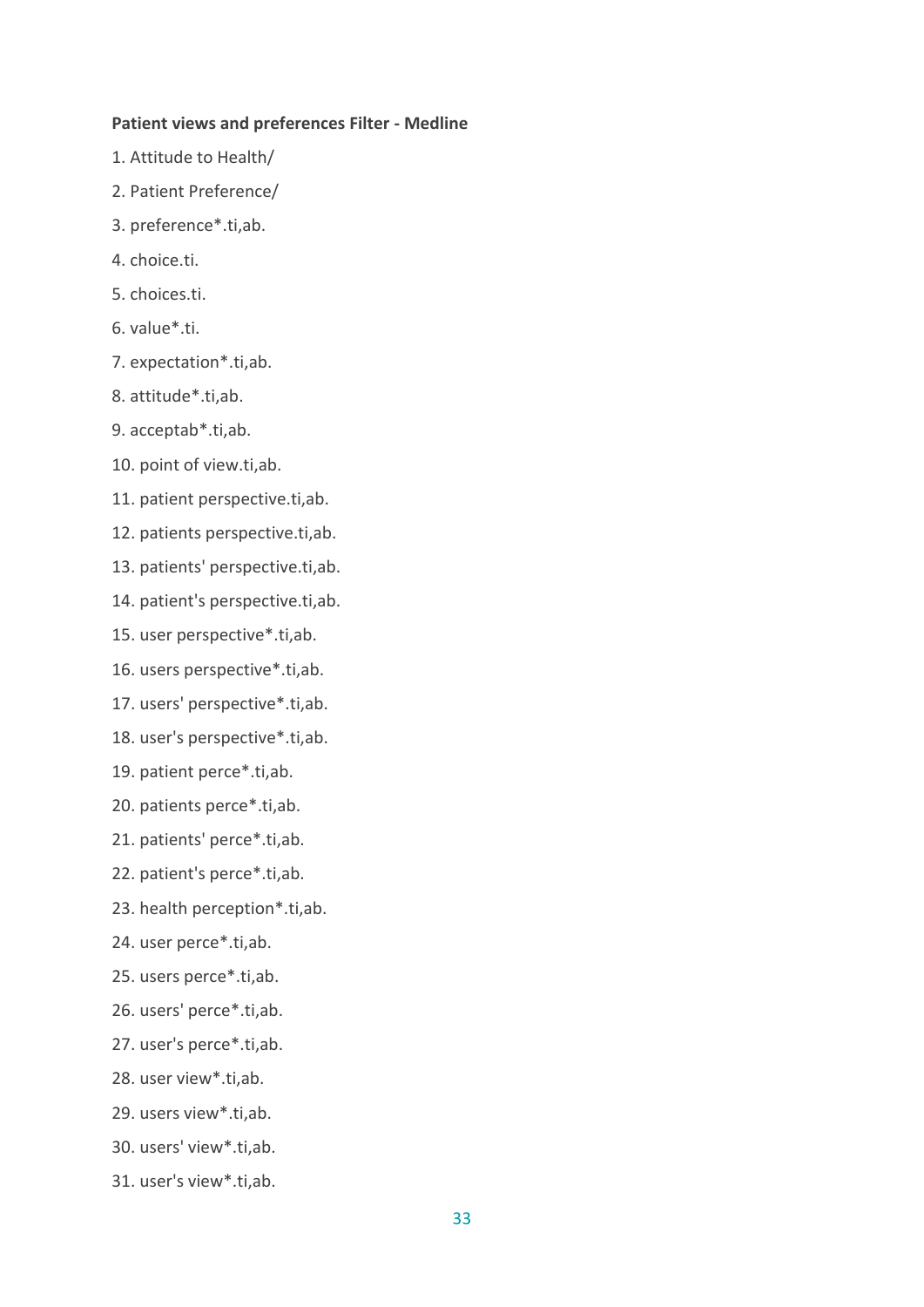- 32. patient view\*.ti,ab.
- 33. patients view\*.ti,ab.
- 34. patients' view\*.ti,ab.
- 35. patient's view\*.ti,ab.

36. ((decision\* and mak\*).ti. or (decision mak\* or decisions mak\*).ti,ab.) and (patient\* or

- user\* or men or women).ti,ab.
- 37. decision-support.ti,ab.
- 38. decision tool\*.ti,ab.
- 39. decision aid\*.ti,ab.
- 40. or/1-39
- 41. "Patient Acceptance of Health Care"/
- 42. \*Consumer Behavior/
- 43. health knowledge, attitudes, practice/
- 44. \*"Quality of Life"/
- 45. "Quality of Life"/px
- 46. Life Change Events/
- 47. Attitude to Death/
- 48. focus groups/
- 49. narration/
- 50. ((patient or consumer\*) adj3 (participat\* or decisi\* or decid\*)).ti,ab.
- 51. (patient adj3 (attitude? or preference)).ti,ab.
- 52. "patient satisfaction".ti.
- 53. coping.ti,ab.
- 54. ("self perception" or "self concept").ti,ab.
- 55. ("informed choice" or "shared decision making").ti,ab.
- 56. empowerment.ti,ab.
- 57. ("focus group\*" adj3 (patient\* or parent\* or famil\* or spouse\*)).ti,ab.
- 58. (QoL or "Quality of life").ti.
- 59. ((patient\* or consumer\* or parent\* or famil\* or spouse\*) adj (attitude\* or involvement
- or desir\* or perspective\* or activation or view\* or preference\*)).ti,ab.
- 60. "expert patient\*".ti,ab.
- 61. "focus group\*".ti,ab.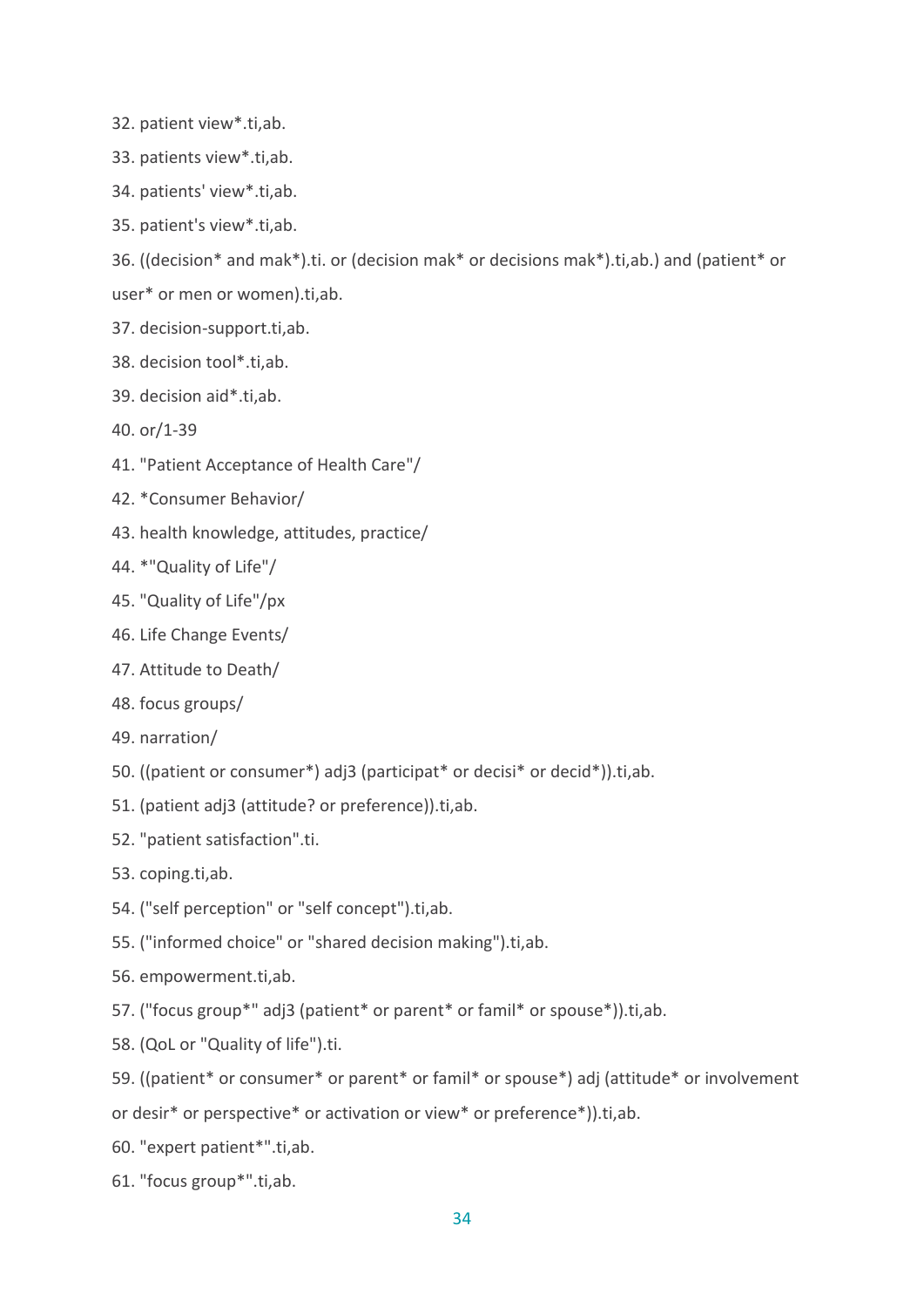62. qualitative.ti.

63. (Stress, Psychological/ or Emotions/ or vignette\*.ti,ab.) and (exp Patients/px or patient\*.ti. or consumer\*.ti.)

64. or/41-63

65. 40 or 64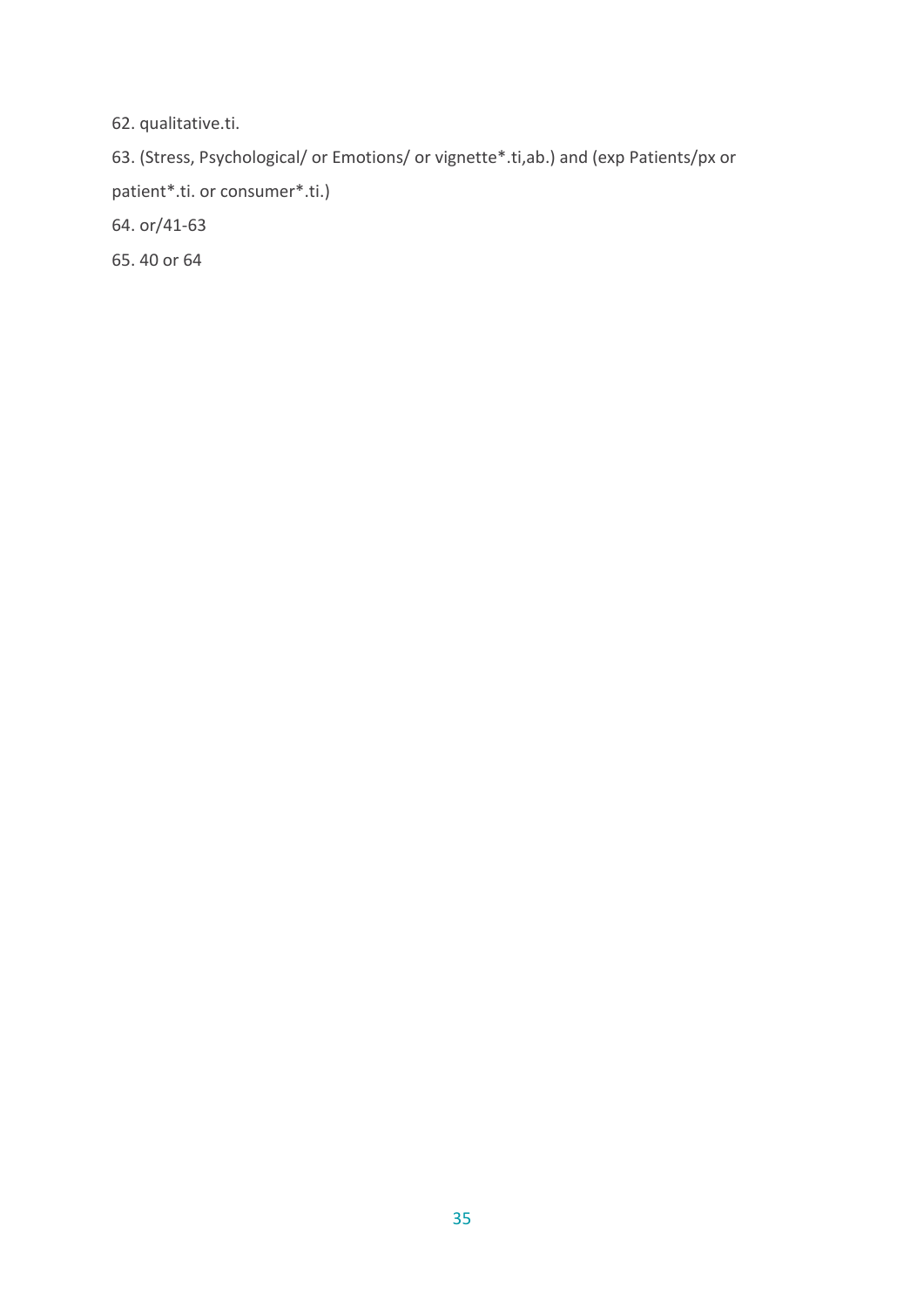#### **Patient views and preferences - PsycINFO**

- 1. health attitudes/
- 2. Client Attitudes/
- 3. preference\*.ti,ab.
- 4. choice.ti.
- 5. choices.ti.
- 6. value\*.ti.
- 7. expectation\*.ti,ab.
- 8. attitude\*.ti,ab.
- 9. acceptab\*.ti,ab.
- 10. point of view.ti,ab.
- 11. patient perspective.ti,ab.
- 12. patients perspective.ti,ab.
- 13. patients' perspective.ti,ab.
- 14. patient's perspective.ti,ab.
- 15. user perspective\*.ti,ab.
- 16. users perspective\*.ti,ab.
- 17. users' perspective\*.ti,ab.
- 18. user's perspective\*.ti,ab.
- 19. patient perce\*.ti,ab.
- 20. patients perce\*.ti,ab.
- 21. patients' perce\*.ti,ab.
- 22. patient's perce\*.ti,ab.
- 23. health perception\*.ti,ab.
- 24. user perce\*.ti,ab.
- 25. users perce\*.ti,ab.
- 26. users' perce\*.ti,ab.
- 27. user's perce\*.ti,ab.
- 28. user view\*.ti,ab.
- 29. users view\*.ti,ab.
- 30. users' view\*.ti,ab.
- 31. user's view\*.ti,ab.
- 32. patient view\*.ti,ab.
- 33. patients view\*.ti,ab.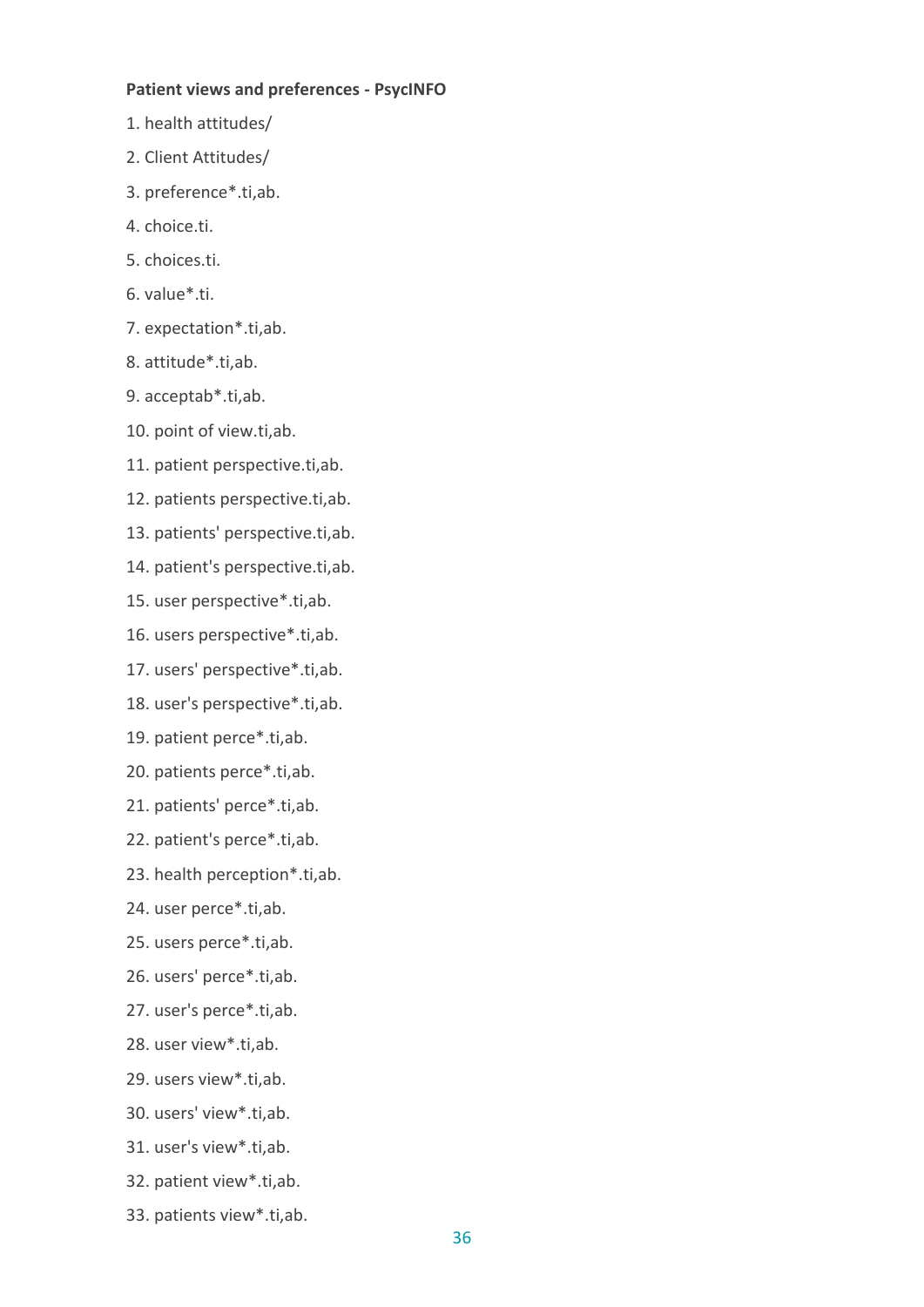- 34. patients' view\*.ti,ab.
- 35. patient's view\*.ti,ab.
- 36. (client\* adj1 (view or perce\* or perspective)).ti,ab.
- 37. ((decision\* and mak\*).ti. or (decision mak\* or decisions mak\*).ti,ab.) and (patient\* or user\*
- or men or women).ti,ab.
- 38. decision-support.ti,ab.
- 39. decision tool\*.ti,ab.
- 40. decision aid\*.ti,ab.
- 41. or/1-40
- 42. \*Consumer Behavior/
- 43. \*"Quality of Life"/
- 44. ((patient or consumer\*) adj3 (participat\* or decisi\* or decid\*)).ti,ab.
- 45. (patient adj3 (attitude? or preference)).ti,ab.
- 46. "patient satisfaction".ti.
- 47. coping.ti,ab.
- 48. ("self perception" or "self concept").ti,ab.
- 49. ("informed choice" or "shared decision making").ti,ab.
- 50. empowerment.ti,ab.
- 51. ("focus group\*" adj3 (patient\* or parent\* or famil\* or spouse\*)).ti,ab.
- 52. (QoL or "Quality of life").ti.
- 53. ((patient\* or consumer\* or parent\* or famil\* or spouse\*) adj (attitude\* or involvement or desir\* or perspective\* or activation or view\* or preference\*)).ti,ab.
- 54. "expert patient\*".ti,ab.
- 55. "focus group\*".ti,ab.
- 56. qualitative.ti.
- 57. (Stress, Psychological/ or Emotions/ or vignette\*.ti,ab.) and (exp Patients/px or patient\*.ti. or consumer\*.ti.)
- 58. health knowledge/
- 59. life changes/
- 60. death attitudes/
- 61. exp focus group/
- 62. narratives/
- 63. or/42-62
- 64. 41 or 63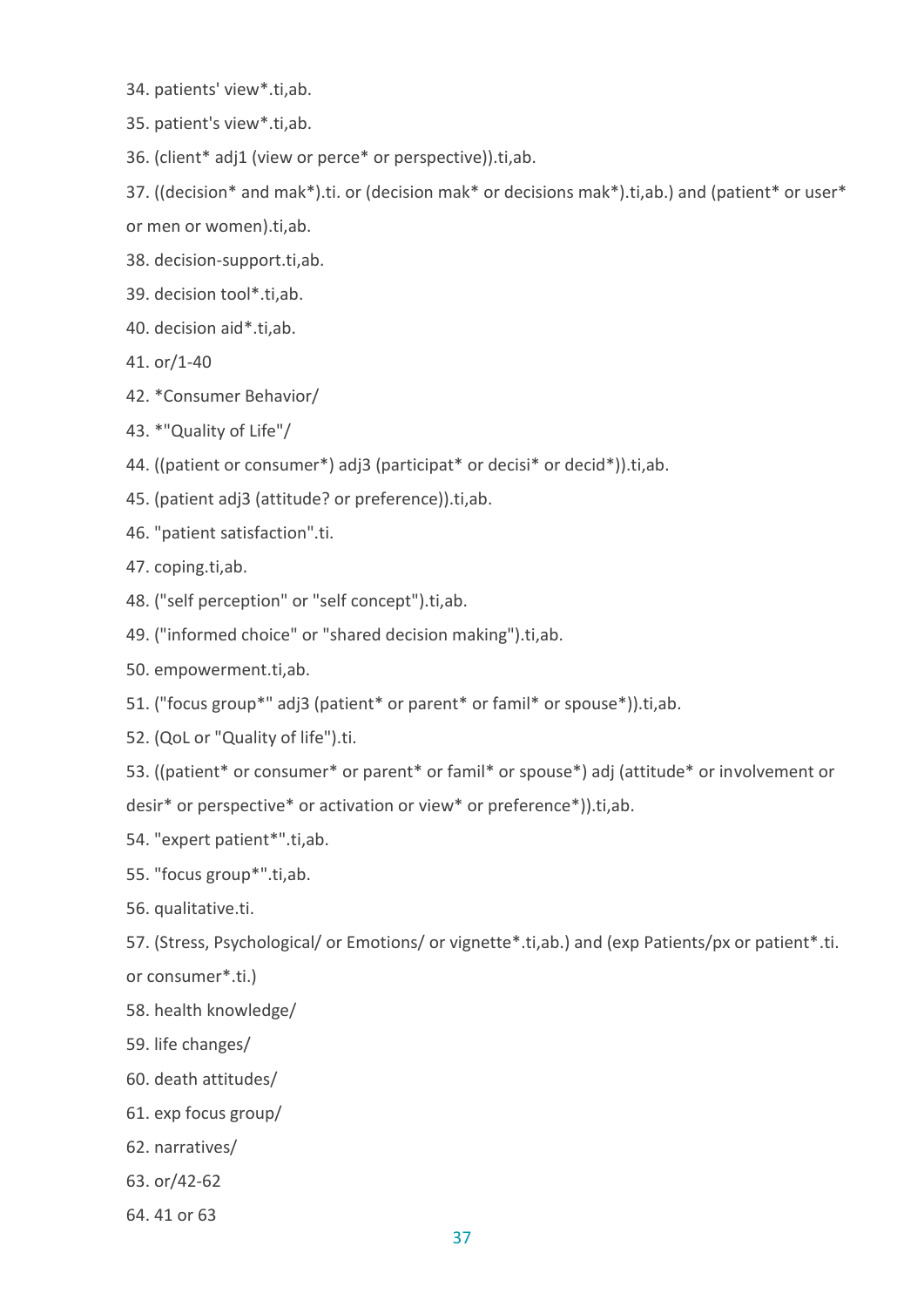## References

1. Ring N RK, Mandava L, Jepson R. A guide to synthesising qualitative research for researchers undertaking health technology assessment and systematic reviews 2010.

2. Booth A, Noyes J, Flemming K, Gerhardus A, Wahlster P, van der Wilt GJ*, et al.* Guidance on choosing qualitative evidence synthesis methods for use in health technology assessments of complex interventions 2016 [cited 2017 Jun 28]; Available from: [http://www.integrate-hta.eu/wp](http://www.integrate-hta.eu/wp-content/uploads/2016/02/Guidance-on-choosing-qualitative-evidence-synthesis-methods-for-use-in-HTA-of-complex-interventions.pdf)[content/uploads/2016/02/Guidance-on-choosing-qualitative-evidence-synthesis-methods-for-use-in-](http://www.integrate-hta.eu/wp-content/uploads/2016/02/Guidance-on-choosing-qualitative-evidence-synthesis-methods-for-use-in-HTA-of-complex-interventions.pdf)[HTA-of-complex-interventions.pdf.](http://www.integrate-hta.eu/wp-content/uploads/2016/02/Guidance-on-choosing-qualitative-evidence-synthesis-methods-for-use-in-HTA-of-complex-interventions.pdf)

3. EUnetHTA. HTA Core Model for the Full Assessment of Diagnostic Technologies, Medical and Surgical Interventions, Pharmaceuticals and Screening Technologies. 2016.

4. Khangura S, Polisena J, Clifford TJ, Farrah K, Kamel C. Rapid review: An emerging approach to evidence synthesis in health technology assessment. International Journal of Technology Assessment in Health Care. 2014;30(1):20-7. Epub 01/22.

5. Noyes J, Booth A, Flemming K, Garside R, Harden A, Lewin S*, et al.* Cochrane Qualitative and Implementation Methods Group guidance series-paper 2: methods for assessing methodological limitations, data extraction and synthesis, and confidence in synthesized qualitative findings. J Clin Epidemiol. 2018;97:49-58.

6. Booth A. Qualitative Evidence Synthesis. In: Facey Kea, editor. Patient Involvement in Health Technology Assessment: Springer Nature Singapore Pte Ltd.; 2017.

7. Malterud K. Qualitative research: standards, challenges, and guidelines. The Lancet. 2001;358(9280):483-8.

8. Snape D, Spencer L. The Foundations of Qualitative Research. In: Ritchie J, Lewis J, editors. Qualitative Research Practice A Guide for Social Science Students and Researhcers: SAGE; 2009.

9. Morse JM. Reconceptualizing qualitative evidence. Qual Health Res. 2006;16(3):415-22. 10. Carroll C. Qualitative evidence synthesis to improve implementation of clinical guidelines. BMJ. 2017;356:j80.

11. Ke KM, Mackichan F, Sandy JR, Ness AR, Hollingworth W. Parents' perspectives on centralized cleft services for children: the development of a DCE questionnaire. Oral Diseases. 2013;19(2):185-92.

12. Danner M, Vennedey V, Hiligsmann M, Fauser S, Stock S. Focus Groups in Elderly Ophthalmologic Patients: Setting the Stage for Quantitative Preference Elicitation. The Patient - Patient-Centered Outcomes Research. 2015;9(1):47-57.

13. Kløjgaard ME, Bech M, Søgaard R. Designing a stated choice experiement: The value of qualitative process. Journal of Choice Modelling. 2012;5(2):1-18.

14. Coast J, Horrocks S. Developing attributes and levels for discrete choice experiments using qualitative methods. Journal of Health Services Research & Policy. 2007;12(1):25-30.

15. Hiligsmann M, van D, Geusens P, Dellaert, Dirksen, van der Weijden T*, et al.* Nominal group technique to select attributes for discrete choice experiments: an example for drug treatment choice in osteoporosis. Patient Preference and Adherence. 2013:133.

16. Campbell R, Pound P, Pope C, Britten N, Pill R, Morgan M*, et al.* Evaluating meta-ethnography: a synthesis of qualitative research on lay experiences of diabetes and diabetes care. Social Science & Medicine. 2003;56:671-84.

17. Eaton SE. Reading Strategy: Differences between summarising and synthesising information. 2010 12/07/2017 [cited; Available from: [https://www.scribd.com/doc/38175256/Differences-](https://www.scribd.com/doc/38175256/Differences-Between-Summarizing-and-Synthesizing-Information)[Between-Summarizing-and-Synthesizing-Information.](https://www.scribd.com/doc/38175256/Differences-Between-Summarizing-and-Synthesizing-Information)

18. Sandelowski M, Barroso J. Handbook for synthesising qualtative research: Springer; 2007.

19. Kristensen F, Sigmund H. Health Technology Assesment. In: Assessment DCfHT, editor. 2007.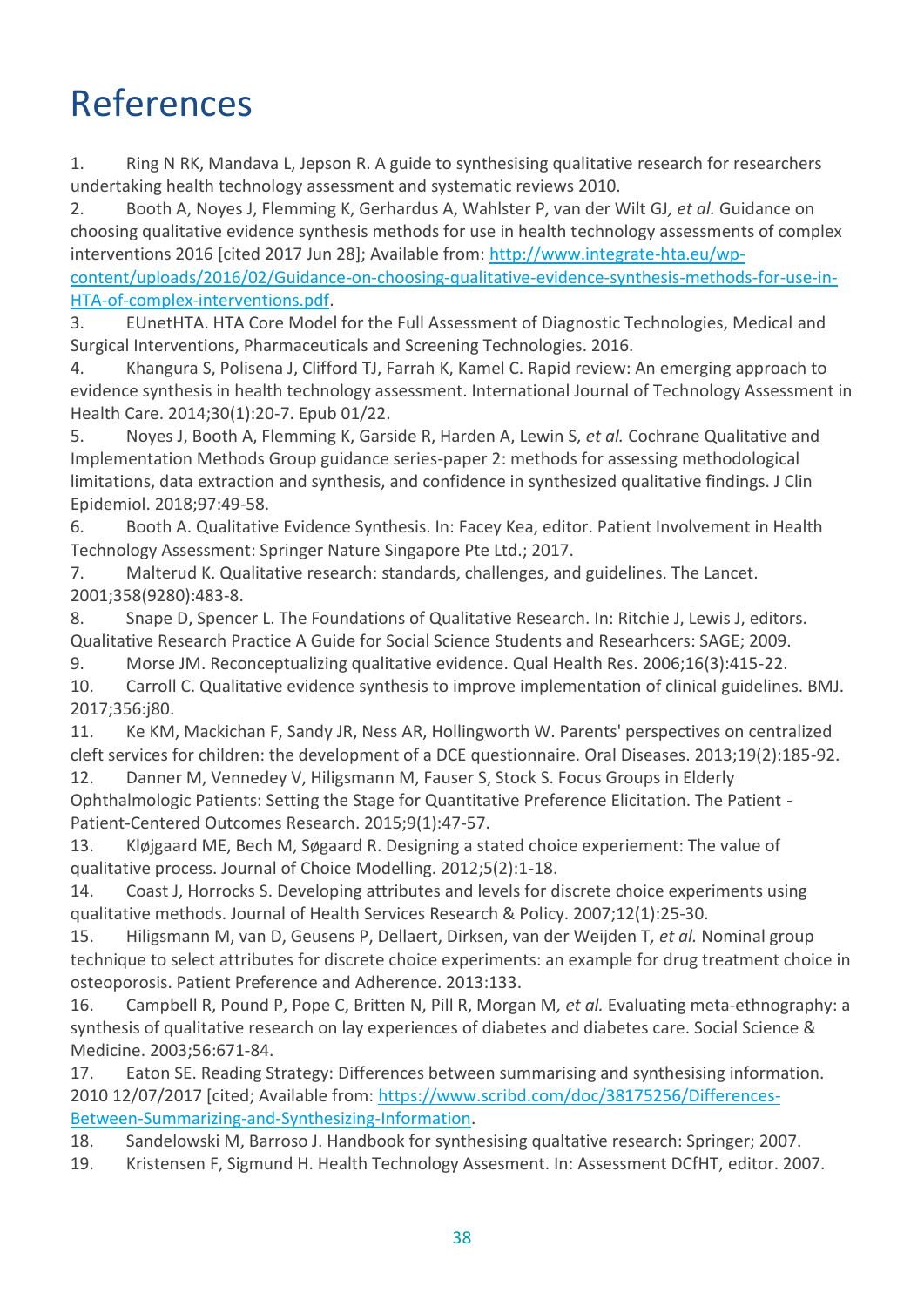20. Harker J, Kleijnen J. What is a rapid review? A methodological exploration of rapid reviews in Health Technology Assessments. International Journal of Evidence-Based Healthcare. 2012;10(4):397- 410.

21. Featherstone RM, Dryden DM, Foisy M, Guise J-M, Mitchell MD, Paynter RA*, et al.* Advancing knowledge of rapid reviews: an analysis of results, conclusions and recommendations from published review articles examining rapid reviews. Systematic Reviews. 2015;4(1):50.

22. Tricco AC, Zarin W, Antony J, Hutton B, Moher D, Sherifali D*, et al.* An international survey and modified Delphi approach revealed numerous rapid review methods. J Clin Epidemiol. 2016;70:61-7.

23. Hartling L, Guise JM, Kato E, Anderson J, Belinson S, Berliner E*, et al.* A taxonomy of rapid reviews links report types and methods to specific decision-making contexts. J Clin Epidemiol. 2015;68(12):1451-62 e3.

24. Srivastava P, Hopwood N. A Practical Iterative Framework for Qualitative Data Analysis. International Journal of Qualitative Methods. 2009;8(1):76-84.

25. O'Leary DF, Casey M, O'Connor L, Stokes D, Fealy GM, O'Brien D*, et al.* Using rapid reviews: an example from a study conducted to inform policy-making. Journal of Advanced Nursing. 2017;73(3):742-52.

26. Hopewell S, Clarke M, Lefebvre C, Scherer R. Handsearching versus electronic searching to identify reports of randomized trials. Cochrane Database Syst Rev. 2007(2):MR000001.

27. Metwally O, Blumberg S, Ladabaum U, Sinha SR. Using Social Media to Characterize Public Sentiment Toward Medical Interventions Commonly Used for Cancer Screening: An Observational Study. Journal of Medical Internet Research. 2017;19(6).

28. Cook NS, Kostikas K, Gruenberger J-B, Shah B, Pathak P, Kaur VP*, et al.* Patients' perspectives on COPD: findings from a social media listening study. ERJ Open Research. 2019;5(1):00128-2018.

29. Cook NS, Cave J, Holtorf A-P. Patient Preference Studies During Early Drug Development: Aligning Stakeholders to Ensure Development Plans Meet Patient Needs. Frontiers in Medicine. 2019;6.

30. Edwards A, Housley W, Williams M, Sloan L, Williams M. Digital social research, social media and the sociological imagination: surrogacy, augmentation and re-orientation. International Journal of Social Research Methodology. 2013;16(3):245-60.

31. DeJean D, Giacomini M, Simeonov D, Smith A. Finding Qualitative Research Evidence for Health Technology Assessment. Qualitative Health Research. 2016;26(10):1307-17.

32. Wessels M, Hielkema L, van der Weijden T. How to identify existing literature on patients' knowledge, views, and values: the development of a validated search filter. Journal of the Medical Library Association : JMLA. 2016;104(4):320-4.

33. Selva A, Solà I, Zhang Y, Pardo-Hernandez H, Haynes RB, Martínez García L*, et al.* Development and use of a content search strategy for retrieving studies on patients' views and preferences. Health and Quality of Life Outcomes. 2017;15(1).

34. Edwards P, Clarke M, DiGuiseppi C, Pratar S, Roberts I, Wentz R. Identification of randomized controlled trials in systematic reviews: accuracy and reliability of screening records. Statistics in Medicine. 2002;21(11).

35. Glenton C, Colvin C, Carlsen B, Swartz A, Lewin S, Noyes J*, et al.* Barriers and facilitators to the implementation of lay health worker programmes to improve access to maternal and child health: qualitative evidence synthesis. The Cochrane Library 2013(10).

36. Dixon-Woods M. The problem of appraising qualitative research. Quality and Safety in Health Care. 2004;13(3):223-5.

37. Carroll C, Booth A. Quality assessment of qualitative evidence for systematic review and synthesis: Is it meaningful, and if so, how should it be performed? Research Synthesis Methods. 2015;6(2):149-54.

38. Dixon-Woods M, Booth A, Sutton AJ. Synthesizing qualitative research: a review of published reports. Qualitative Research. 2016;7(3):375-422.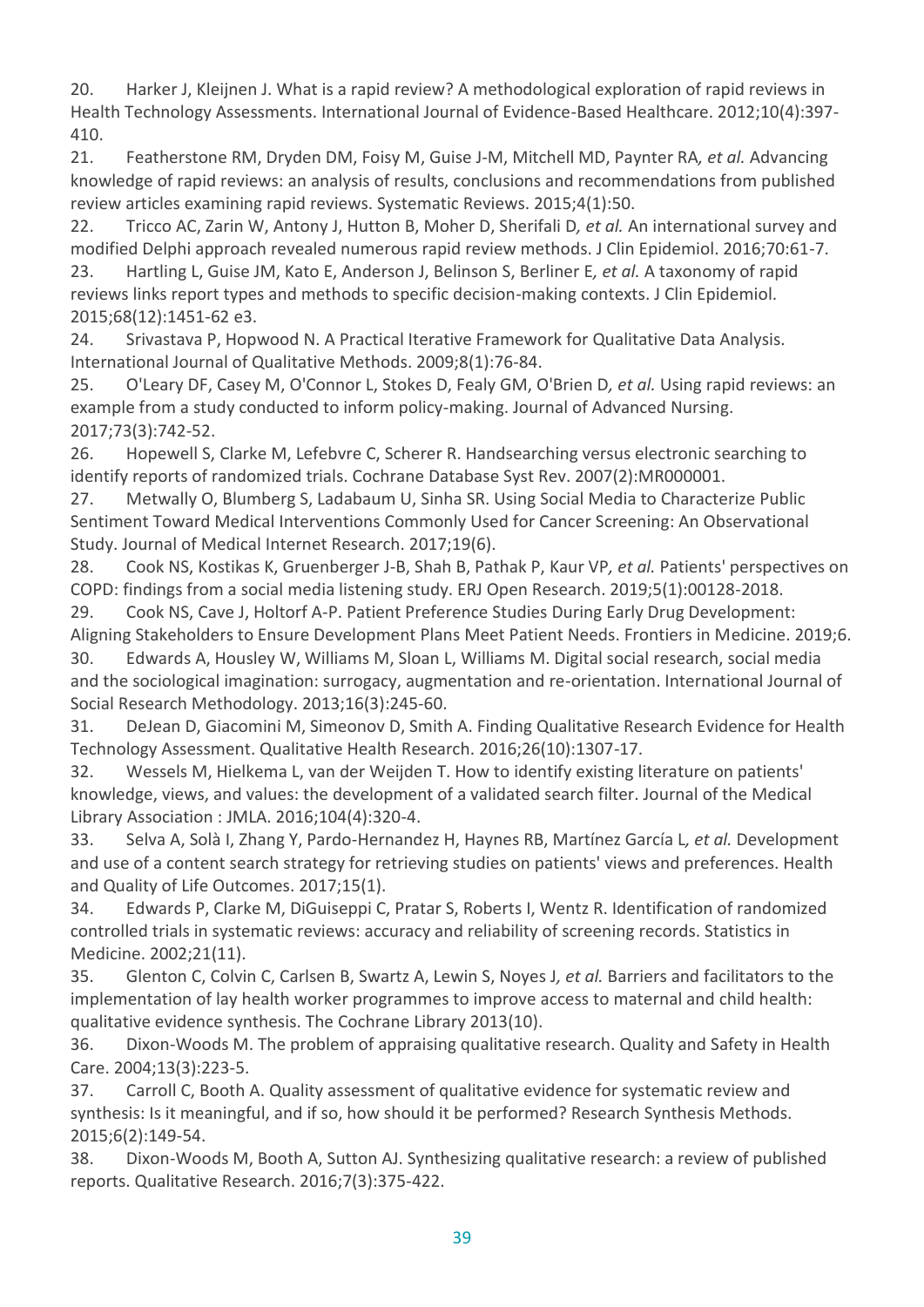39. Atkins S, Lewin S, Smith H, Engel M, Fretheim A, Volmink J. Conducting a meta-ethnography of qualitative literature: lessons learnt. BMC Med Res Methodol. 2008;8:21.

40. Dixon-Woods M, Sutton A, Shaw R, Miller T, Smith J, Young B*, et al.* Appraising qualitative research for inclusion in systematic reviews: a quantitative and qualitative comparison of three methods. Journal of Health Services Research & Policy. 2007;12(1):42-7.

41. Programme CAS. CASP qualitative research checklist. 2016.

42. Garside R. Should we appraise the quality of qualitative research reports for systematic reviews, and if so, how? Innovation: European Journal of Social Sciences 2014;27:67-79.

43. Whiting P, Wolff R, Mallett S, Simera I, Savović J. A proposed framework for developing quality assessment tools. Systematic Reviews. 2017;6(1).

44. Noyes J, Booth A, Flemming K, Garside R, Harden A, Lewin S*, et al.* Cochrane Qualitative and Implementation Methods Group guidance series-paper 3: methods for assessing methodological limitations, data extraction and synthesis, and confidence in synthesized qualitative findings. J Clin Epidemiol. 2018;97:49-58.

45. Majid U, Vanstone M. Appraising Qualitative Research for Evidence Syntheses: A Compendium of Quality Appraisal Tools. Qualitative Health Research. 2018;28(13):2115-31.

46. Carroll C, Booth A, Cooper K. A worked example of "best fit" framework synthesis: a systematic review of views concerning the taking of some potential chemopreventive agents. BMC medical research methodology. 2011;11:29.

47. Carroll C, Booth A, Cooper K. A worked example of "best fit" framework synthesis: A systematic review of views concerning the taking of some potential chemopreventive agents. BMC Medical Research Methodology. 2011;11(29).

48. Cooper K, Squires H, Carroll C, Papaioannou D, Booth A, Logan RF*, et al.* Chemoprevention of colorectal cancer: systematic review and economic evaluation. Health Technology Assessment. 2010;14(32).

49. Lipworth W, Taylor N, Braithwaite J. Can the theoretical domains framework account for the implementation of clinical quality interventions? BMC Health Services Research. 2013;13(1).

50. Lewin S, Glenton C, Munthe-Kaas H, Carlsen B, Colvin CJ, Gülmezoglu M*, et al.* Using Qualitative Evidence in Decision Making for Health and Social Interventions: An Approach to Assess Confidence in Findings from Qualitative Evidence Syntheses (GRADE-CERQual). PLOS Medicine. 2015;12(10):e1001895.

51. Ames H, Glenton C, Lewin S. Purposive sampling in a qualitative evidence synthesis: a worked example from a synthesis on parental perceptions of vaccination communication. BMC Medical Research Methodology. 2019;19(1).

52. Bondas T, Hall E. Challenges in Approaching Metasynthesis Research. Qualitative Health Research. 2007;17(1).

53. Harker J, Kleijnen J. What is a rapid review? A methodological exploration of rapid reviews in Health Technology Assessments. Int J Evid Based Healthc. 2012;10(4):397-410.

54. Lucas PJ, Baird J, Arai L, Law C, Roberts HM. Worked examples of alternative methods for the synthesis of qualitative and quantitative research in systematic reviews. BMC Med Res Methodol. 2007;7:4.

55. Thomas J, Harden A. Methods for the thematic synthesis of qualitative research in systematic reviews. BMC Med Res Methodol. 2008;8:45.

56. Carroll C, Booth A, Leaviss J, Rick J. 'Best fit' Framework Synthesis: Refining the method. BMC Medical Research Methodology. 2013;13(37):1-16.

57. Dixon-Woods M. Using framework-based synthesis for conducting reviews of qualitative studies. BMC Med. 2011;9:1-39.

58. Carroll C, Booth A, Leaviss J, Rick J. "Best fit" framework synthesis: refining the method. BMC medical research methodology. 2013;13:37.

59. NHS Patient Experience Framework. In: (NQB) NNQB, editor. 2011.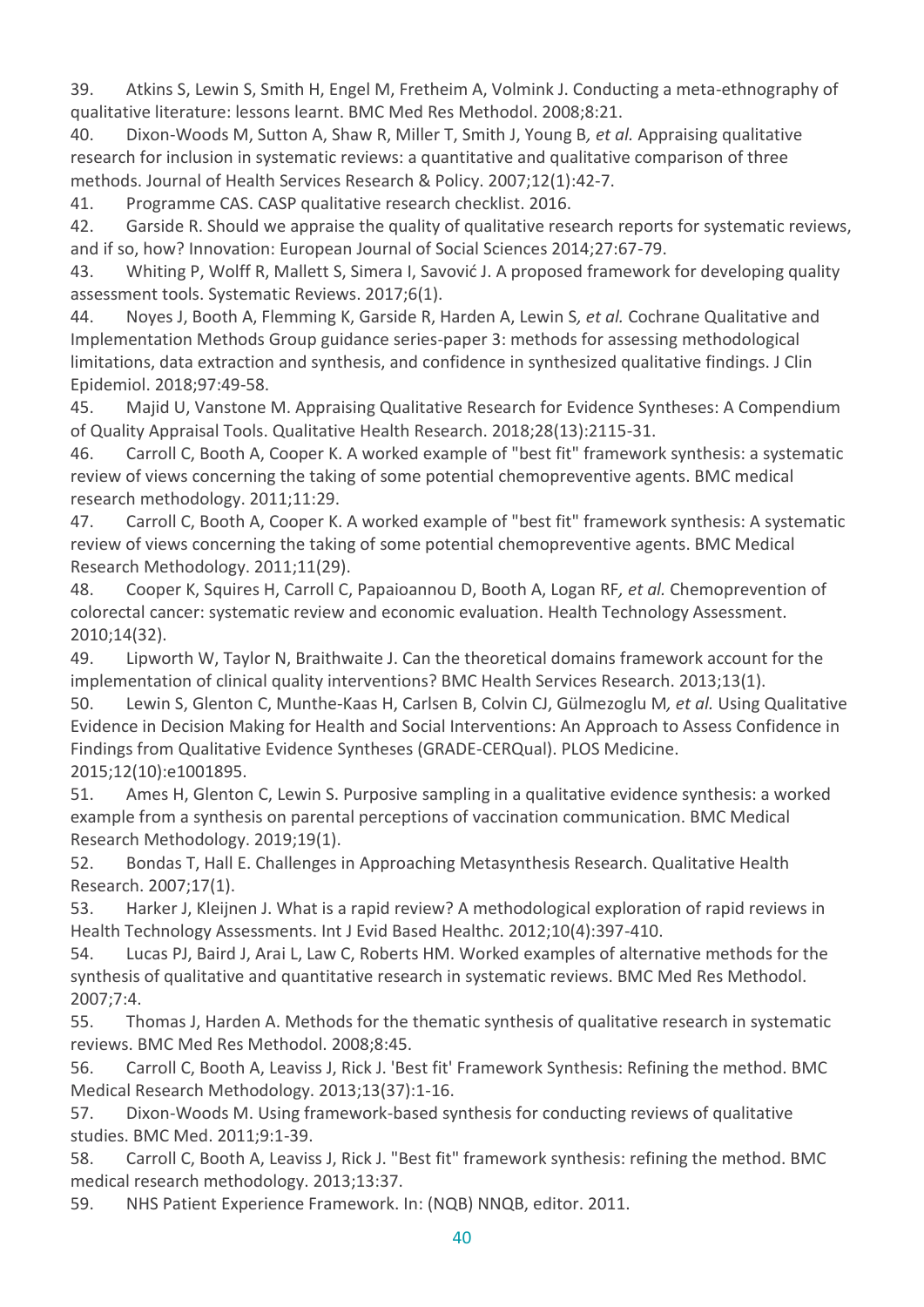60. EUnetHTA. HTA Core Model version 3.0. 2016.

61. Staniszewska S, Boardman F, Gunn L, Roberts J, Clay D, Seers K*, et al.* The Warwick Patient Experiences Framework: patient-based evidene in clinical guidelines. International Journal for Quality in Health Care. 2014;26(2):151-7.

62. Kristensen FB, Sigmund H. Health Technology Assessment Handbook. Copenhagen: Danish Centre for Health Technology Assessment; 2008.

63. Fearns N, Heller-Murphy S, Kelly J, Harbour J. Placing the patient at the centre of chronic wound care: A qualitative evidence synthesis. J Tissue Viability. 2017;26(4):254-9.

64. Health CAfDaTi. The Meaning and Impact of the Benefits and Harms of Total Hip Replacement: A Review of Patient and Caregiver Experiences and Perspectives. 2016.

65. Soilemezi D, Linceviciute S. Synthesising Qualitative Research: Reflections and Lessons Learnt by Two New Reviewers. International Journal of Qualitative Methods. 2018;17:1-14.

66. Braun V, Clarke V. Using thematic analysis in psychology. Qualitative Research in Psychology. 2006;3(2):77-101.

67. Bloomberg LD, CVolpe M. Analysing and Interpreting Findings. Completing Your Qualitative Dissertation: A Roadmap from Beginning to End. Thousand Oaks, CA: SAGE Publications, Inc. ; 2008. p. 126-53.

68. Lune H, Berg B. Qualitative Research Methods for the Social Sciences: Pearson Education Limited; 2017.

69. Pope C, Mays N, Popay J. Synthesizing Qualitative and Quantitative Health Evidence: A Guide to Methods. Maidenhead: Open University Press; 2007.

70. Saini M, Shlonsky A. Reporting Systematic Qualitative Synthesis. Systematic Synthesis of Qualitative Research

Oxford University Press; 2012. p. 143-57.